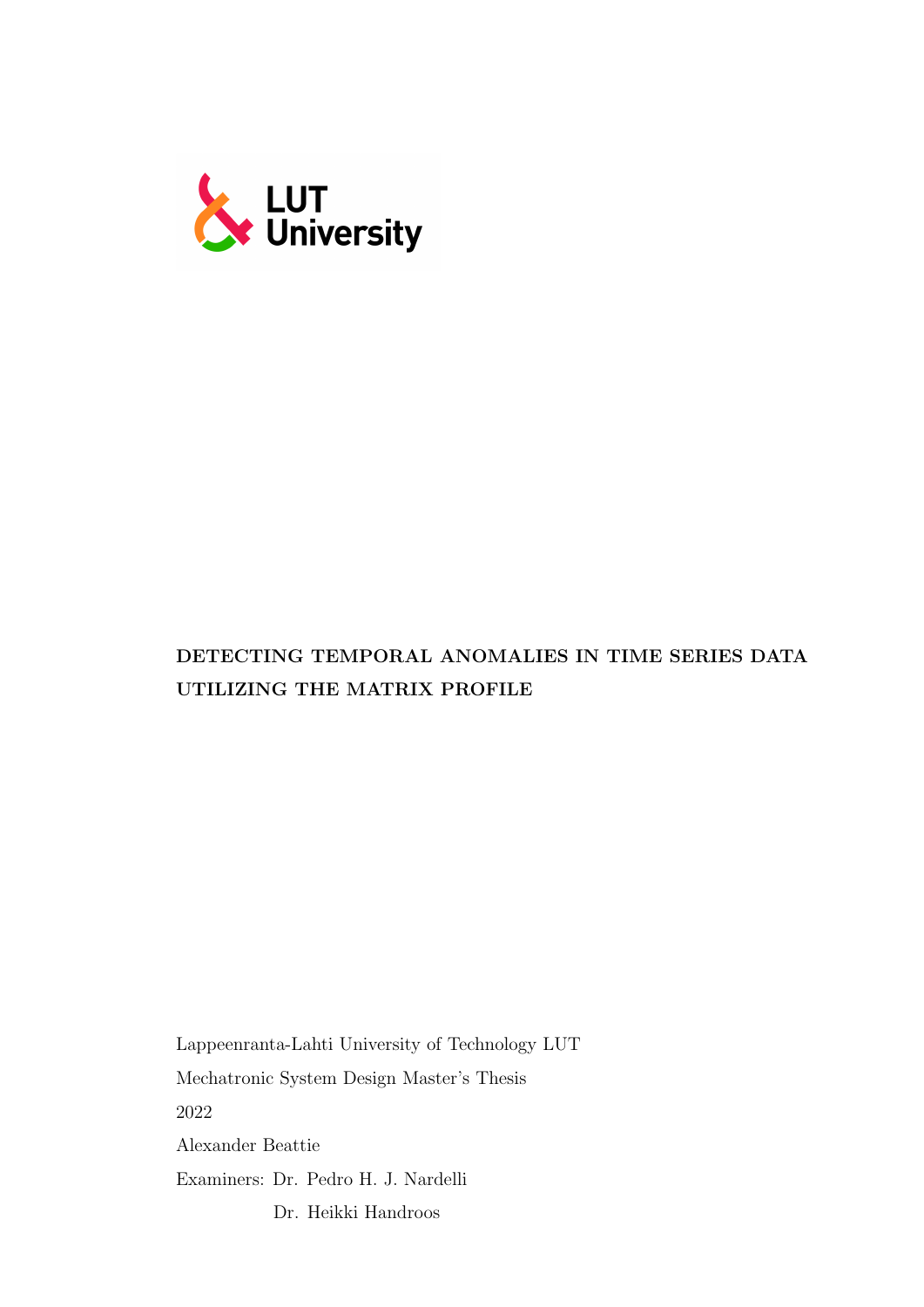## ABSTRACT

Lappeenranta-Lahti University of Technology LUT

LUT School of Engineering Science

Mechatronic System Design

Alexander Beattie

# DETECTING TEMPORAL ANOMALIES IN TIME SERIES DATA UTILIZING THE MATRIX PROFILE

Master's thesis

2022

78 pages, 16 figures, 7 tables

Examiners: Dr. Pedro H. J. Nardelli and Dr. Heikki Handroos

Keywords: Anomaly Detection, Time Series, Matrix Profile

This work presents a review of anomaly detection algorithms and libraries and the strengths and weaknesses of the most commonly used benchmarking datasets. With this information, the experimental datasets are selected and a practical implementation of an anomaly detector is created.

The matrix profile algorithm is selected for implementation because of its generalizeable approach for detecting real-time anomalies in streaming time series data. The STUMPY python library implementation of the iterative matrix profile is used for the creation of the detector. A series of custom filters is created and added to the detector to tune its sensitivity, recall, and detection accuracy.

Three experiments with significantly different conditions are presented to demonstrate the generalizability and performance of the detector. The experimential datasets used in this study include a hydraulic simulation, power electronic converter, and cyber-security intrusion detection dataset. With simple parameter tuning, the detector provides high accuracy and performance in a variety of difficult circumstances. In the future, the detector can be improved to further increase precision and accuracy in more complex circumstances. Additionally, the detector can be developed for use in a real-time, production system for monitoring and decision making.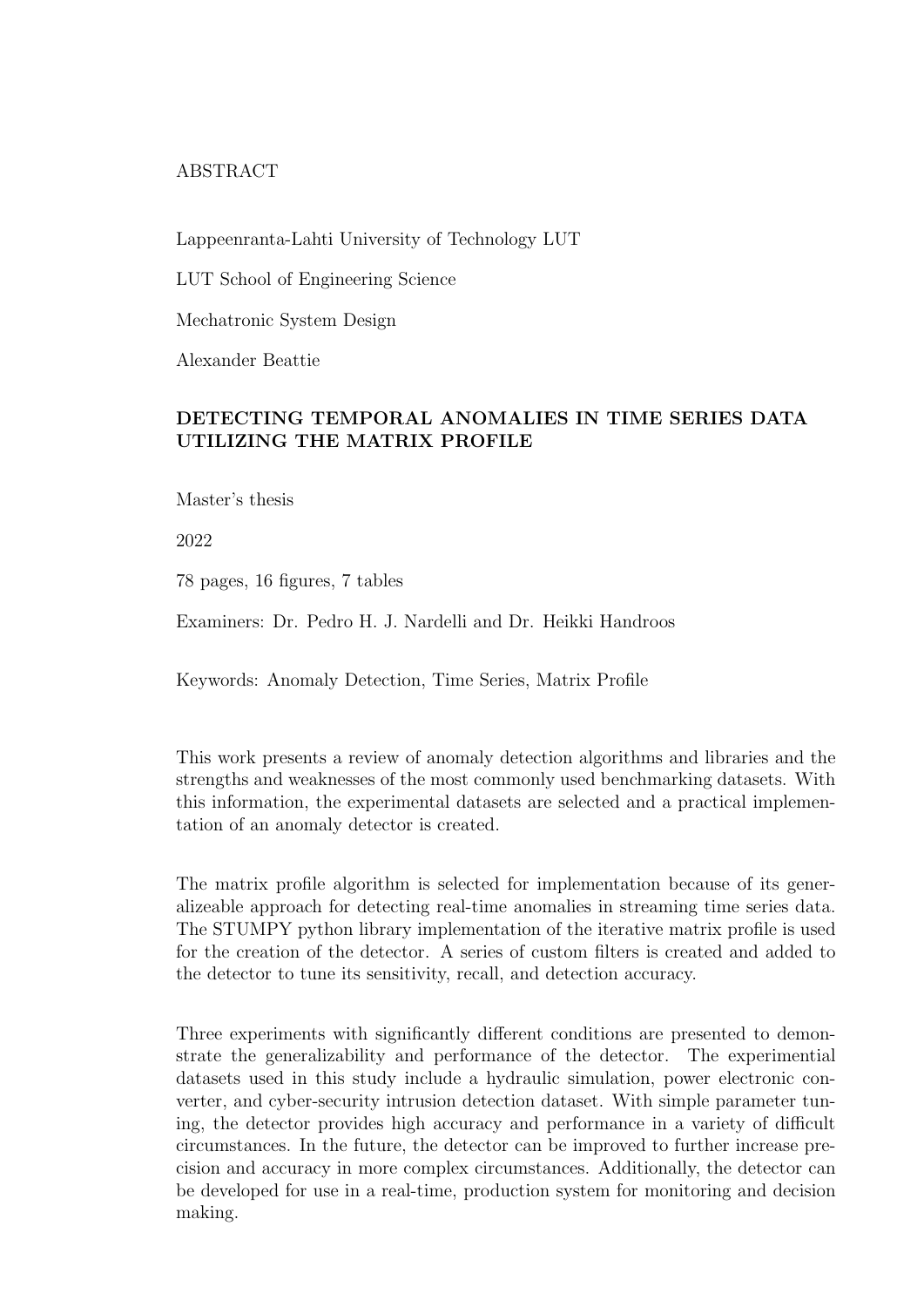#### ACKNOWLEDGEMENTS

My advisors, colleagues, and friends were instrumental in making this work possible. I would like to thank the following individuals and organizations for their contributions and support of this work:

- Dr. Pedro H. J. Nardelli for enabling growth and new research development through advisory and technical facilitation of this work.
- Dr. Heikki Handroos for review and oversight of this work.
- Pavol Mulinka for providing a technical overview of the FIREMAN project and implementation guidance for integrating this work with the FIREMAN project.
- Dr. Subham Sahoo for creating and sharing the PEC dataset and valuable insight and collaboration regarding the applicability and use cases for anomaly detection in power electronics.
- The FIREMAN research team for reviewing, collaborating, and supporting this work.
- Kate Highnam & Matti Bispham for discussing shortcomings and benefits of currently available research datasets in cyber-security.
- The Fulbright Finland Foundation and LUT University for a generous grant and stipend to complete a Master's in Mechatronic System Design at LUT University.
- CSC IT Center for Science, Finland, for computational resources.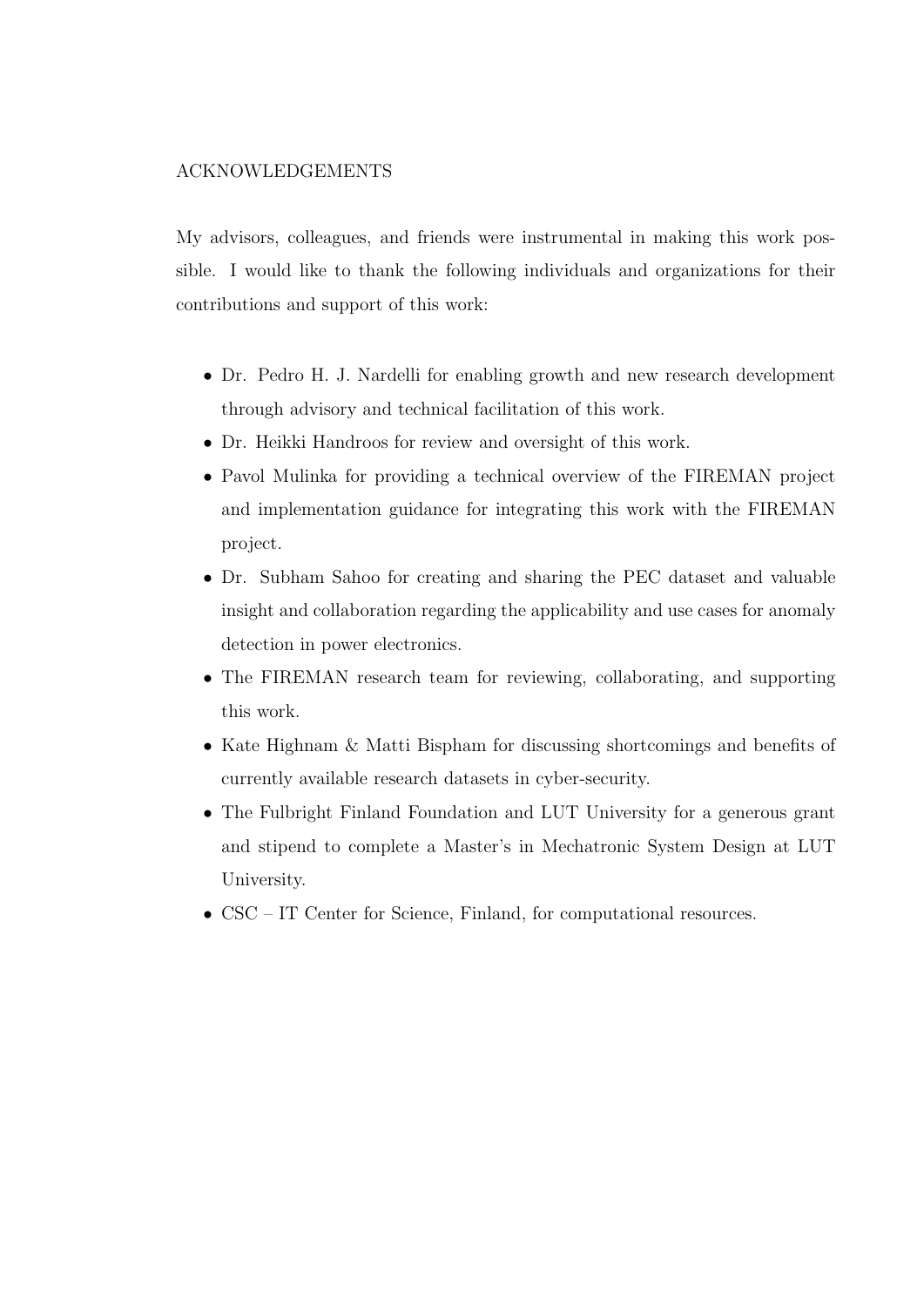# Table of Contents

|                |              | Abstract   |                                                                             | $\boldsymbol{2}$ |  |  |  |
|----------------|--------------|------------|-----------------------------------------------------------------------------|------------------|--|--|--|
|                |              |            | Acknowledgements                                                            | 3                |  |  |  |
| $\mathbf{1}$   | Introduction |            |                                                                             |                  |  |  |  |
|                | 1.1          |            |                                                                             | 8                |  |  |  |
|                | 1.2          |            | The FIREMAN Project $\dots \dots \dots \dots \dots \dots \dots \dots \dots$ | 9                |  |  |  |
|                |              | 1.2.1      | Power Electronics Converter Collaboration                                   | 10               |  |  |  |
|                | 1.3          |            |                                                                             | 11               |  |  |  |
|                | 1.4          |            |                                                                             | 12               |  |  |  |
| $\overline{2}$ |              | Background |                                                                             | 13               |  |  |  |
|                | 2.1          |            |                                                                             | 13               |  |  |  |
|                |              | 2.1.1      | Large Scale Data Acquisition (WP3) $\ldots \ldots \ldots \ldots$            | 14               |  |  |  |
|                |              | 2.1.2      | Big Data Fusion (WP4) $\ldots \ldots \ldots \ldots \ldots \ldots \ldots$    | 15               |  |  |  |
|                |              | 2.1.3      | Machine Intelligence for Industrial Rare-event Provisioning                 |                  |  |  |  |
|                |              |            |                                                                             | 16               |  |  |  |
|                |              | 2.1.4      | Proof-of-Concept Trails and Pilots (WP6)                                    | 17               |  |  |  |
|                | 2.2          | 17         |                                                                             |                  |  |  |  |
|                |              | 2.2.1      | Types of Uncertainty $\ldots \ldots \ldots \ldots \ldots \ldots \ldots$     | 18               |  |  |  |
|                | 2.3          |            |                                                                             |                  |  |  |  |
|                |              | 2.3.1      |                                                                             | 19               |  |  |  |
|                |              | 2.3.2      |                                                                             | 20               |  |  |  |
|                | 2.4          |            | Outlier Taxonomy                                                            | 21               |  |  |  |
|                |              | 2.4.1      |                                                                             | 22               |  |  |  |
|                |              | 2.4.2      | Context-wise Outliers                                                       | 22               |  |  |  |
|                | 2.5          |            |                                                                             | 23               |  |  |  |
|                | 2.6          | 24         |                                                                             |                  |  |  |  |
|                |              | 2.6.1      | Streaming Half Space Trees (HST)                                            | 24               |  |  |  |
|                |              | 2.6.2      |                                                                             | 25               |  |  |  |
|                |              | 2.6.3      |                                                                             | 25               |  |  |  |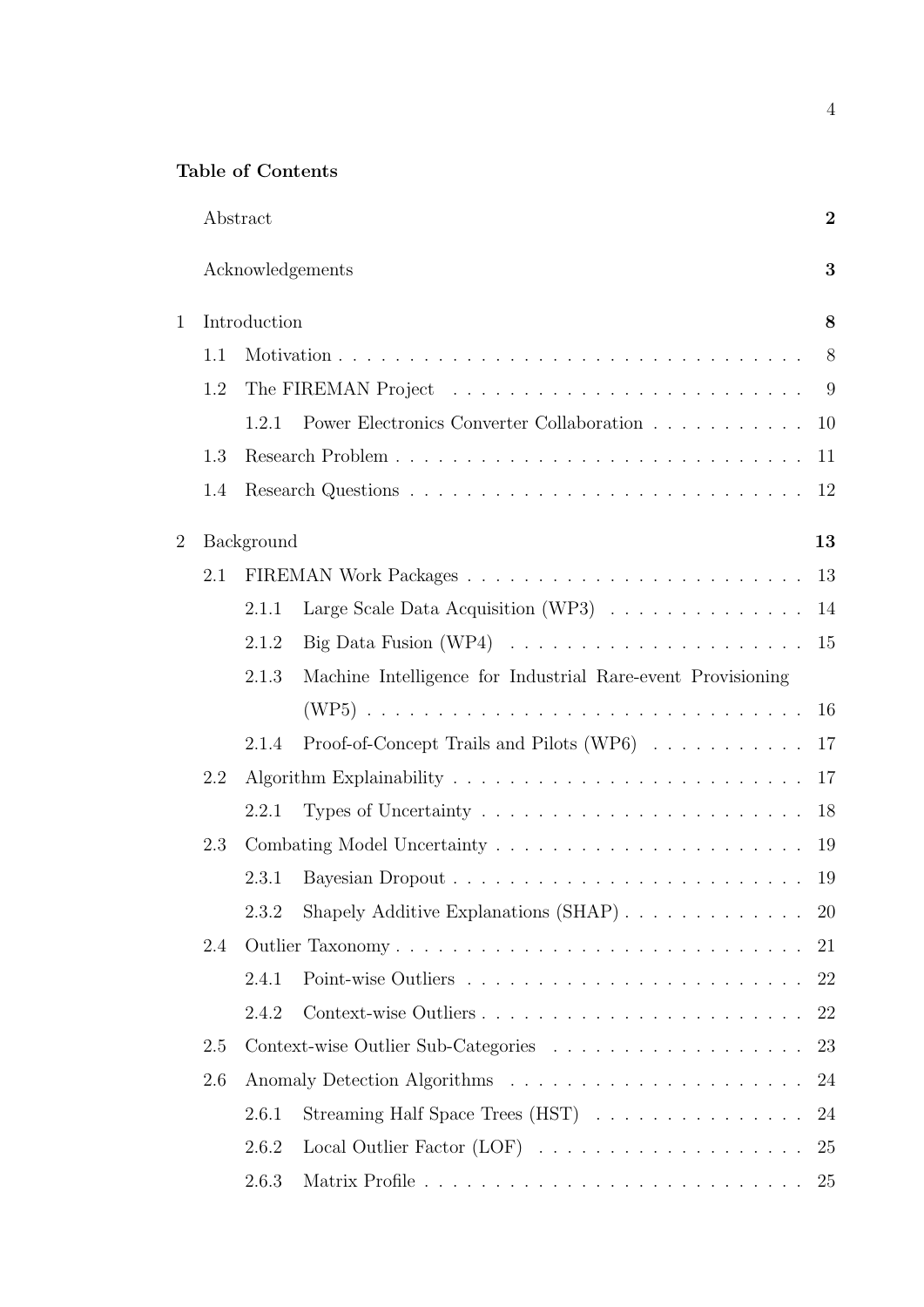|   | 2.7     |                                             |    |  |  |  |
|---|---------|---------------------------------------------|----|--|--|--|
|   | 2.8     |                                             |    |  |  |  |
|   | 2.9     | 33                                          |    |  |  |  |
| 3 | Methods |                                             | 34 |  |  |  |
|   | 3.1     |                                             | 35 |  |  |  |
|   | 3.2     |                                             | 36 |  |  |  |
|   | 3.3     |                                             | 36 |  |  |  |
|   | 3.4     |                                             | 39 |  |  |  |
|   |         | 3.4.1                                       | 39 |  |  |  |
|   |         | Power Electronic Converter Dataset<br>3.4.2 | 42 |  |  |  |
|   |         | Cyber Security BETH Dataset<br>3.4.3        | 45 |  |  |  |
|   | 3.5     |                                             | 48 |  |  |  |
|   |         | 3.5.1                                       | 48 |  |  |  |
|   |         | 3.5.2                                       | 49 |  |  |  |
|   |         | 3.5.3                                       | 50 |  |  |  |
|   |         | 3.5.4                                       | 51 |  |  |  |
| 4 | Results |                                             | 52 |  |  |  |
|   | 4.1     |                                             | 52 |  |  |  |
|   | 4.2     |                                             | 55 |  |  |  |
|   | 4.3     | Cyber Security BETH Dataset                 | 58 |  |  |  |
| 5 |         | Discussion                                  | 61 |  |  |  |
|   | 5.1     |                                             | 61 |  |  |  |
|   | 5.2     |                                             | 62 |  |  |  |
|   | 5.3     |                                             | 64 |  |  |  |
|   | 5.4     |                                             | 66 |  |  |  |
|   | 5.5     |                                             | 67 |  |  |  |
|   | 5.6     |                                             | 68 |  |  |  |
| 6 |         | Conclusion                                  | 69 |  |  |  |

5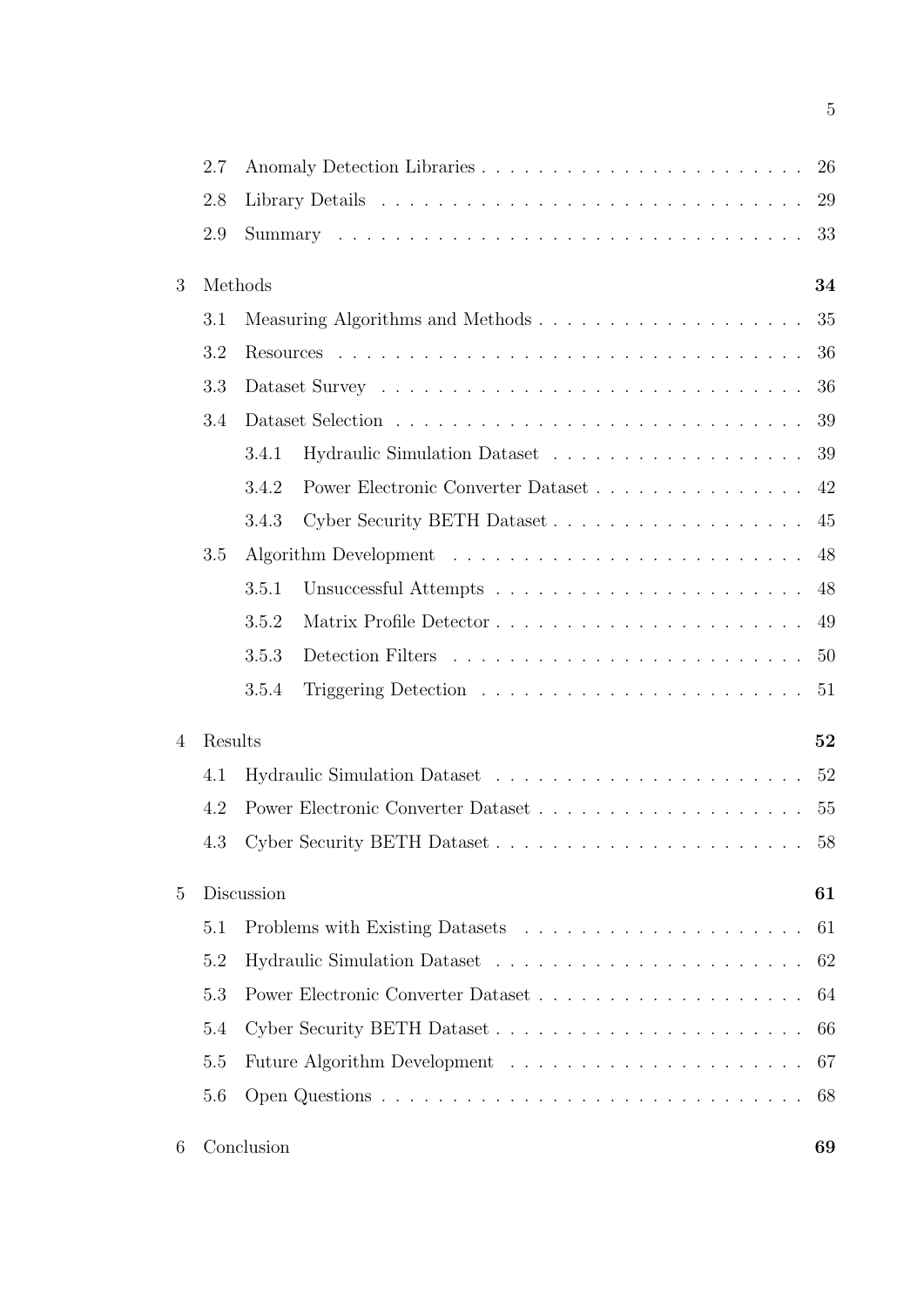# List of Figures

| FIREMAN WP Diagram (Fireman Project EU, 2021) 13                |    |  |  |  |
|-----------------------------------------------------------------|----|--|--|--|
| Outlier Taxonomy (Adapted from Lai, Zha, J. Xu, et al., 2021b)  | 21 |  |  |  |
| Context-wise Outlier Taxonomy (Adapted from Lai, Zha, J. Xu, et |    |  |  |  |
|                                                                 |    |  |  |  |
|                                                                 | 38 |  |  |  |
|                                                                 |    |  |  |  |
|                                                                 |    |  |  |  |
|                                                                 | 42 |  |  |  |
|                                                                 | 45 |  |  |  |
|                                                                 | 47 |  |  |  |
| Hydraulic Simulation Matrix Profile Values                      | 54 |  |  |  |
|                                                                 | 54 |  |  |  |
|                                                                 | 56 |  |  |  |
|                                                                 | 57 |  |  |  |
| PEC Ground Truth Comparison [Normal: Green, Anomaly: Red]       | 58 |  |  |  |
|                                                                 | 59 |  |  |  |
| BETH Ground Truth Comparison [Normal: Green, Anomaly: Red] . 60 |    |  |  |  |
|                                                                 |    |  |  |  |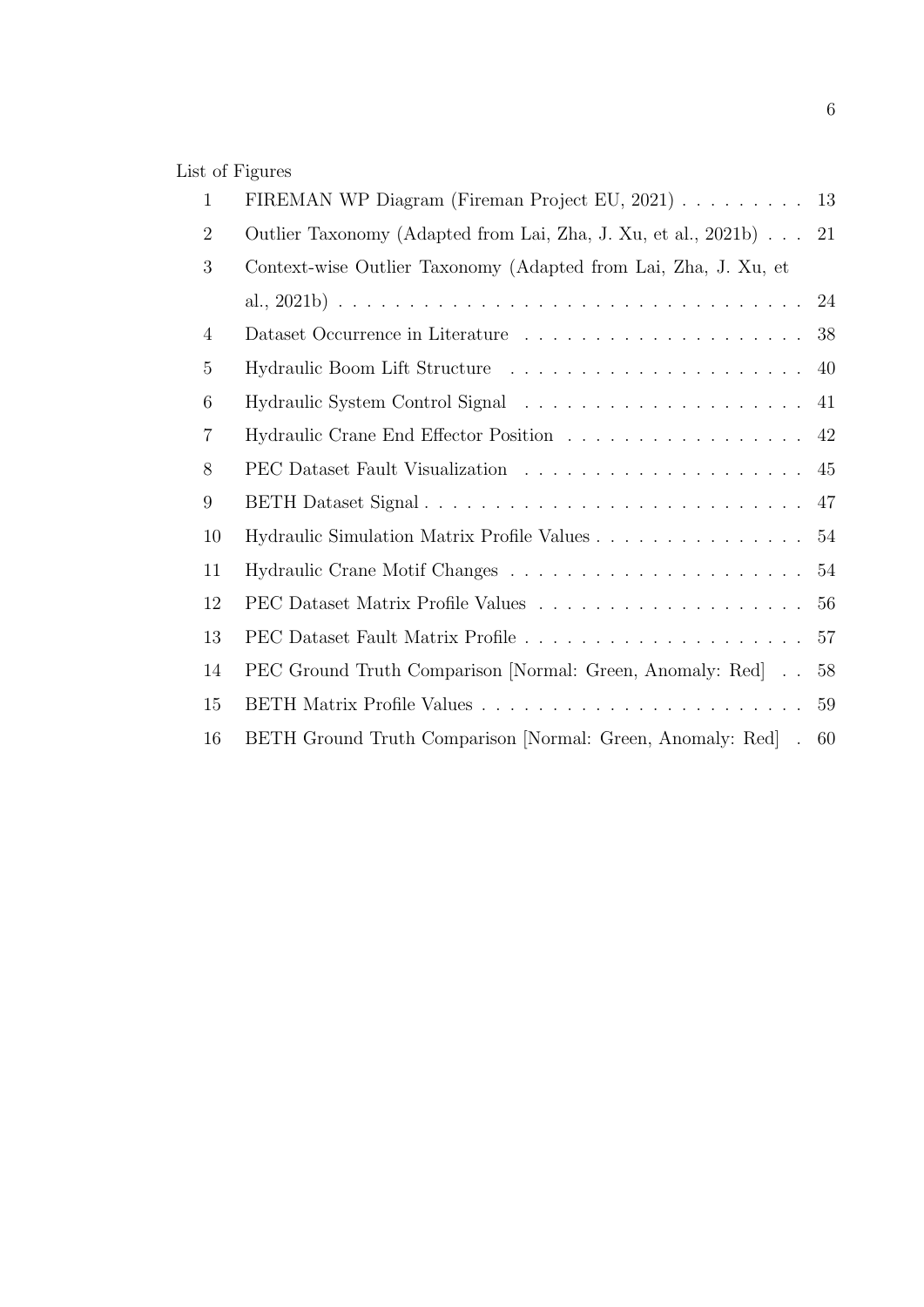# List of Tables

|                | Context-wise Anomaly Classifications 23                                   |  |
|----------------|---------------------------------------------------------------------------|--|
| 2              | Outlier Detection Overview [(PA): Point-wise Anomaly, (CA): Context-      |  |
|                | wise Anomaly, $(DD)$ : Drift Detection, $(S)$ : Segmentation) $\ldots$ 27 |  |
| 3              | Datasets for Streaming Outlier Detection 37                               |  |
| $\overline{4}$ |                                                                           |  |
| $\frac{5}{2}$  | Hydraulic Simulation Detector Parameters 53                               |  |
| 6              |                                                                           |  |
|                |                                                                           |  |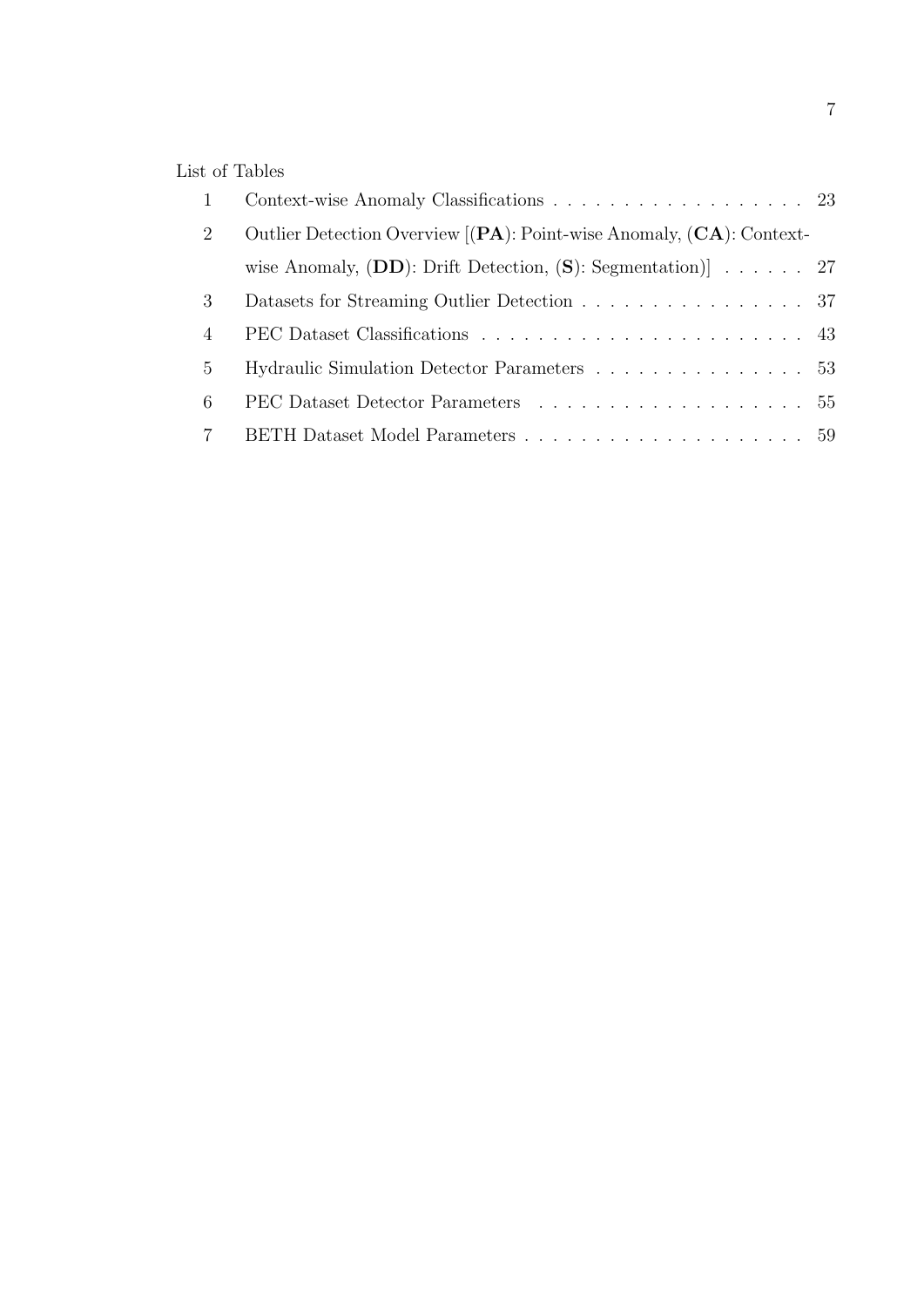# 1 Introduction

This work presents a review of anomaly detection algorithms, research datasets and an implementation of an anomaly detector that is robust to anomalies of different scales and characteristics. This section introduces the current knowledge gaps that prompted this work and the problems and research questions this work addresses. Additionally, an introduction to the FIREMAN project which accompanies the primary dataset are presented in this section.

### 1.1 Motivation

There is currently an implementation gap in the field of engineering between seminal theoretical research and applications in relevant domains. To implement new theoretical work, engineers must first study and understand relevant theoretical research. After understanding the research, developing and implementing a practical solution takes a considerable amount of time. This explains the long implementation delay between new scientific developments and industry usage.

This work presents a practical usage of a theoretical algorithm and demonstrates its applicability in three real-world datasets. Researchers, engineers, and industry professionals can utilize this work as a toolkit to develop new solutions without the time-consuming algorithm implementation process. This improves knowledge sharing and interdisciplinary collaboration.

The proposed toolkit enables accurate anomaly detection in systems from a wide variety of disciplines. This improves the sharing of knowledge and allows multiple domains to benefit from breakthroughs in specific areas. This yields many benefits including: (i) power savings from improved industrial control of processes; (ii) improved profit from better control over production output; and (iii) improved efficiency and accuracy in decision making processes.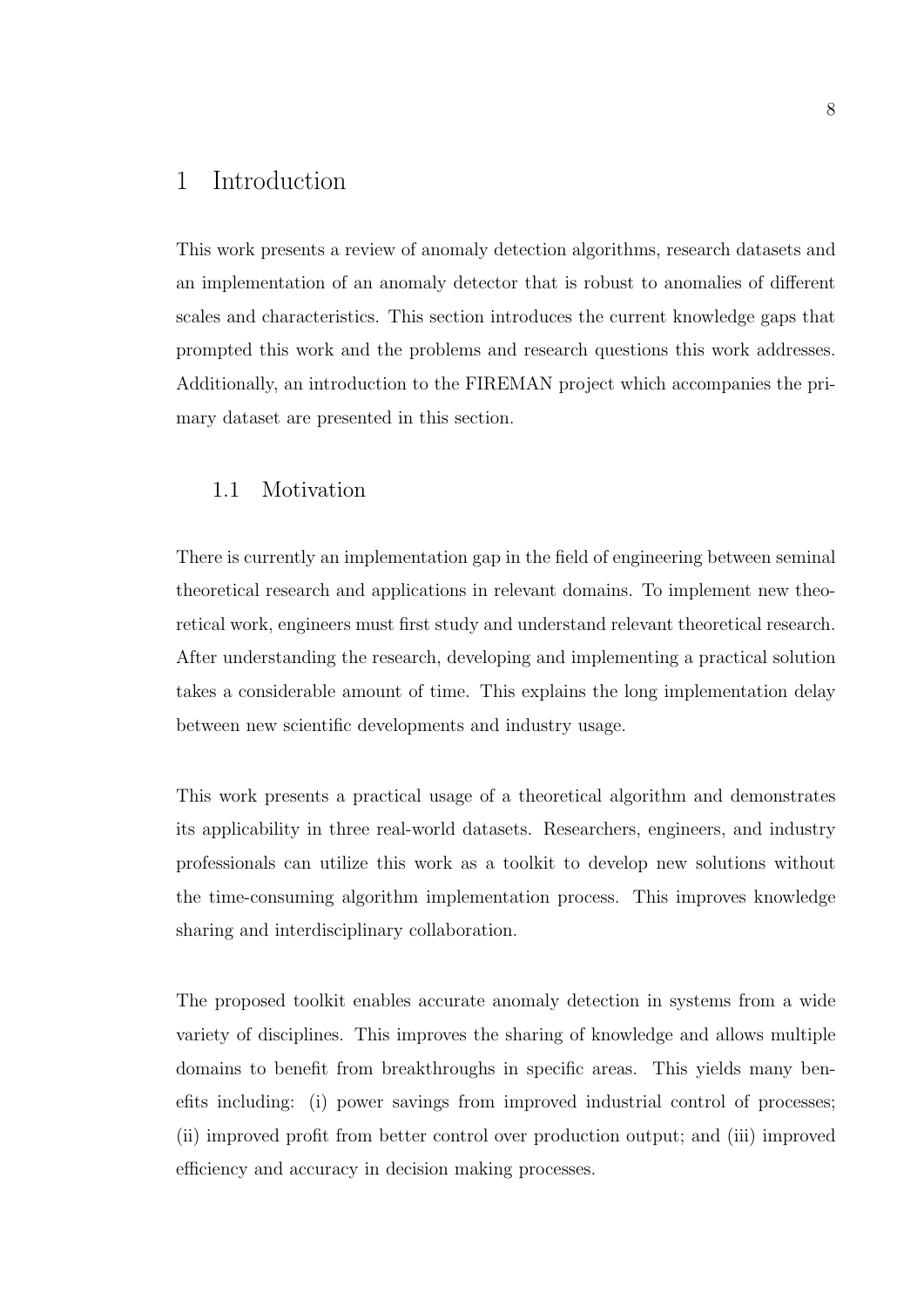Detecting anomalies in production systems is critical because current industrial control processes struggle with detecting and handling anomalies. A standard proportional–integral–derivative (PID) controller cannot determine or compensate for sensor failure or adversarial data. Additionally, applying machine learning algorithms to the domain of power systems and industrial processes is rapidly gaining interest from stakeholders.

In this domain, it is critical to provide algorithmic explainability to confirm algorithms react in a predictable way to adversarial inputs. If an algorithm produces an unpredictable output it could create an attack vector. If a unpredictable input or cyber-attack exploits this it can lead to significant safety hazards and financial implications.

## 1.2 The FIREMAN Project

Over the course of 3 years, 6 partner universities are developing a "Framework for the Identification of Rare Events Via Machine Learning and IoT Networks known as the FIREMAN project" (Fireman Project EU, 2021). FIREMAN is a multidisciplinary cooperation between 6 universities in 4 different countries. Lappeenranta– Lahti University of Technology (LUT) serves as the project coordinator and is involved in all aspects of the project.

The project is partitioned into overall Work Packages (WPs) that define overall sub-tasks to meet the general project objective. Although there are many research components of the FIREMAN project which are described in detail in Section 2.1, the primary focus of this work is on the anomaly detection. This work provides both theoretical and concrete approaches for anomaly detection in streaming time-series data.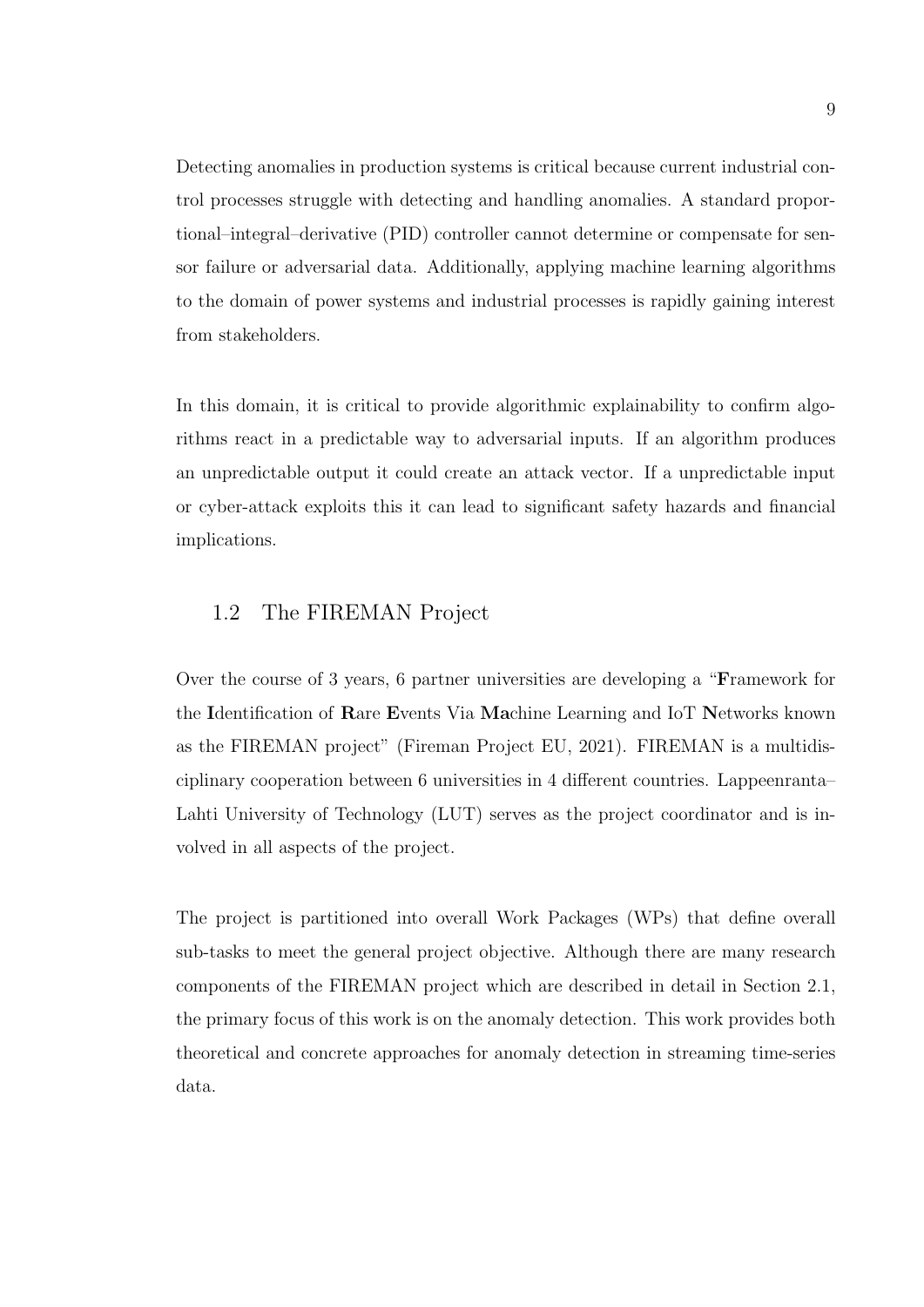The project goals include: (i) improving interdisciplinary collaboration to create end-to-end cyber-physical systems solutions; (ii) creating a framework that integrates the entire cyber-physical ecosystem from remote sensing and data acquisition to analysis and decision making; and (iii) detecting, processing, and handling anomalies in a diverse set of environments and application areas.

It is essential to ensure that all stakeholders remain informed throughout the project. Conveying complex information to stakeholders from a variety of disciplines is challenging. This work demonstrates the efficacy and viability of a component of the FIREMAN project and contributes to solving this problem. This creates a value proposition for the diverse group of project stakeholders.

### 1.2.1 Power Electronics Converter Collaboration

Aalborg University (AAU) and LUT University have collaborated to implement and test the theoretical work developed in FIREMAN on a real-world problem. AAU has a Power Electronics Converter simulation environment where different anomalies and perturbations can be introduced into a real-world power system. The inputs and outputs of the system are recorded and a collection of these trials has been used to create the Power Electronic Converter (PEC) Dataset referenced in this work.

This work creates the foundation for the implementation of a production, realtime anomaly detection solution. The preliminary anomaly detector and results on the PEC dataset serve as a feasibility study for further implementation. In the future, this work can be expanded to a production solution for real power electronics systems. Many of the research problems and questions posed below were formulated through this FIREMAN collaboration.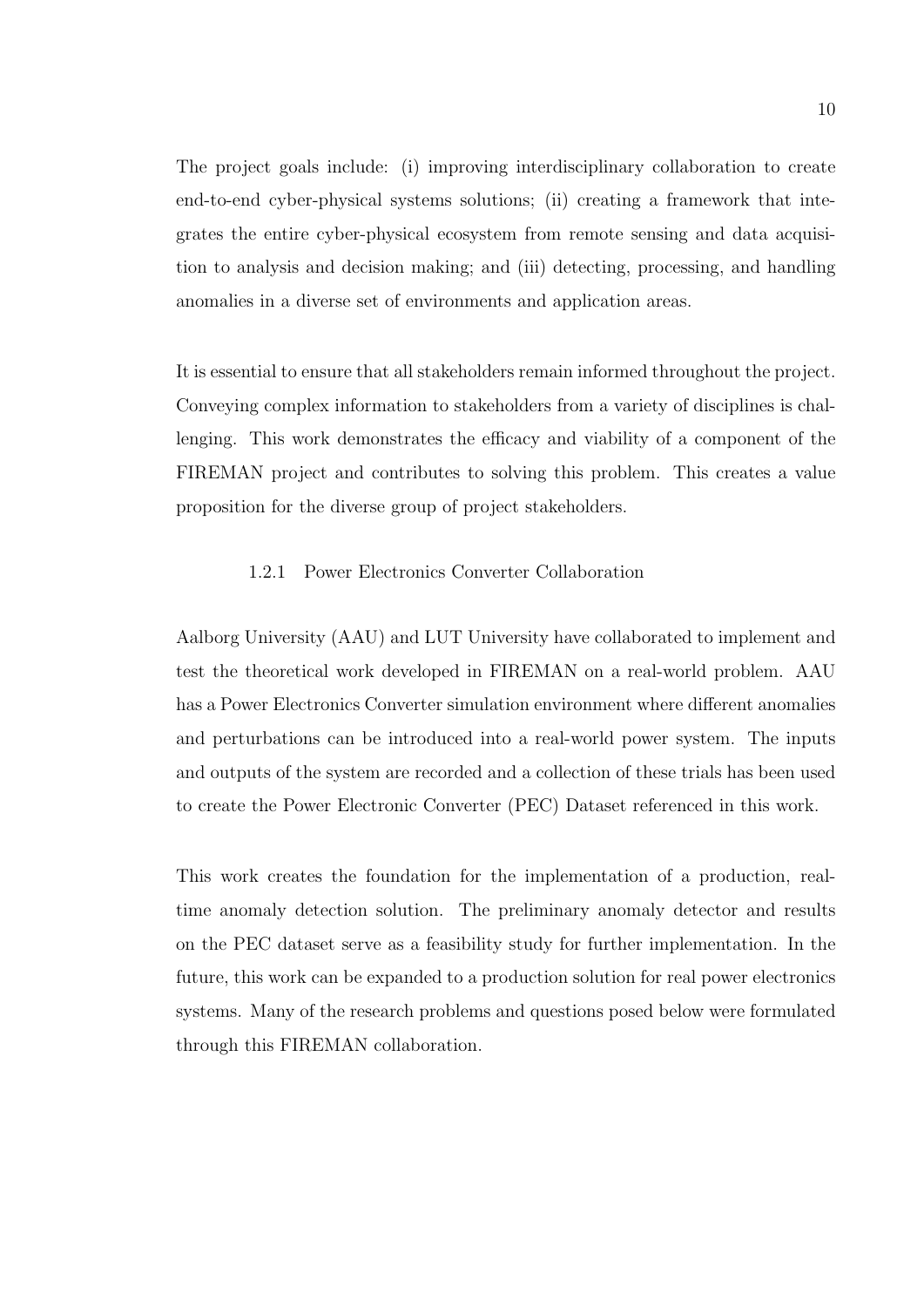### 1.3 Research Problem

There are many existing techniques for outlier detection in a variety of disciplines from batch machine learning to conventional statistical approaches. These techniques are generally incompatible and siloed. This research proposes to break that barrier and utilize the best techniques and approaches for the problem.

An emerging area of research is applying machine learning techniques to data streams. Streaming or 'online' machine learning algorithms are unable to look at the data multiple times and must act on and update the model as new datapoints arrive. There is a research gap in implementing and testing these algorithms against existing methods for stream anomaly detection (ex. Half-Space Trees) in popular libraries as many of them are two or three years behind current breakthroughs.

These techniques for anomaly detection and machine learning in general are also new in the field of power electronics. Using a machine learning pipeline to improve over an existing static controlled system presents many opportunities. Many machine learning algorithms a black-box system where the reasons for the output classifications are unknown. This presents challenges for system critical applications, like power systems, where it is essential to understand why an algorithm is making a specific decision.

In this work, algorithm explainability is analyzed and methods are introduced that explain why the algorithm is making certain decisions based on input data. This is used to analyze the impact of adversarial data on the system in the context of cyber-security to design a controller that can defend against potential threats from adversarial inputs. The developed detector provides an explainable model that can be used to control industrial processes.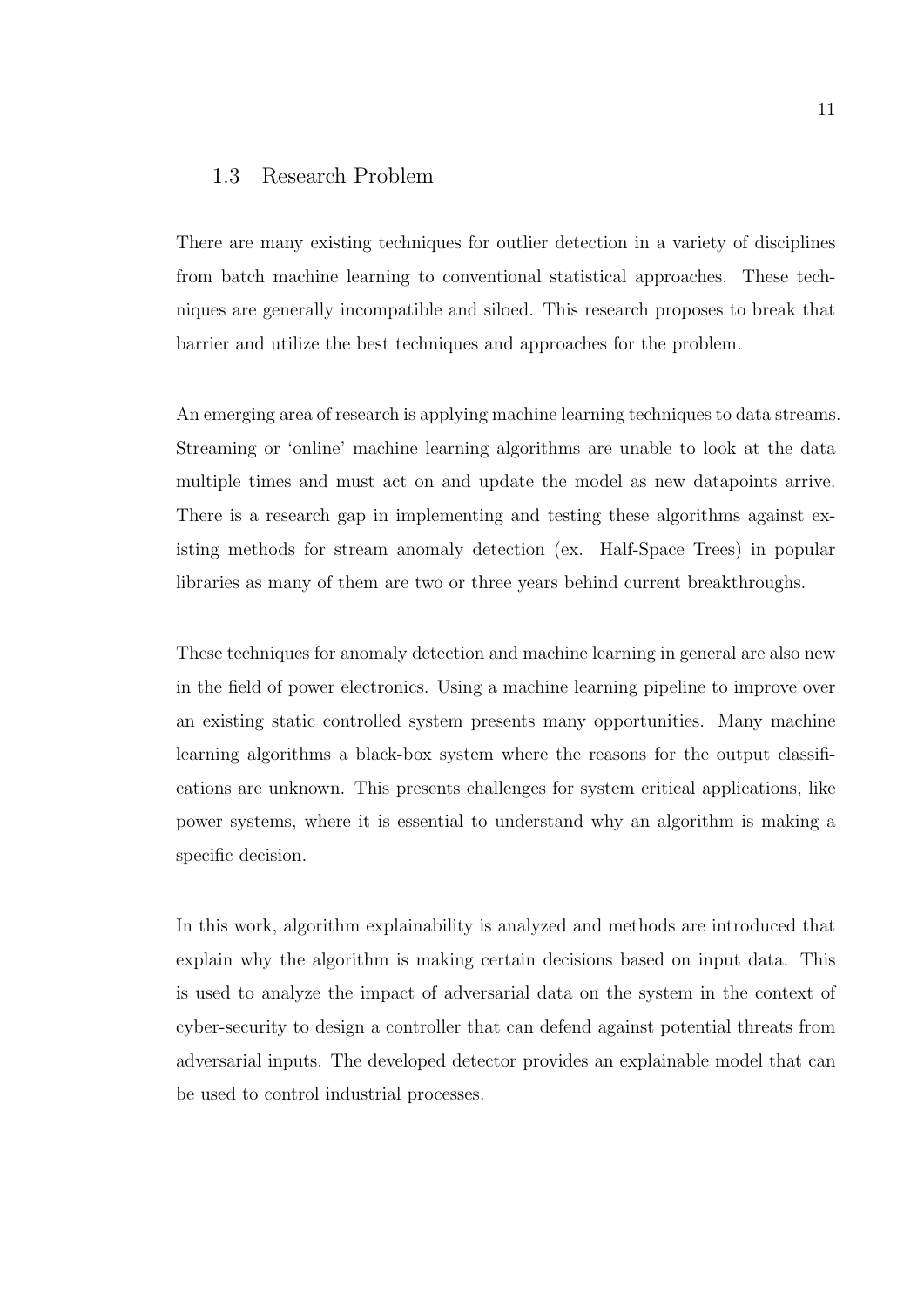### 1.4 Research Questions

In order to improve the relevance and usability of this study, a practical application of anomaly detection is investigated in relation to the field of power electronics. Authors Sahoo, H. Wang, and Blaabjerg, 2021 propose two fundamental questions for the field of power electronics: (i) How can researchers ensure trust and confidence in the output of machine learning algorithms in power electronics? (ii) How does the physical power electronics system correspond to the output of machine learning algorithms?

With the research problems presented in Section 1.3 and the power electronics questions above, the research questions are formulated as follows:

- What are the different anomaly classification types?
- What datasets are best for testing and benchmarking anomaly detection algorithms?
- How can algorithmic techniques be used to enable increased explainability, performance, and security in system critical applications?
- What existing machine learning libraries are available for streaming time series analysis and how can they be implemented into a detection strategy?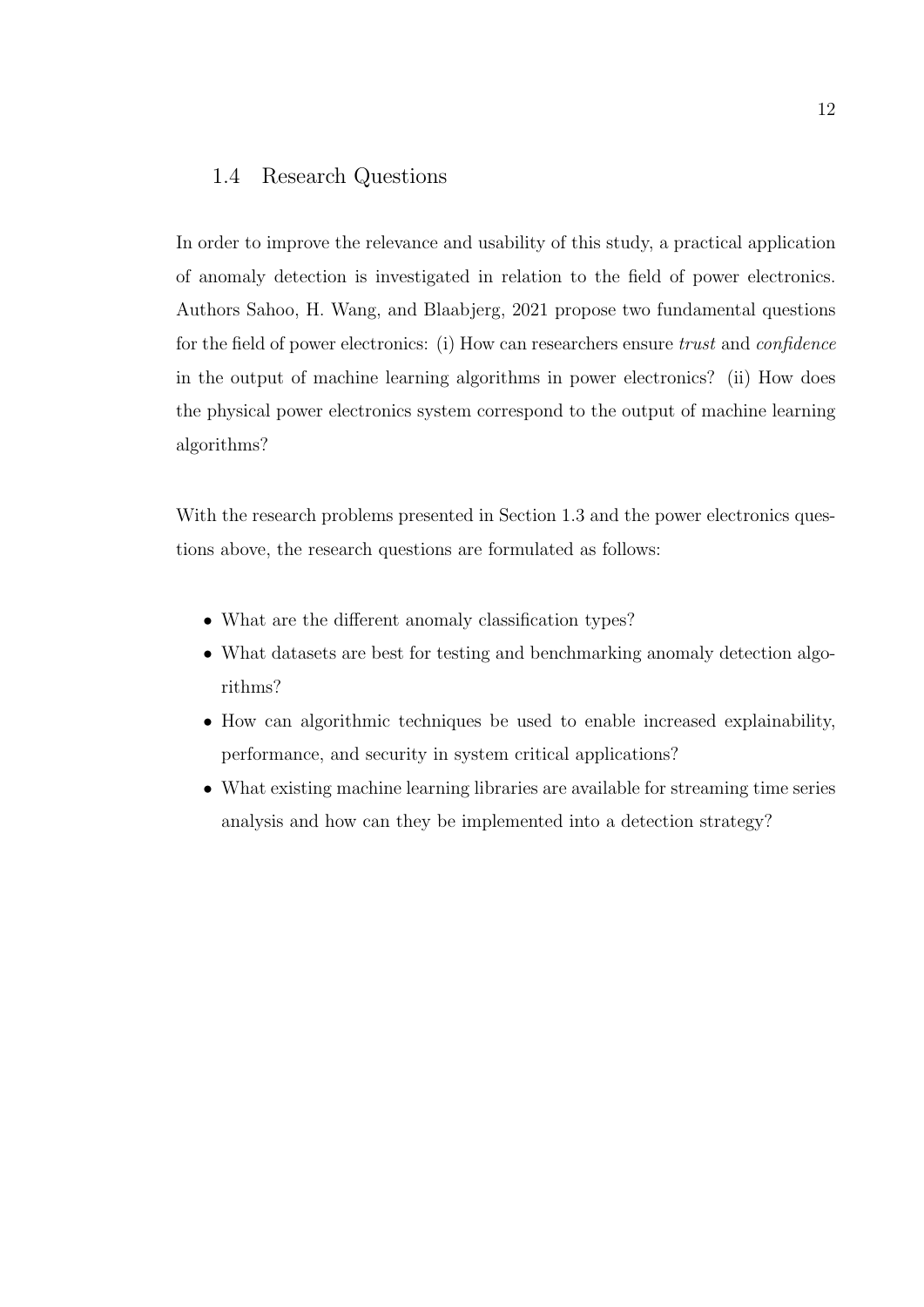# 2 Background

This section presents a review of existing algorithms, an anomaly taxonomy, and an evaluation of existing anomaly detection libraries. Additionally, this section includes an overview of the Work Packages (WPs) that define the deliverables of the FIREMAN project.

## 2.1 FIREMAN Work Packages

This subsection outlines the progress and overall goal of the milestones or work packages that guide the FIREMAN project. The interconnection and overview of the individual WPs is shown in Figure 1



Figure 1. FIREMAN WP Diagram (Fireman Project EU, 2021)

This work focuses on WP6 discussed in Section 2.1.4 by demonstrating an implementation of a theoretical algorithm for real-world anomaly detection.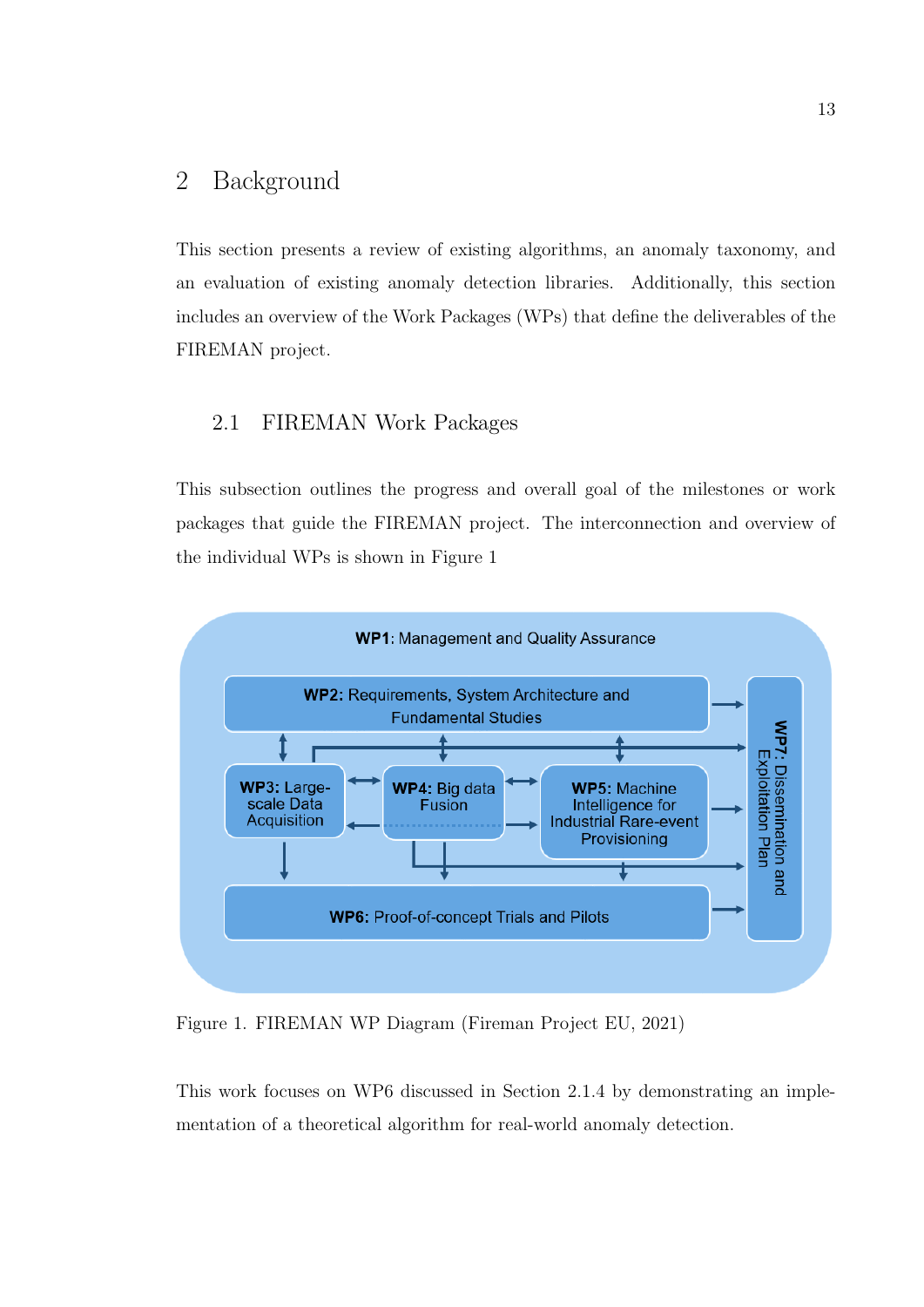#### 2.1.1 Large Scale Data Acquisition (WP3)

This work package focuses on "event-based modelling and traffic characterization techniques aiming for a reduced use of communication and storage resources. This pre-processing task is expected -among others- to optimize the subsequent data transmissions by injecting only relevant data in the network to reduce overhead and increase spectral efficiency." (Rojas, Nardelli, Kalalas, and Papadias, 2020b.)

In this portion of FIREMAN, we examined a variety of industrial datasets including the Tennessee Eastman Process, Electricity Metering, IEC-61850 Distribution Automation, and the EPFL Smart Grid Pilot. This dataset is not heavily reliant on relational constraints or atomicity, consistency, isolation, durability (ACID) compliance. Because of this, we have selected a non-relational PostgreSQL database for storage because of its superior throughput and increased performance in data processing applications.

The sensors traditionally used in Cyber-Physical Systems do not have much compute or storage capacity which makes pre-processing of data at the sensor level challenging. Because of this, "compression is essential for reducing the challenge of data storage, collection, transmission, processing, and analysis at the local level"(S. Li, L.D. Xu, and X. Wang, 2013). Authors Rojas, Nardelli, Kalalas, I. Christou, et al., 2020a have shown that it is possible to achieve a 92.6% compression rate which means that only 7.4% of samples are transmitted. We have also used different methods including linear interpolation to de-compress the data and have measured the error using the root mean square technique.

Modeling of transmission reduction techniques are centered around the electricity modeling dataset (Castro Tomé et al., 2022). Three approaches for reducing transmissions were presented including transmissions on large spikes, transmissions on accumulated variance, and time interval defined transmissions with a timeout to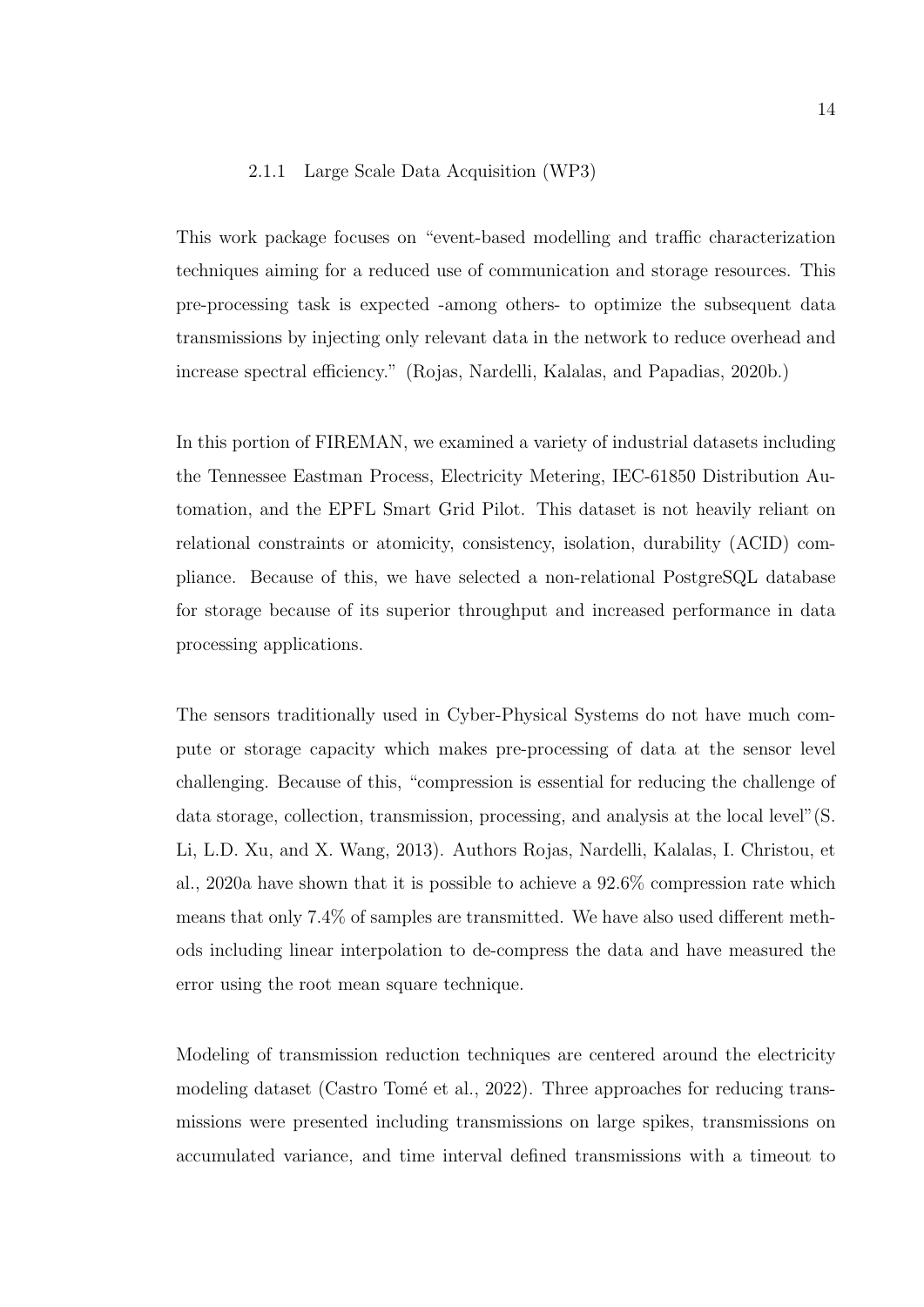compensate for meter or network failure. These simulations have shown a large potential for reducing transmissions without significantly affecting the accuracy of the measured signal. We modeled a Markov-Modulated Poission Process to simulate these industrial processes for use in further stages of the project.

#### 2.1.2 Big Data Fusion (WP4)

The goal of this task is "to show how a large number of sensors and their corresponding data can be accommodated and aggregated at small cost for reliably detecting rare events"(Souza Sant'Ana et al., 2020). This task focuses on three primary objects: (i) heterogeneous data aggregation in machine-type communications; (ii) signature-based cluster formation; and (iii) IoT platform and database selection.

Data aggregation is important because it is challenging to simultaneously connect a massive number of devices. This strategy outlined by Authors Dawy et al., 2017 relies on the following principals: (i) decreasing communication distance and power consumption of connected devices; (ii) utilizing an efficient distributed node routing network to decrease bandwidth congestion of central nodes; and (iii) extending the network coverage. The researchers also introduced a cluster formation scheme based on signatures that reduces the signalling overhead required for peer-discovery in the network. This technique utilizes signal aggregates to reduce traffic congestion to the central node.

Additionally, we surveyed IoT experts to determine the most important properties and components of an IoT system. This survey compared the five most popular cloud IoT providers: AWS, Azure, GCP, IBM Watson, and Oracle IoT to create a comparison that can be used by businesses when selecting a cloud provider that suits their business needs (Ullah et al., 2020).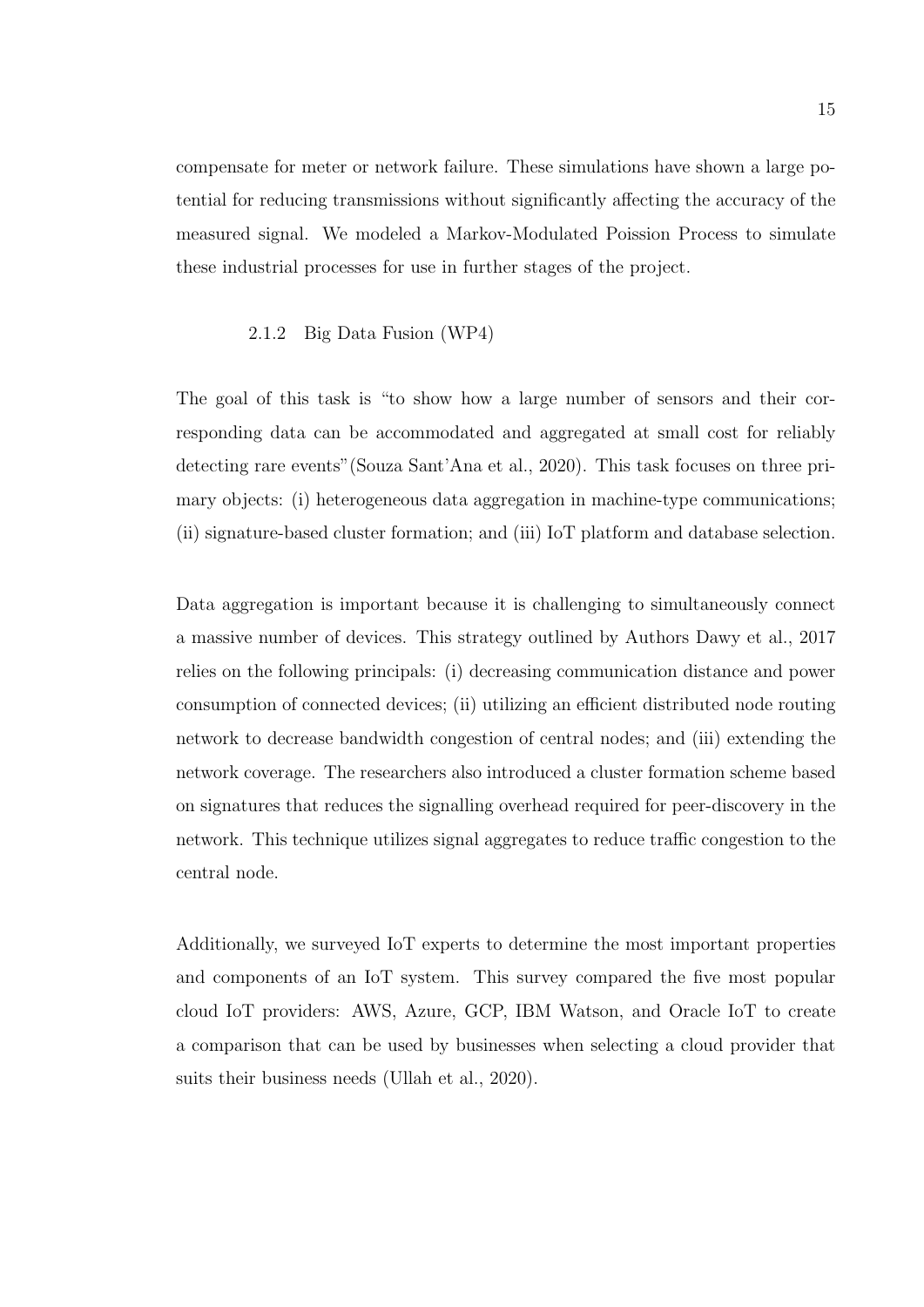SEAT, an automotive component manufacturer, provided two use cases and accompanying datasets for the FIREMAN project. The first involves early failure detection of mechanical components in the drive chain in the Paint shop which causes axial displacement. The second involves detecting early failure of the spindle on a CNC machine which ensures lineal movement over a surface. In both of these situations, detecting failure early helps SEAT solve problems before they begin to impact production components. This can eventually reduce production downtime to zero.

#### 2.1.3 Machine Intelligence for Industrial Rare-event Provisioning (WP5)

The goal of this task is to utilize machine intelligence techniques to predict indicators of health for a machine, component, or entire industrial process to detect premature failure. The main technique proposed in this task is the Quantitative Association Rule Mining Algorithm (QARMA).

"QARMA is a family of algorithms for extracting all (or, depending on user inputs, an important subset of) valid non-dominated quantitative association rules that hold in a dataset, that can then be used for further data analysis such as deriving rulebased classifier ensembles or as explainers of classification results of other black-box classifiers."(I.T. Christou et al., 2020.) This technique is one of the most human understandable techniques for machine intelligence and has shown promise for this application. In this WP, QARMA is tested on the SEAT dataset discussed in Section 2.1.2.

Traditional methods for pruning the rules created by the algorithm were analyzed in this WP as many of them can be extraneous or unreliable. The fastest open source Mixed-Integer Programming (MIP) tool was able to solve this problem in 19 seconds while the parallelized hybrid search algorithm proposed in this WP solved the problem 240 times faster when using parallel threads.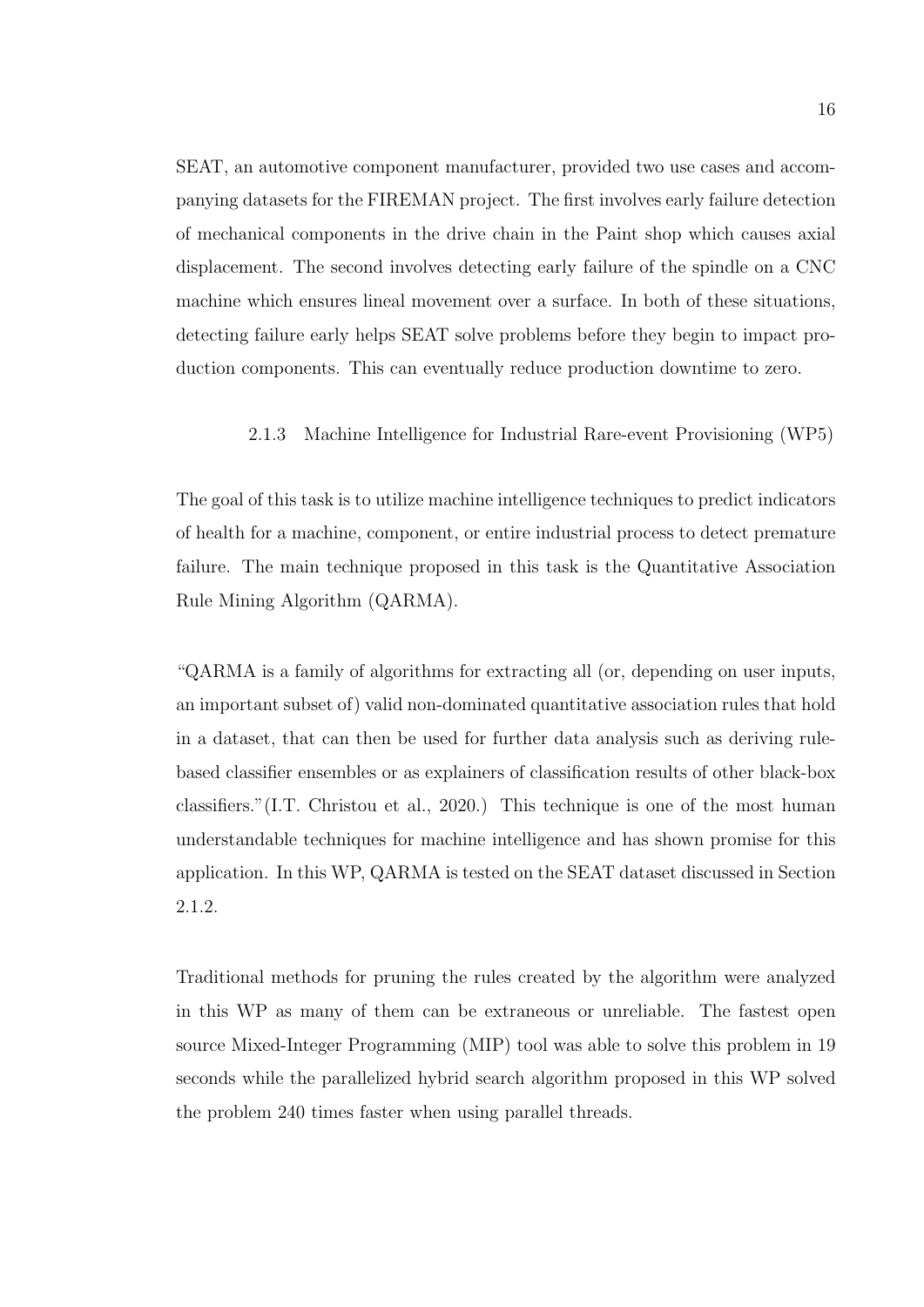Authors I.T. Christou et al., 2020 used a breadth first search approach to compute a 'small' subset of the rules extracted by QARMA that cover the majority of instances in a training dataset. Through experimentation on a synthetic power grid fault diagnostic dataset, QARMA performs better than certain neural networks with noisy data (Gutierrez-Rojas et al., 2022). This is because of the over-fitting of training data with Deep Neural Network architectures. The rule based methods generated by QARMA produce human understandable rules which is beneficial in creating explainable AI.

#### 2.1.4 Proof-of-Concept Trails and Pilots (WP6)

The primary objectives of this task as stated by Authors (Souza Sant'Ana et al., 2021) using FIREMAN approaches are: (i) testing and deployment of theoretical techniques presented thus far; (ii) specific proof-of-concept demonstrations and simulations ; and (iii) implementation plans for production, real-time monitoring.

Authors (Alves et al., 2022) describe the Power Electronic Converter (PEC) setup at Aalborg University (AAU) that is discussed in this work. The test setup facilities studying microgrids and the impact of disturbances or faults on power transmission and reliability. With the test setup, it is possible to perturb system parameters and measure their impact on the overall system with various sensor measurements. These simulation conditions are used to create the PEC dataset discussed in Section 3.4.2.

## 2.2 Algorithm Explainability

Certain high-risk use cases for machine learning algorithms demand a high level of explainability and confidence in the algorithm outputs to use in decision making. In many cases an algorithm makes a classification decision but there is not a clear explanation as to why. In the field of power electronics, understanding why a datadriven controller is making a decision is critical to incorporating it into real world power distribution scenarios.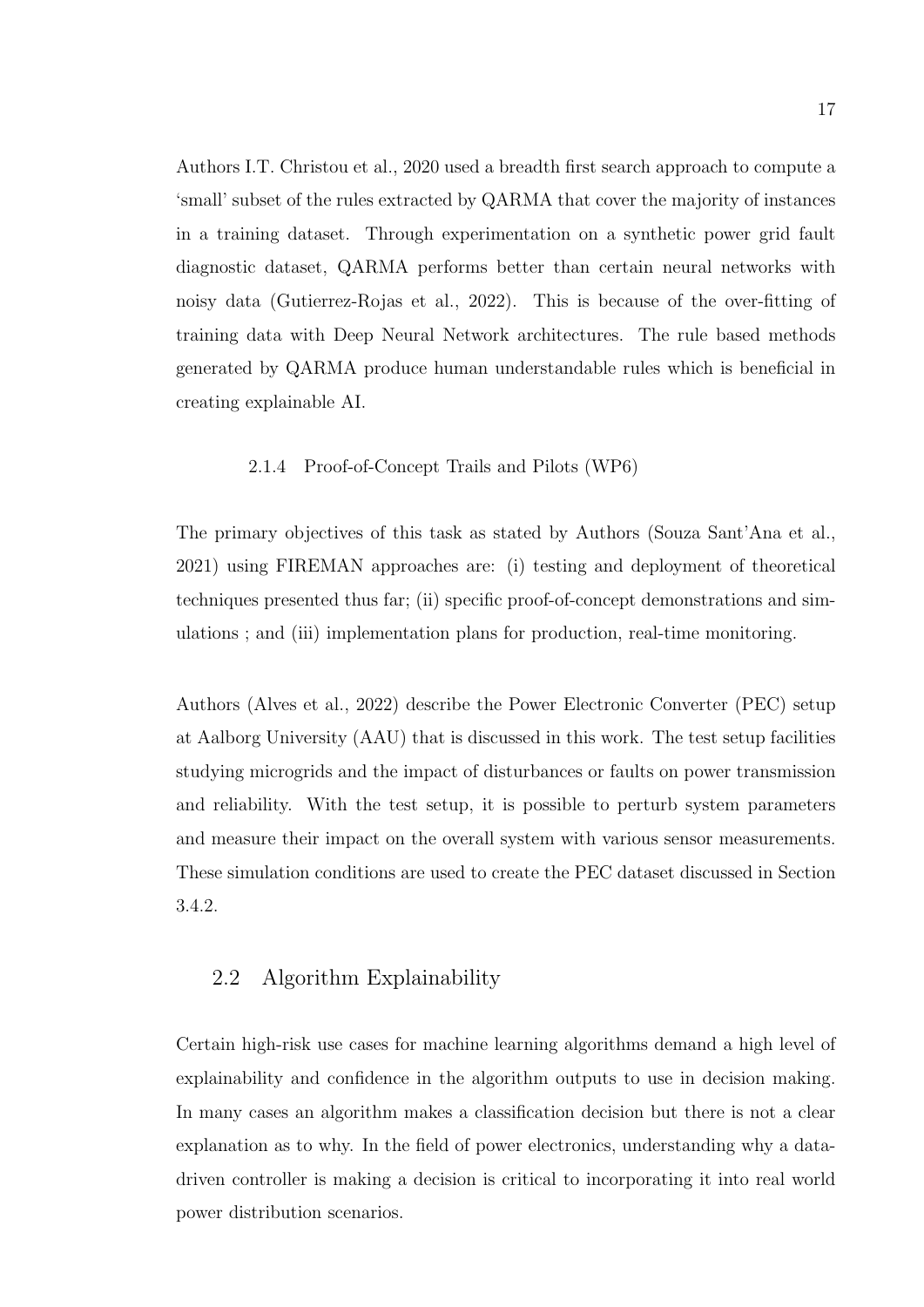#### 2.2.1 Types of Uncertainty

Determining sources of uncertainty in a model or system is critical. When analyzing uncertainty, it is important to understand the two different types: (i) epistemic and (ii) aleatoric uncertainty.

Epistemic uncertainty results from inadequate training data. In this case, the training data is not sufficient to provide enough or accurate data to the model. This can result from imbalanced or insufficient training data. Increasing the amount of training data or decreasing class imbalance can help reduce this type of uncertainty.

Aleatoric uncertainty arise from probabilistic errors in sampling that follow a specific probability distribution. This type of uncertainty is independent to the amount of data collected and therefore cannot be corrected with more training data. If a signal has noise inline with a given probability distribution, having more data on that signal does not change the noise probability distribution. This type of uncertainty references the distribution of random errors in the data and not the data distribution itself.

For illustration, suppose there is a continuous audio recording at a train station. There are three announcements each hour that disrupt the recording but their occurrence in the hour is unknown. Having more data (hours), does not change the amount of announcements that occur. In the systems domain, a malfunctioning sensor or bad connection can generate noise (a type of aleatoric uncertainty) in a similar way that cannot be fixed by more measurements or more data.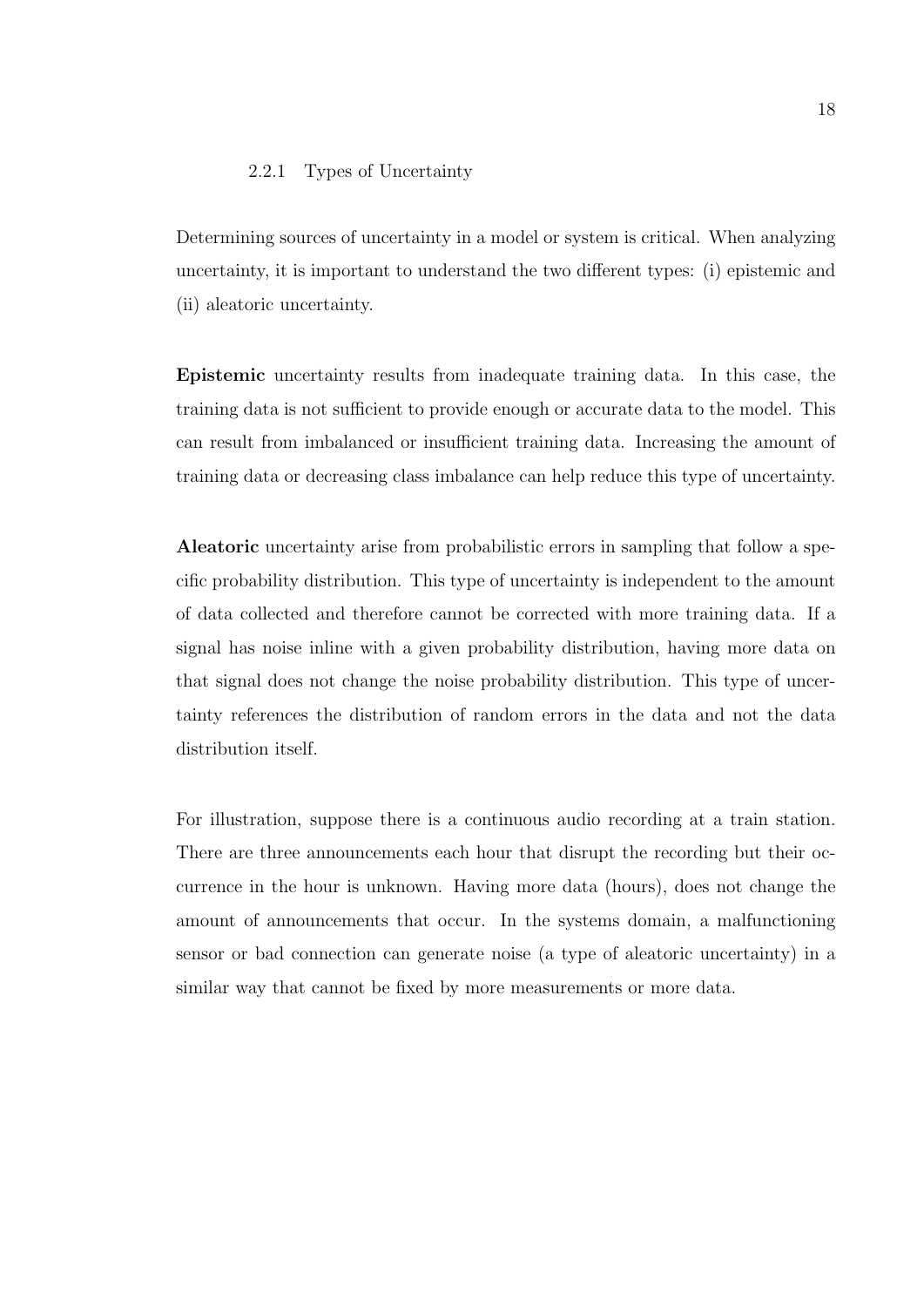Data imputation can be used as a technique to correct for or understand this type of uncertainty. If you can identify that the uncertainty is present, then you can use data imputation to form a well educated guess as to what the value should actually be. The significance of identifying aleatoric uncertainty is that no amount of model tuning or data collection can fix the underlying issue, so data imputation presents an opportunity that standard techniques do not.

## 2.3 Combating Model Uncertainty

With deep learning algorithms, it is important to know the confidence level of the model output. Authors Goodfellow, Shlens, and Szegedy, 2014 explain that adding simple adversarial data (like small noise to a photo) makes an image recognition algorithm incorrectly classify one animal as completely unrelated one. This is further concerning since adversarial data does not need to be tailored to a specific algorithm. The transferability of this type of adversarial data allows it to be applied to many black box algorithms to achieve an unintended or potentially malicious result.

To solve this problem, Authors Sahoo, H. Wang, and Blaabjerg, 2021 propose using conditional entropy to determine how each input is related to each output. The generated plots are then compared to the physical insights of the system. In the process, adversarial data that falls outside the plot is identified and removed, and the model is retrained. This technique is helpful for identifying and removing adversarial data that falls outside the range of accepted values. Unfortunately, it does not identify data overloading in a specific portion of the graph which would create an incorrect classification.

#### 2.3.1 Bayesian Dropout

Bayesian techniques can be used to create a probability distribution over the weights of each neuron to determine a level of prediction uncertainty. Authors Blundell et al., 2015 introduce a standard Bayesian neural network implementation with backpropagation that can determine these probability distributions.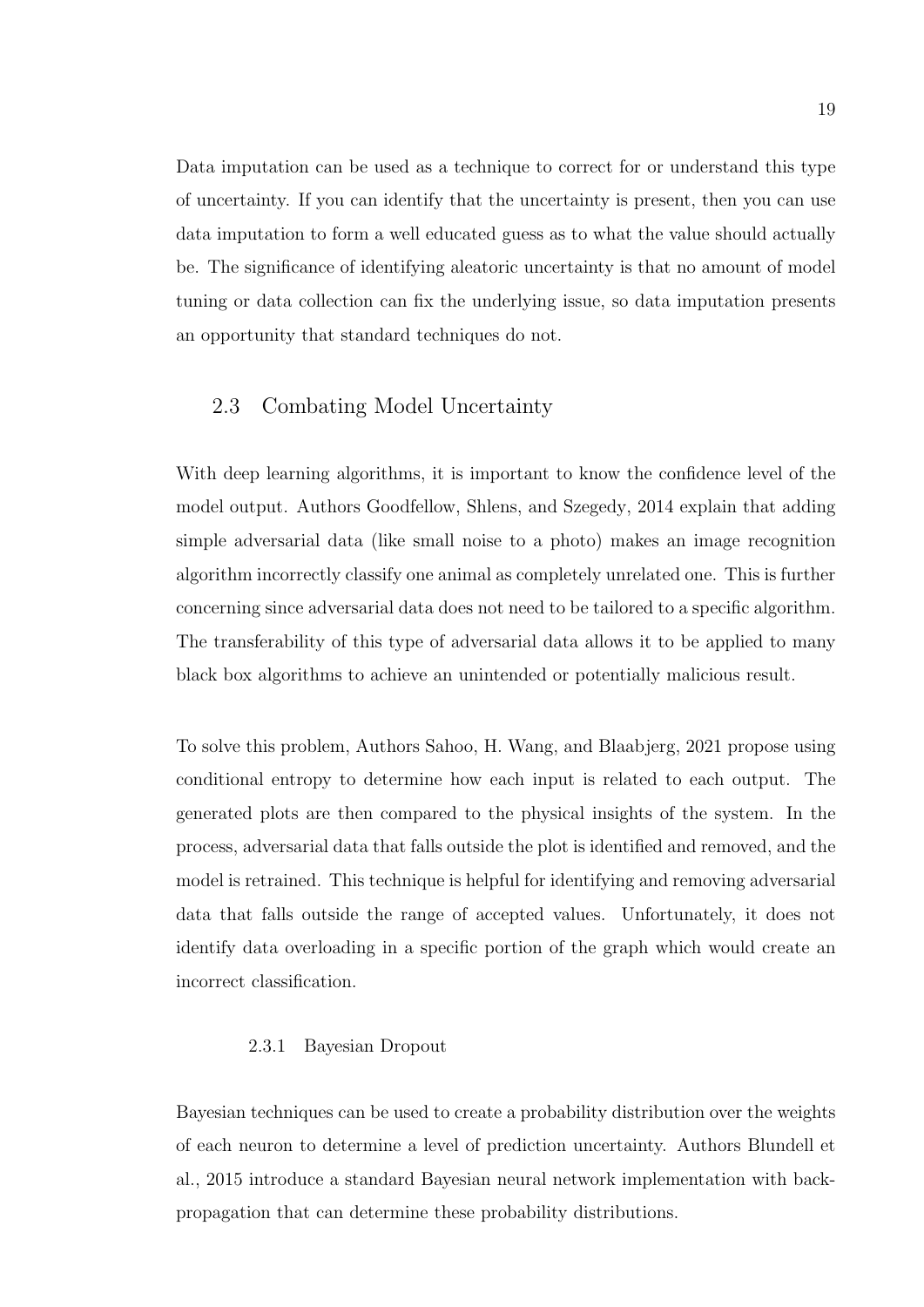This method is effective at improving model accuracy but Authors Gal and Ghahramani, 2016 explain that retraining a large number of models on a variety of datasets is computationally expensive and time consuming. A dropout technique can be used to approximate the Bayesian representation with improved computational efficiently. Authors Gal and Ghahramani, 2016 explain that this technique avoids over-fitting by randomly sampling and dropping network nodes across many different training iterations.

Performing this dropout technique while training and testing the algorithm enables the computation of variance to determine the uncertainty level of the outputs. This enables researchers to determine if an algorithm is providing a best guess answer with high levels of uncertainty for specific values. This can signal the need for human intervention or review before making decisions based on the algorithm output.

### 2.3.2 Shapely Additive Explanations (SHAP)

Using reverse-engineering, the output of a machine learning algorithm can be analyzed and explained. Authors Lundberg and Lee, 2017 introduce SHapely Additive exPlanations (SHAP) to interpret and explain the why behind machine learning algorithm results.

Machine learning models usually output the likelihood of a certain prediction given a set of inputs. SHAP explains why the model made that classification decision. To determine this, SHAP analyzes every possible combination of input weights to determine how significantly each input contributes to the overall output.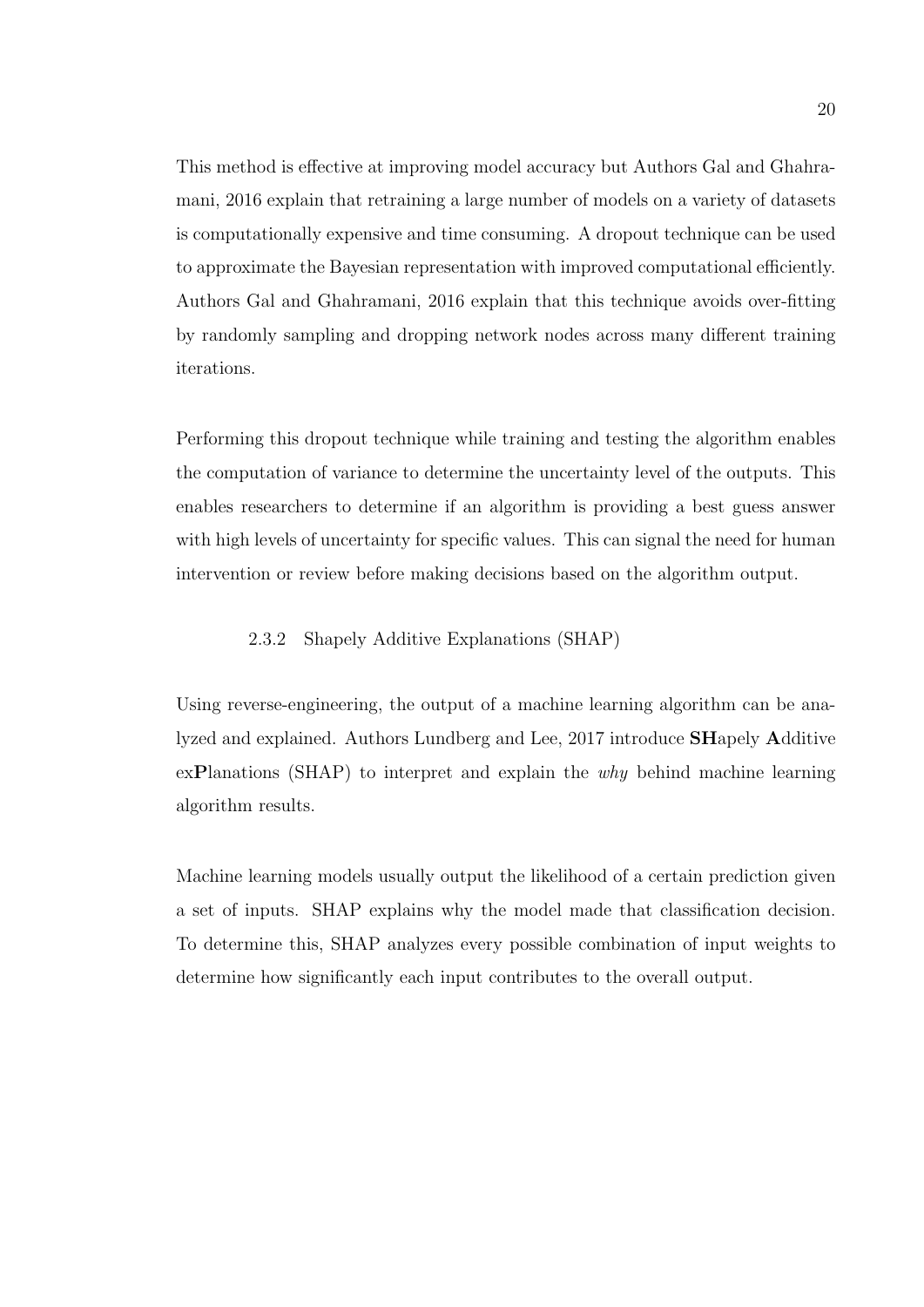While this technique yields accurate explanations of black-box machine learning outputs, it is still a reverse-engineering technique. It cannot explain a model that is not yet trained with unknown outputs. This is problematic for online techniques where the model is created and retrained as new data inputs enter the pipeline. As the model is updated, the decision making parameters that affect the output change, and the output looses explainability.

This demonstrates the importance of explainability in techniques that do not have traditional machine learning models. In this case, it is important to have an explainable set of rules or behaviors that govern the model before inference. Reverseengineering is not effective for this use case since the inputs are constantly updating the model. Explanations from reverse-engineering would only be valid for the present iteration and not generalizeable to subsequent predictions.

## 2.4 Outlier Taxonomy

The term 'outlier' or 'anomaly' can have a variety of meanings depending on the context. In order to select appropriate techniques for outlier detection, it is essential to create a taxonomy for various outlier types. Outliers are primarily categorized as: (i) point-wise and (ii) context-wise. These distinction between these two types is illustrated graphically in Figure 2.



Figure 2. Outlier Taxonomy (Adapted from Lai, Zha, J. Xu, et al., 2021b)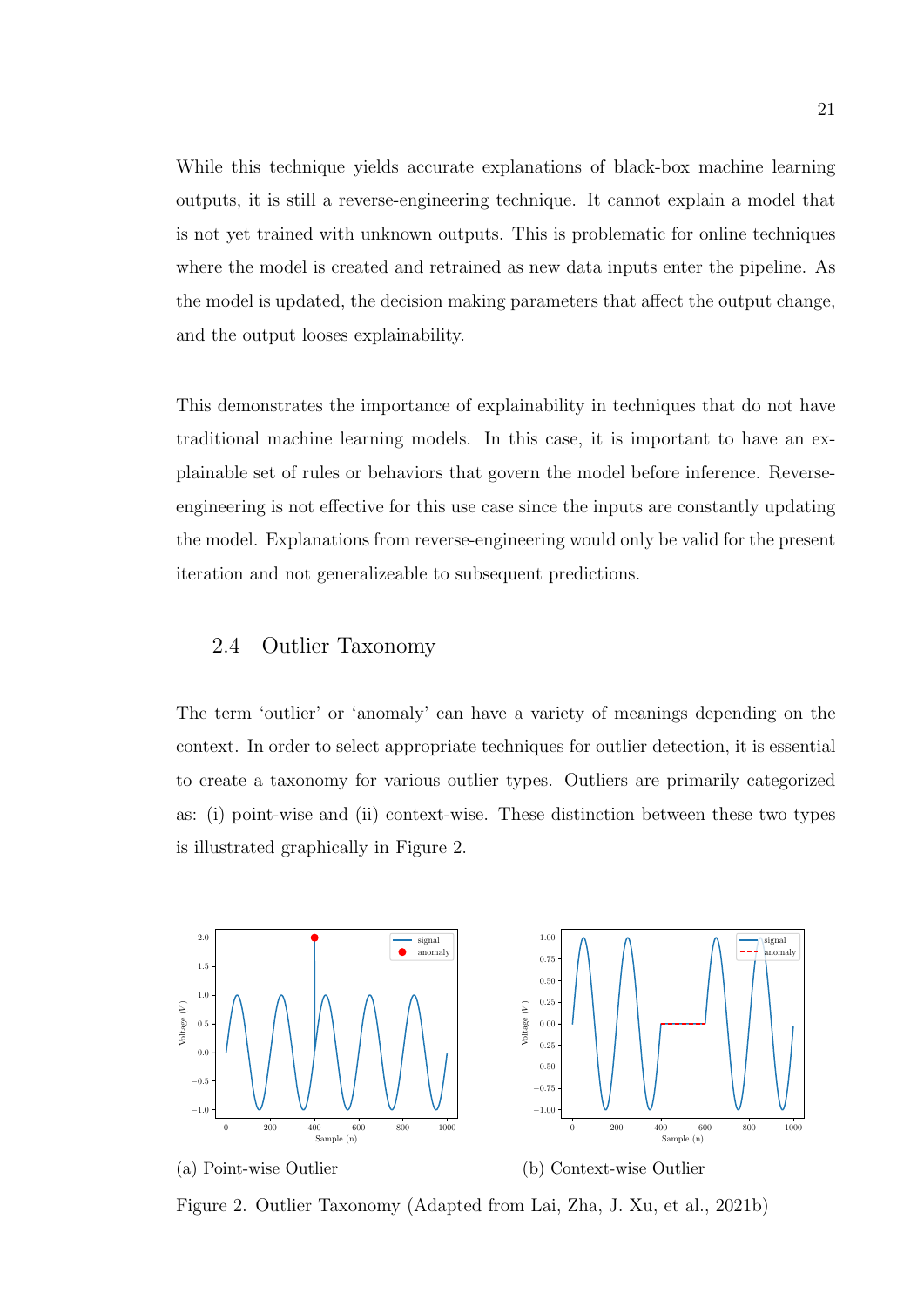#### 2.4.1 Point-wise Outliers

Point-wise outliers are single points that are anomalous in respect to the global dataset. This can cause many problems in machine learning algorithms, and a large body of outlier detection research is focused around this area. These outliers can be non-temporal or temporal in nature and often represent phenomenon like intermittent sensor failure.

Additionally, these types of outliers can skew scaling and normalization operations. It is important to consider the presence of these types of outliers when selecting which type of scaler to use. Minimum-Maximum scaling is a popular choice for scaling a dataset but it is not robust to outliers.

#### 2.4.2 Context-wise Outliers

Context-wise outliers represent a series of points that are anomalous. They can be further described based on their reference frame: (i) local and (ii) global.

Local contextual outliers are anomalous in respect to a specific sub-set or window of the dataset. Global contextual outliers are similar to local contextual outliers but the window size is the global dataset. Singular points within the global contextual outlier sub-set are usually not anomalous but the entire pattern is.

Generally these two outlier types are treated as pattern-wise contextual outliers with differing window sizes. These outliers occur often in time-series data because of the interdependence of samples and sampling time.

Figure 2b shows that points in a pattern-wise outlier represent a phenomenon that is anomalous with respect to a reference frame. Identifying the anomaly accurately requires selecting the size of the reference frame carefully. This study analyzes the detection challenges presented by context-wise outliers.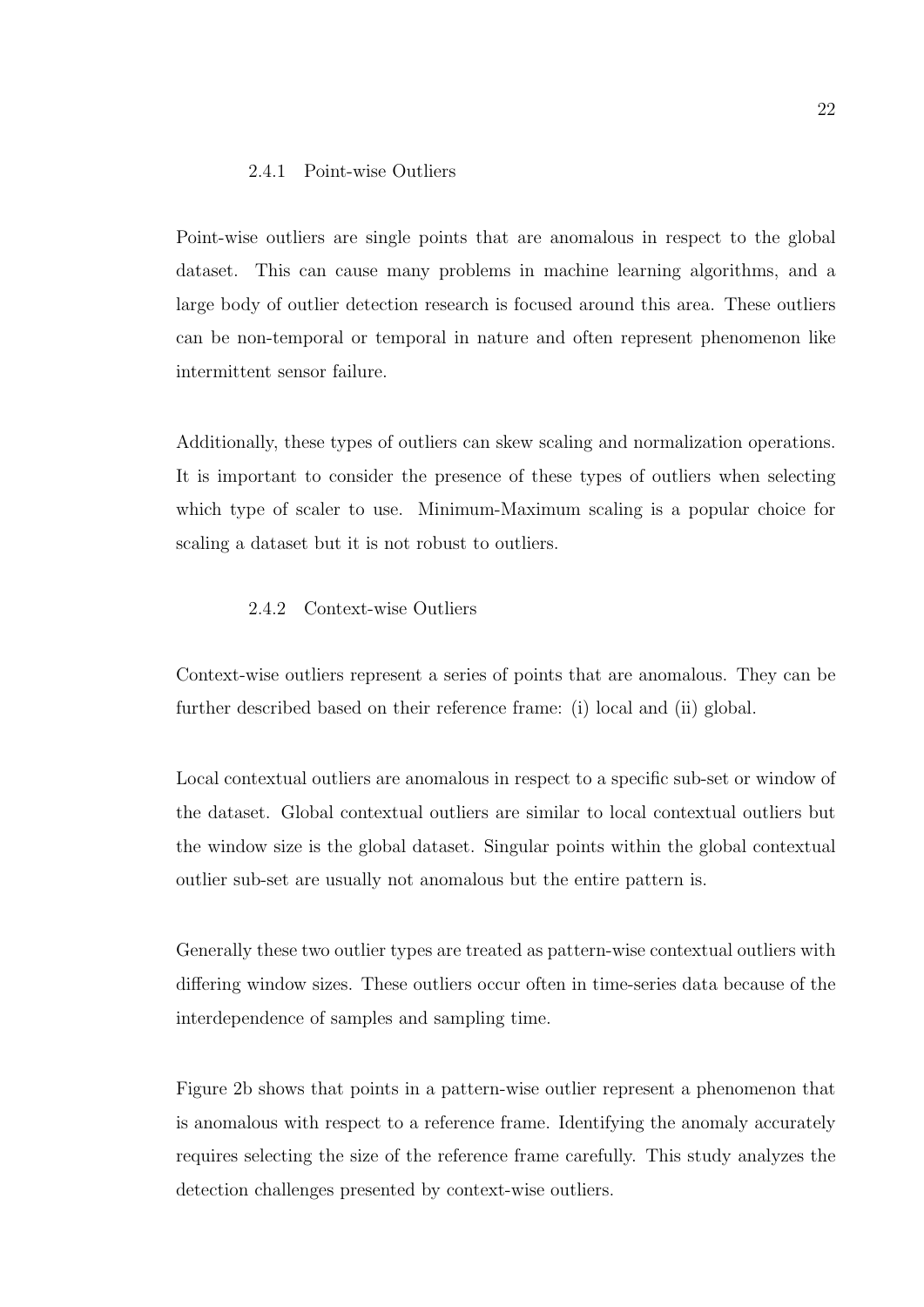# 2.5 Context-wise Outlier Sub-Categories

Since context-wise outliers are the focus of this study, it is possible to further classify this outlier type into three sub-categories: (i) shaplet (ii) seasonal and (iii) trend outliers. This subset of anomalies represents various anomalous sub-sequences of the data in a given context that are described in detail in Table 1. Figure 3 represents these phenomenon graphically.

| Class                                                                                                                                                                                                                                        | Description                                                                                                                                                                                                                                                                                                                                                                                  |  |
|----------------------------------------------------------------------------------------------------------------------------------------------------------------------------------------------------------------------------------------------|----------------------------------------------------------------------------------------------------------------------------------------------------------------------------------------------------------------------------------------------------------------------------------------------------------------------------------------------------------------------------------------------|--|
| Shaplet outliers are classified by a shaplet or pattern that<br>Shaplet<br>significantly differs from the normal data pattern. This<br>outlier type classifies abrupt faults in a system and is an<br>important outlier type for this study. |                                                                                                                                                                                                                                                                                                                                                                                              |  |
| Seasonal                                                                                                                                                                                                                                     | Seasonal outliers are classified by an increased or decrease<br>pattern frequency during a specific time period. Identifying<br>seasonal outliers is important in understanding specific<br>phenomenon like a spike in web traffic related to a major<br>holiday. Another example is an increased demand in<br>residential electrical demand because of a large televised<br>sporting event. |  |
| Trend                                                                                                                                                                                                                                        | Trend outliers are classified by a sub-sequence of the dataset<br>that modifies the underlying distribution of the data. Trend<br>outliers are present in certain faults in the PEC dataset and<br>in certain attacks in the BETH dataset. This is discussed<br>further in Section 3.4.                                                                                                      |  |

Table 1. Context-wise Anomaly Classifications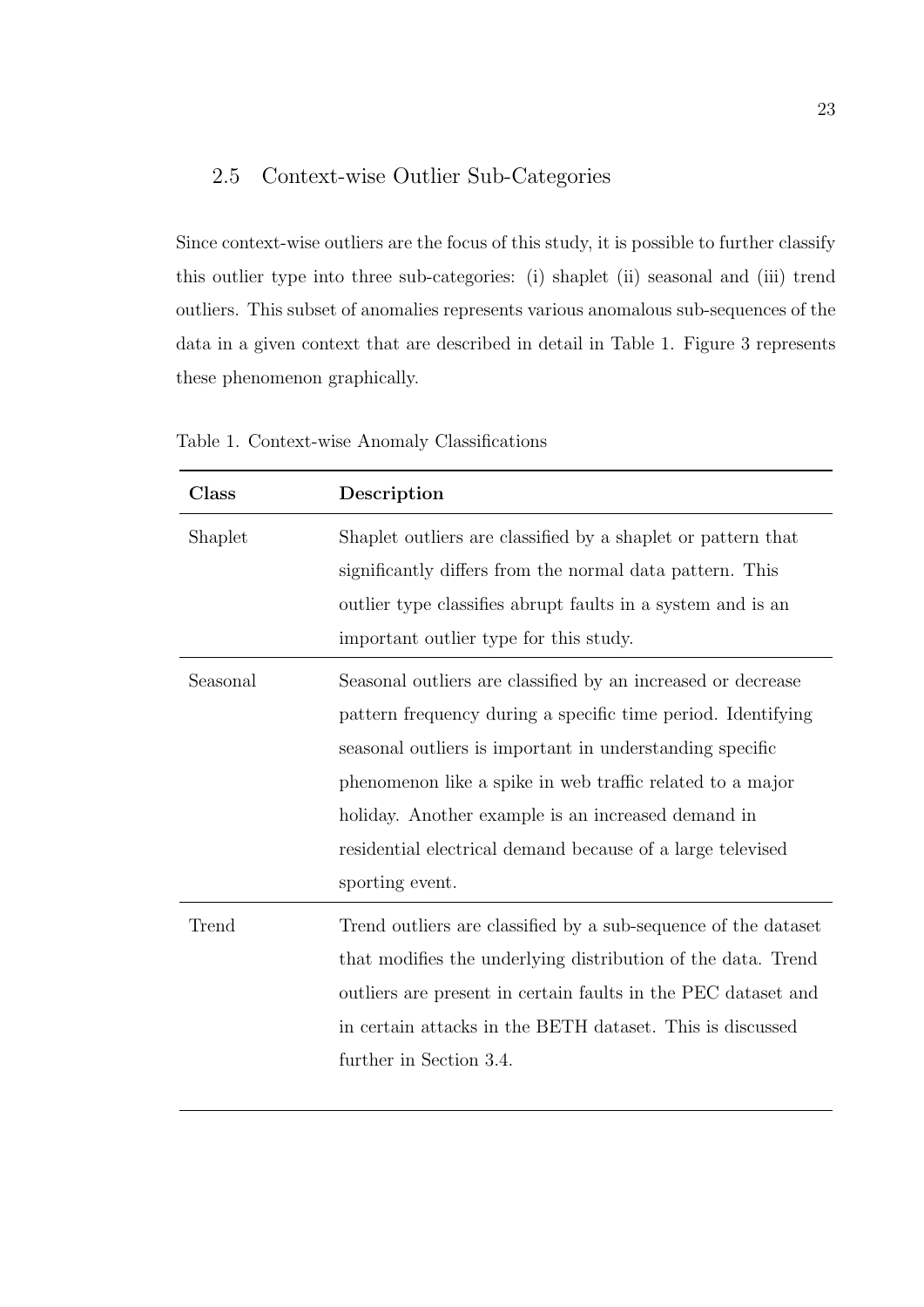

Figure 3. Context-wise Outlier Taxonomy (Adapted from Lai, Zha, J. Xu, et al., 2021b)

## 2.6 Anomaly Detection Algorithms

Existing outlier detection techniques are traditionally applied to a singular domain specific problem. Many techniques are versatile (especially unsupervised ones) and can be applied in a much more general context. This section focuses on current developments and advances across all disciplines in anomaly detection techniques.

While there are many new and state-of-the-art developments, corresponding code to a publication is often not included. This makes reproducing the results presented in most papers difficult. In order to utilize these techniques in practice, a time-consuming algorithm implementation process based on pseudo-code is required. Section 2.7 examines existing implementations of some of the common existing techniques.

#### 2.6.1 Streaming Half Space Trees (HST)

Authors Tan, Ting, and Liu, 2011 introduce Streaming Half Space Trees (HST) as a single-class detection technique for changing data streams. It is an efficient method for point-wise outlier detection and is implemented in a variety of anomaly detection libraries. This technique relies on ensembleing HS-Trees which are full binary trees, where all leaves are at the same depth. It is fast and efficient with a time and space complexity of  $O(1)$ , and is suitable for handling streaming data.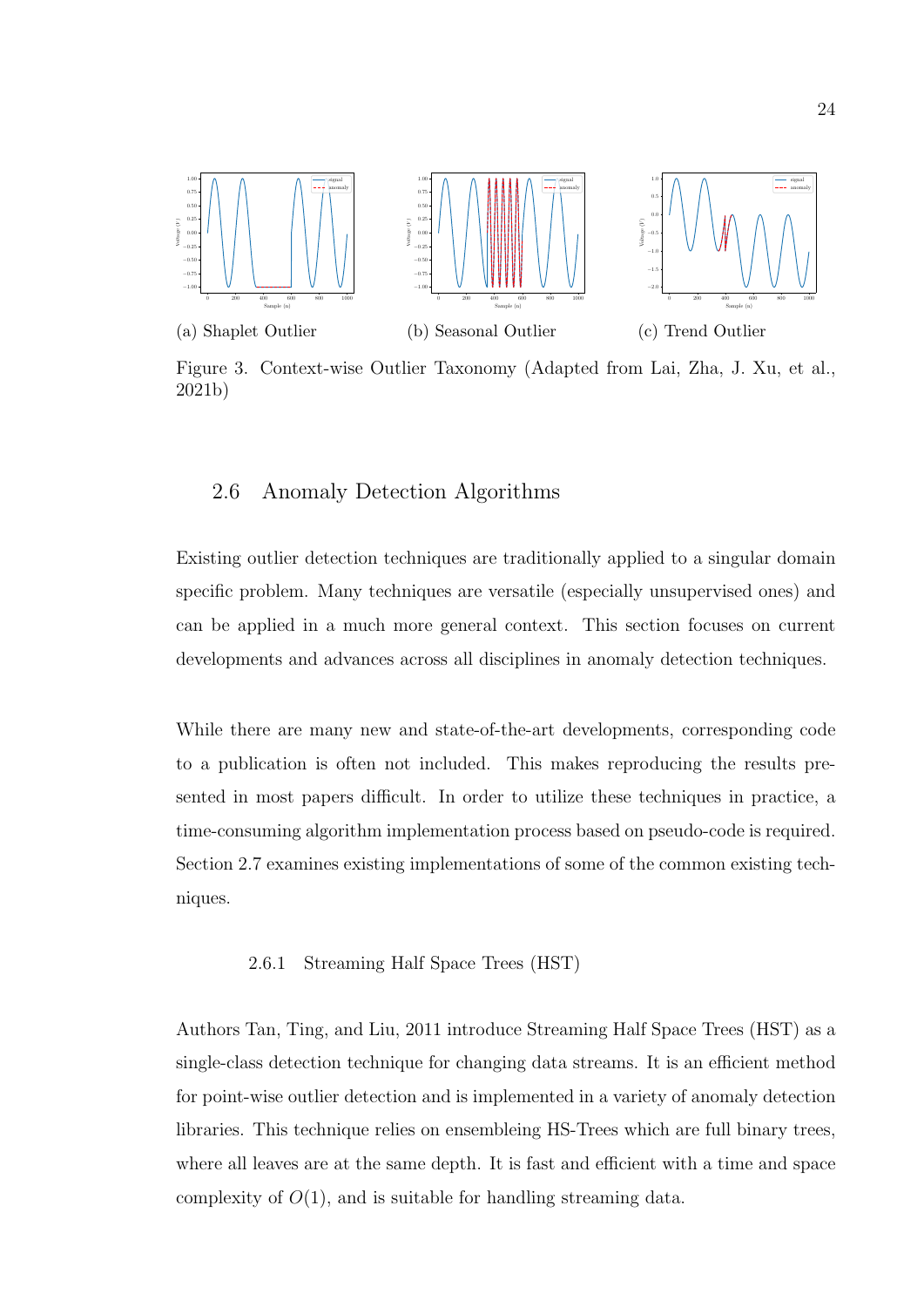#### 2.6.2 Local Outlier Factor (LOF)

The Local Outlier Factor (LOF) technique assigns a degree of 'outlierness' to each datapoint as opposed to a binary classifier. The traditional LOF method is used to detect outliers in static datasets. It must compute neighborhood distances for each data point. These distances must be recomputed entirely when a new datapoint is added so it is not well suited for streaming data. Many researchers including Authors Na, D. Kim, and H. Yu, 2018 and Salehi et al., 2017 have proposed streaming adaptations to the base LOF algorithm. These extensions modify the algorithm to be suitable for stream learning by improving speed, memory usage, and computational efficiency. This algorithm is well suited to point-wise contextual outlier detection.

#### 2.6.3 Matrix Profile

The Matrix Profile algorithm computes the distances between neighboring points in a dataset. The matrix profile technique has a variety of advantages including speed and generalizability to a variety of problem domains.

Authors Yeh et al., 2016 explain that in the algorithm, the results for each point or sub-sequence are stored in a vector and the combination of all the sub-sequences forms the overall matrix. The conventional algorithm utilizes the Euclidean method to determine point-wise distance but other distance calculations can also be utilized. Z-normalization is traditionally used to scale the data with this technique. It is not required though and the normalization technique can be modified or omitted depending on the specific dataset requirements.

Using a fixed  $(m)$  sized window, the algorithm computes the nearest-neighbor distances compared to the entire data stream. The results of the computation and results of the index of the closest neighbors are stored in order of closeness in a new index. Author Marrs, 2019 outlines the overall algorithm procedure as follows: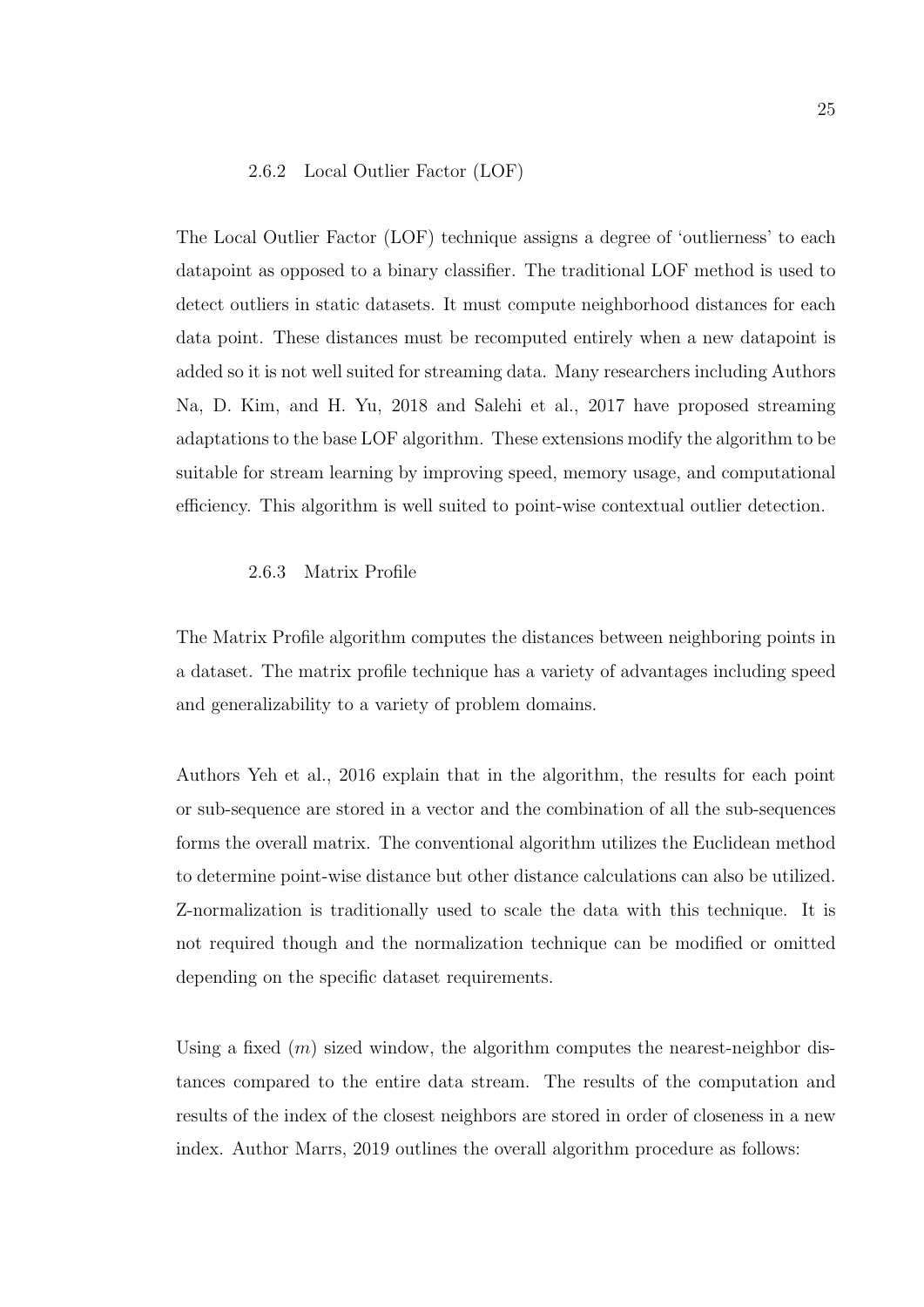- 1. For each point in the window  $(m)$ , compute the distance to the nearest neighbor against the entire data set.
- 2. Exclude identical or nearly identical matches to prevent inaccuracy.
- 3. Update the distance matrix with the new closest neighbor distance.
- 4. Set the position matrix with the index position of the new closest neighbor.

Using this technique, it is easy to extract information, like motifs or repeated patterns, from the dataset. More importantly, discords which represent anomalies can be discovered from a data stream with the Matrix Profile technique.

## 2.7 Anomaly Detection Libraries

Libraries and algorithms are surveyed from a variety of Github repositories, online sources, and a comprehensive framework list from Author Medico, 2020. The most relevant libraries are selected and their performance is evaluated against the sample datasets in Section 4. The following criteria are required for a framework to be selected for analysis: (i) written for Python (ii) compatible with MacOS, Windows, and Linux operating systems (iii) actively maintained with git commits within the past two years (iv) suitable for context-wise anomaly detection on signals (v) quality documentation (vi) open-source with over 100 stars.

Some libraries were excluded from selection because their focus on production environments makes them difficult to test and perform research with. In further research, these libraries may be considered to implement a production outlier detection pipeline. Many of them use the underlying algorithms described in Section 2.6 for detection.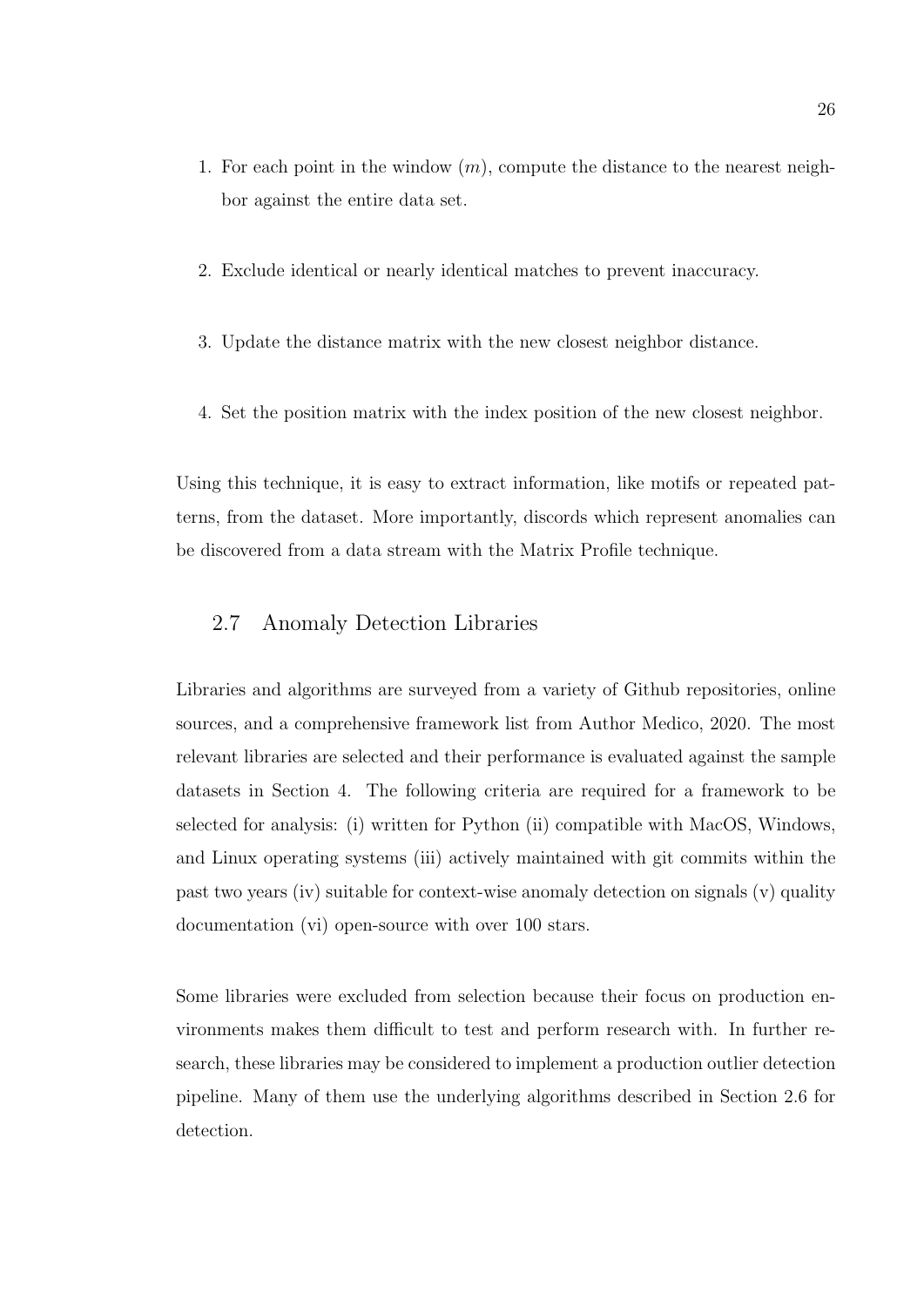Table 2 compares the selected outlier detection libraries in a systematic way. This table can be used to quickly compare and evaluate libraries for use in implementation. The specific algorithms for each library are classified into a category with a short description.

Each method is classified according to how suitable it is for online learning and its primary use case. For the algorithm to have a yes in the online learning category, the algorithm must be able to iteratively update the model efficiently, and predict specific instances one at a time. Partially online means that there is a pre-trained model, with individual instance detection. Not online means that the algorithm is not suited for online detection.

Table 2. Outlier Detection Overview [(PA): Point-wise Anomaly, (CA): Contextwise Anomaly, (DD): Drift Detection, (S): Segmentation)]

| Library            | Algorithm    | <b>Focus</b> | Online | Description           |
|--------------------|--------------|--------------|--------|-----------------------|
| PySAD <sup>1</sup> | Indivdidual  | <b>PA</b>    | yes    | Score anomalies       |
|                    | Models       |              |        |                       |
|                    | Probability  | S            | yes    | Convert raw scores to |
|                    | Calibrators  |              |        | probabilities         |
| PyOD <sup>2</sup>  | Individual   | <b>PA</b>    | no     | Score anomalies       |
|                    | Models       |              |        |                       |
| River <sup>3</sup> | Individual   | <b>PA</b>    | yes    | Score anomalies       |
|                    | Models       |              |        |                       |
|                    | Drift models | DD           | yes    | Detect concept drift  |
|                    | Time-series  | S            | yes    | Segment time-series   |
|                    | models       |              |        | data                  |

Continued on next page

<sup>1</sup>Yilmaz and Kozat, 2020.

<sup>2</sup>Zhao, Nasrullah, and Z. Li, 2019.

<sup>3</sup>Montiel et al., 2020.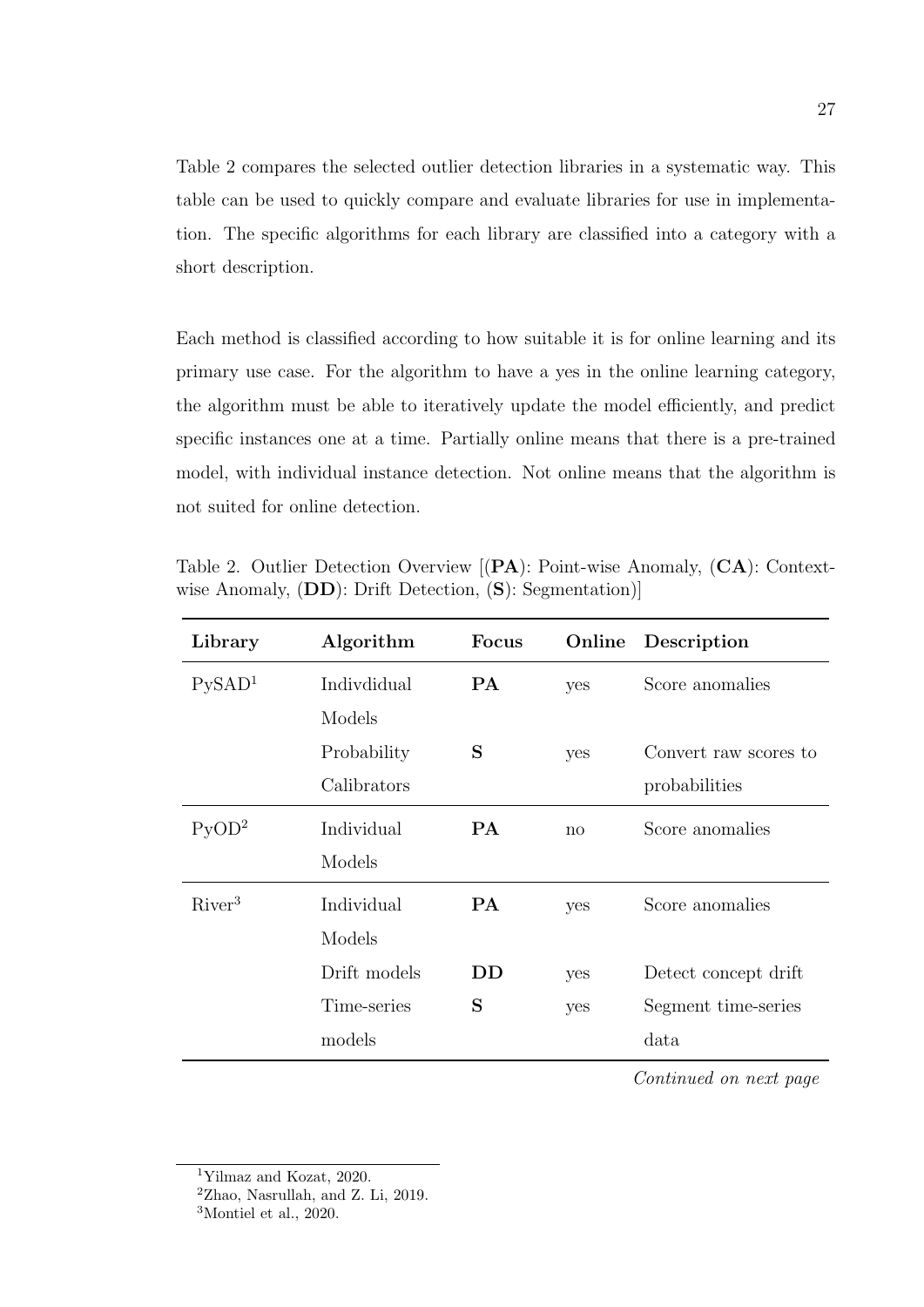| Library                    | Algorithm                   | <b>Focus</b> | Online  | Description           |
|----------------------------|-----------------------------|--------------|---------|-----------------------|
| STUMPY <sup>4</sup>        | Matrix Profile <sup>5</sup> | CA           | yes     | Time-series           |
|                            |                             |              |         | subsequence analysis  |
|                            | <b>Time Series</b>          | CA, DD       | no      | Motif drift detection |
|                            | $Chains^6$                  |              |         |                       |
|                            | FLUSS &                     | CA, S        | yes     | Time-series           |
|                            | FLOSS <sup>7</sup>          |              |         | segmentation          |
| tsod <sup>8</sup>          | Simple                      | CA, PA       | partial | Gradient and range    |
|                            | Detectors                   |              |         | detectors             |
| TODS <sup>9</sup>          | Detection                   | CA, PA       | partial | Detect anomalies      |
|                            | Algorithms                  |              |         |                       |
|                            | <b>Feature Analysis</b>     | S            | partial | Statistics based      |
|                            |                             |              |         | segmentation          |
| Alibi Detect <sup>10</sup> | Outlier                     | CA, PA       | partial | Anomaly detection     |
|                            | Detection                   |              |         |                       |
|                            | Adversarial                 | CA           | partial | Detect adversarial    |
|                            | Detection                   |              |         | data                  |
|                            | Drift Detection             | DD           | partial | Concept drift         |
|                            |                             |              |         | identifications       |
| $\mbox{bampei}^{11}$       | Hotelling's                 | PA           | yes     | Outlier detection     |
|                            | Theory                      |              |         |                       |
|                            | <b>SST</b>                  | S            | yes     | Change point          |
|                            |                             |              |         | detection             |

Table 2 – Continued from previous page

Continued on next page

- <sup>5</sup>Yeh et al., 2016.
- ${}^{6}$ Zhu et al., 2017.
- <sup>7</sup>Gharghabi et al., 2017.
- <sup>8</sup>Andersson, Mariegaard, and Falk, 2021.
- ${}^{9}$ Lai, Zha, G. Wang, et al., 2021a.
- <sup>10</sup>Van Looveren et al., 2019.
- <sup>11</sup>Tsuruta and Feng,  $2021$ .

 $4$ Law, 2019.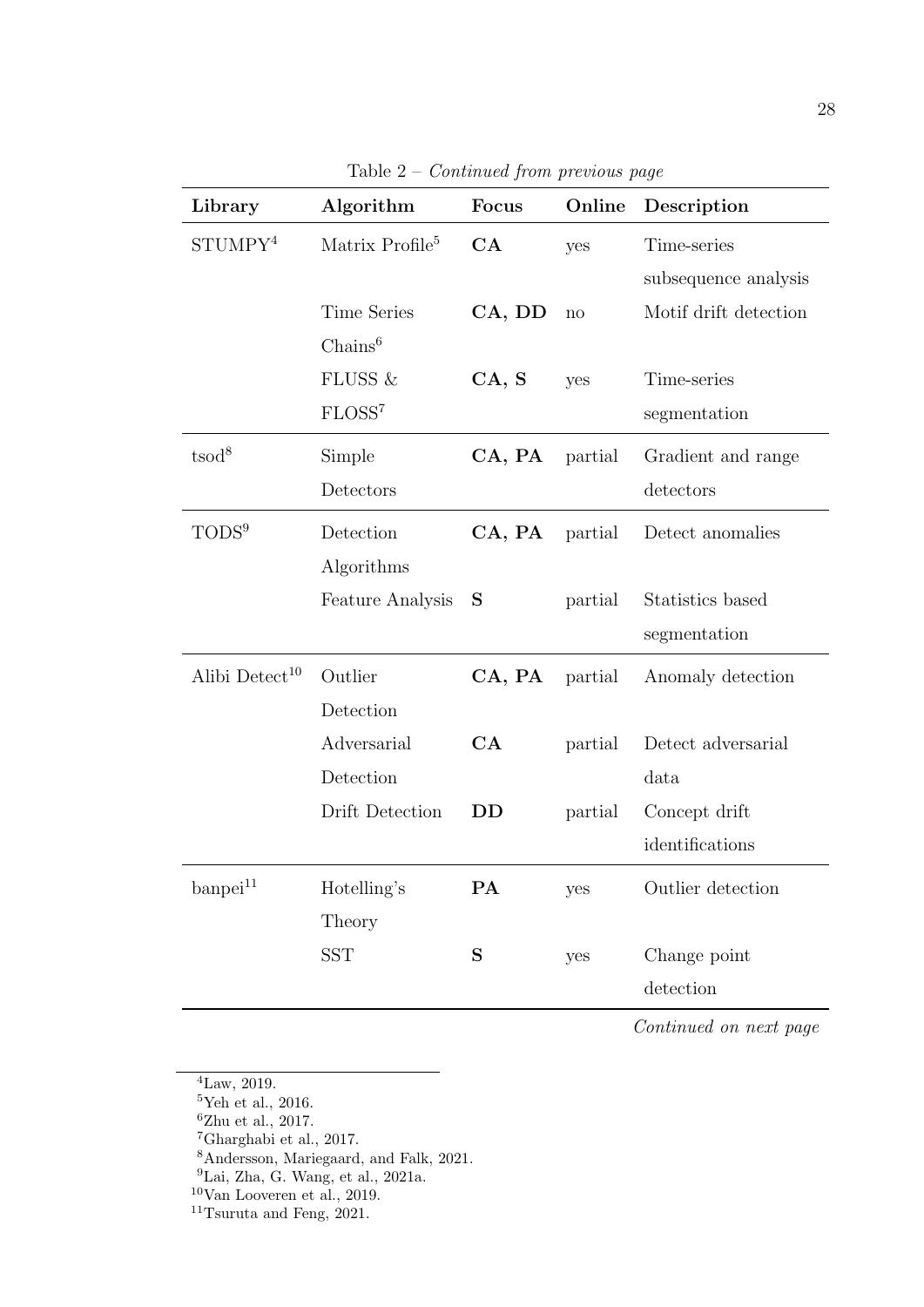| Library               | Algorithm               | Focus  | Online  | Description            |
|-----------------------|-------------------------|--------|---------|------------------------|
| SaxPy <sup>12</sup>   | <b>SAX</b>              | PA, S  | no      | Symbolic Aggregate     |
|                       |                         |        |         | approXimation          |
|                       | <b>EMMA</b>             | CA, S  | no      | Time-series motif      |
|                       |                         |        |         | discovery              |
| $Darts^{13}$          | <b>Filtering Models</b> | CA     | no      | Gaussian, Kalman,      |
|                       |                         |        |         | Moving Average         |
|                       |                         |        |         | Filter                 |
|                       | Forecasting             | S      | no      | Predictive forecasting |
|                       | Models                  |        |         |                        |
| Merlion <sup>14</sup> | Anomaly                 | CA, PA | partial | Anomaly Detection      |
|                       | Algorithms              |        |         | strategies             |
|                       | Forecasting             | S      | partial | Predictive forecasting |
| Luminaire $15$        | Structural              | PA     | yes     | Anomaly detection      |
|                       | Modeling                |        |         |                        |
|                       | Windowed                | CA, DD | yes     | Anomalous window       |
|                       | Density Model           |        |         | detection using KL     |
|                       |                         |        |         | divergence             |
|                       |                         |        |         |                        |

Table 2 – Continued from previous page

# 2.8 Library Details

The libraries from Table 2 are presented and analyzed for suitability in this section. The analysis is performed with information provided by the libraries, personal experience, and the results from Table 2.

 $12$ Senin et al., 2018.

 $^{13}$ Herzen et al., 2021.

<sup>14</sup>Bhatnagar et al., 2021.

<sup>15</sup>Chakraborty et al., 2020.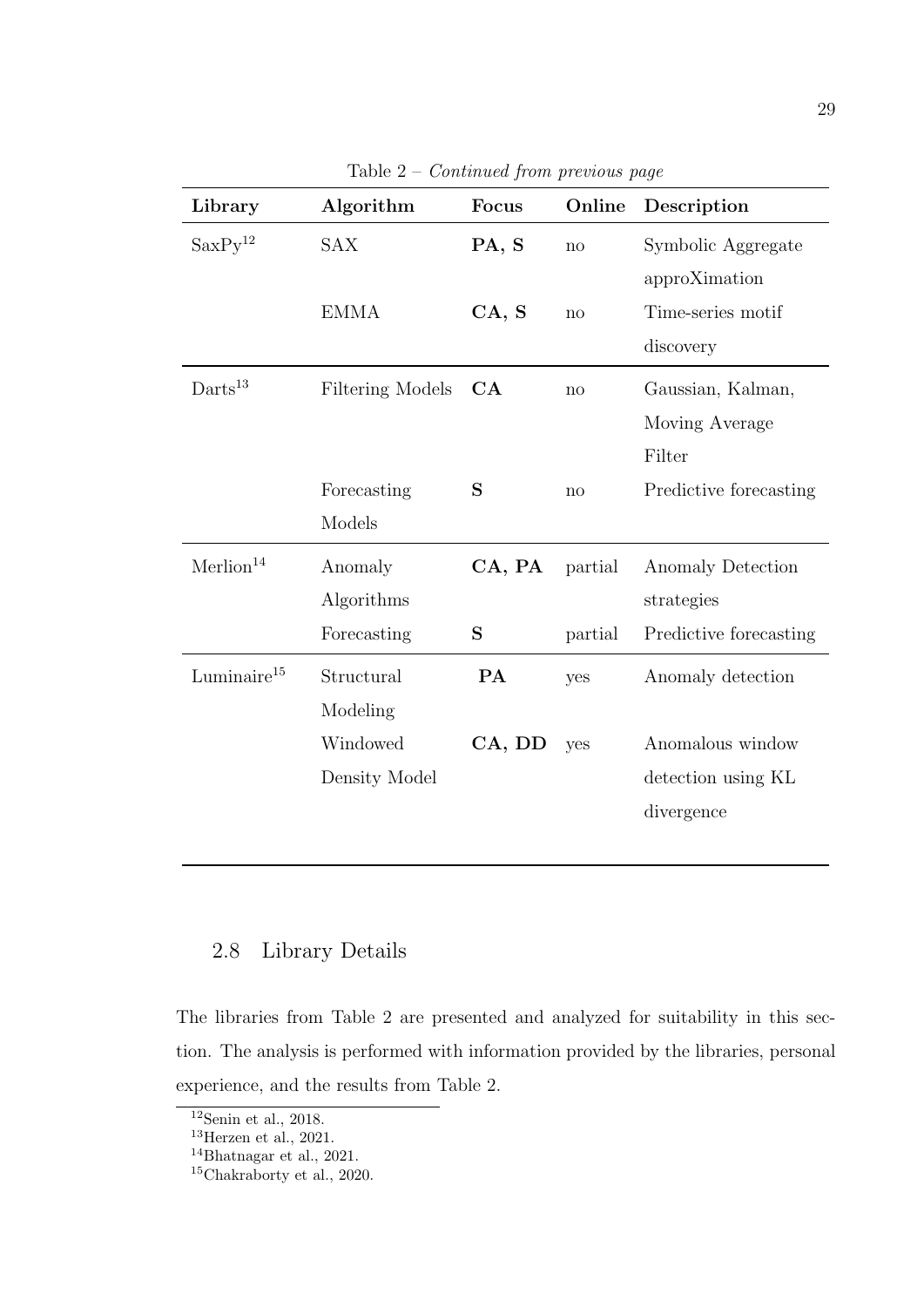PySAD (Yilmaz and Kozat, 2020) can operate in a streaming context so models can be updated as new data points arrive. This is both computational and memory efficient. PySAD also provides a variety of pre-processing, post-processing, and probability calculation tools. This library provides both univariate and multivariate prediction models for supervised and unsupervised data. Its focus is on point-wise anomaly detection and segmentation which makes unsuitable for use in this study.

PyOD (Zhao, Nasrullah, and Z. Li, 2019) is designed for offline data which makes it unsuitable for this study. It includes a vast collection of classic and modern anomaly detection algorithms, some of which could be adapted to run in a streaming context. There are several performance optimizations present in the library, like multi-core parallelism, which could also be utilized. The repository has over 5,000 stars on GitHub and is a very popular python framework for anomaly detection.

River (Montiel et al., 2020) is a streaming machine learning library that provides tools for anomaly detection, drift detection, and more. It is the result of a combination of two python libraries: (i) creme (ii) and scikit-multiflow. It is a fast and efficient library that can learn and predict with single instances. With over 3,000 start on GitHub it is a popular library. It includes only one anomaly detection model which is focused on point-wise anomaly detection that is not suitable for this study.

STUMPY (Law, 2019) is a library used to compute the uni-variate or multi-variate matrix profile for provided time series data created by U.S. based investment firm TD Ameritrade. In its simplest form, the algorithm compares element-wise distances between each sub-sequence for each point. This is known as a self-similarity join. This naive method which is defined in Section 2.6.3 is very computationally expensive with a complexity of  $O(n^2m)$ . STUMPY introduces a computationally efficient method with gpu acceleration to improve the matrix profile computational performance.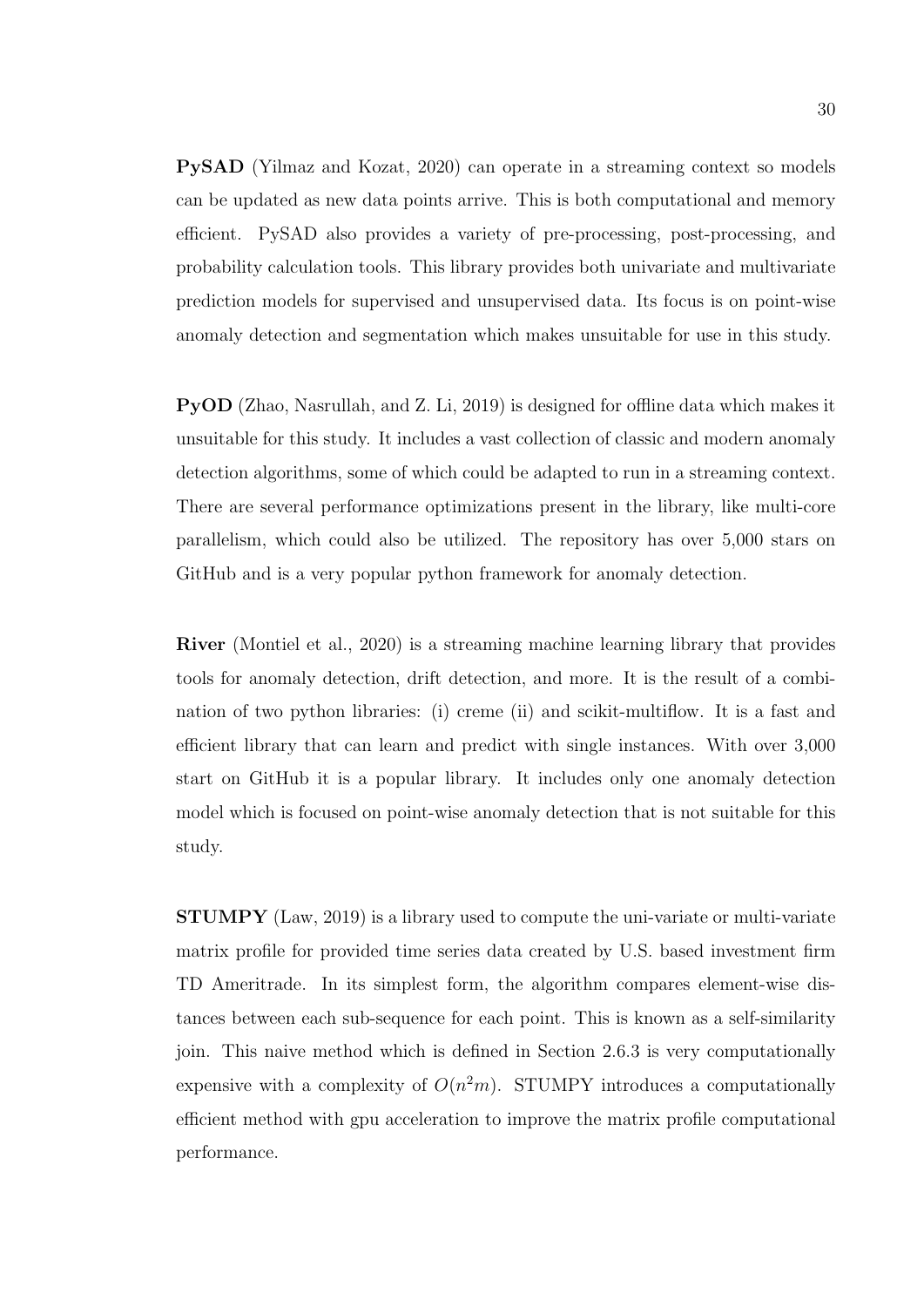With over 2,000 stars on GitHub the libaray is rapidly gaining popularity. It is versatile for a variety of anomaly detection tasks and can operate in an online or real-time context. STUMPY is a good choice for this study because of its focus on contextual anomalies and ability to run incrementally in resource constrained environments. Specifically it is well suited to analyzing the contextual shaplet outliers present in the datasets and finding anomalies, called discords. This library is used to create and analyze a uni-variate Matrix Profile detector for the experimental datasets.

Tsod (Andersson, Mariegaard, and Falk, 2021) is a library focused on anomaly detection in relation to water. Although it is designed for the water domain, the techniques can be analyzed and used in a variety of other domains. It includes a gradient detection technique for detecting abrupt changes that was ultimately unsuccessful for detecting the contextual shaplet outliers. Tsod includes a contextual anomaly detection method but is only partially online. This library is experimentally tested in this study.

TODS (Lai, Zha, G. Wang, et al., 2021a) provides techniques for partially online, multi-variate anomaly detection. It is still gaining popularity with slightly more than 500 stars. Although it includes many modern techniques and optimizations, it requires training models and creating complex pipelines. Because of this, TODS is not an ideal choice for this study.

Alibi Detect (Van Looveren et al., 2019) is a library developed by U.K. based Seldon for outlier, adversarial, and drift data detection compatible with TensorFlow and PyTorch backends. There are a variety of supported algorithms for these three types of data detection tasks and the package is actively maintained. The company also provide and maintain an enterprise machine learning deployment platform that integrates with Alibi Detect. The framework handles streaming and offline data detection for time series, tabular, text, and image data. This libraries focus on production implementation makes it unsuitable for use in this work.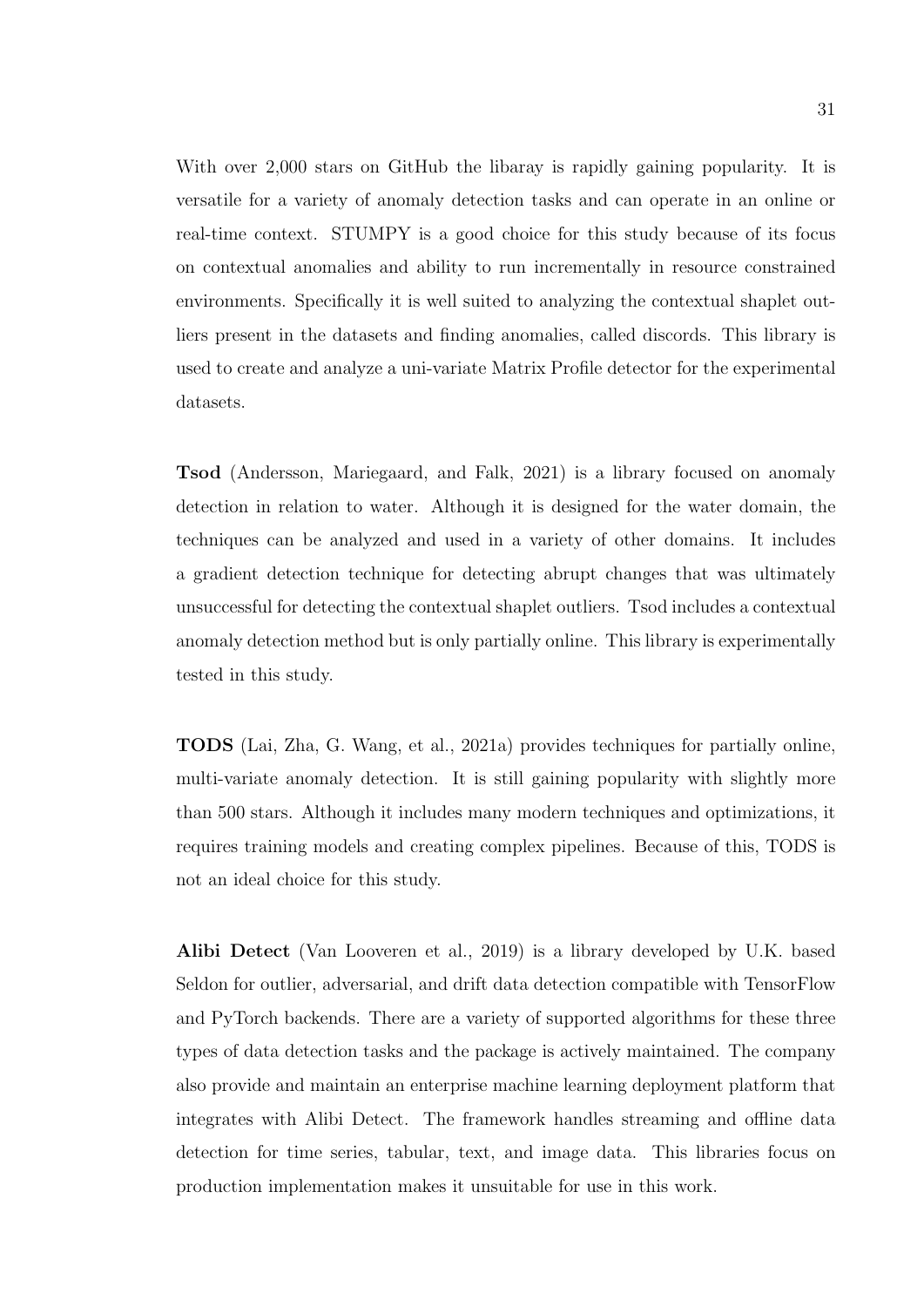Banpei (Tsuruta and Feng, 2021) is focused on point-wise anomaly detection and segmentation. It implements the Singular spectrum transformation (SST) algorithm for change point detection and Hotelling's theory for outlier detection. It was designed to offer real time monitoring functionality and operates on streaming data. Because it does not offer contextual anomaly detection, it is not a good candidate for the datasets presented in this study.

SaxPy (Senin et al., 2018) uses Symbolic Aggregate approximation (SAX) to transform a series of numerical data points into a sequence of letters. The library implements HOT-SAX, a time series anomaly detection algorithm. Unfortunately, the library does not operate online and is not suitable for this study.

Darts (Herzen et al., 2021) is python machine learning package developed by the Swiss AI company Unit8 for time series data forecasting. The library provides a variety of advanced and classic models with a sci-kit learn compatible interface. It boasts a wide array of features and advanced techniques but does not run in an online context and is not suitable for this study.

Merlion (Bhatnagar et al., 2021) is a library developed by the U.S. company Sales-Force. It includes many available datasets and techniques for experimentation as well as a full tool chain to benchmark and interpret results. It requires model training and includes an automatic hyper-parameter tuner in the library. Because the library requires prior training of a model and does not operate in an online context, it is not suitable for this study. In the future, some of the techniques and pipelines from the library could be adapted to a streaming context.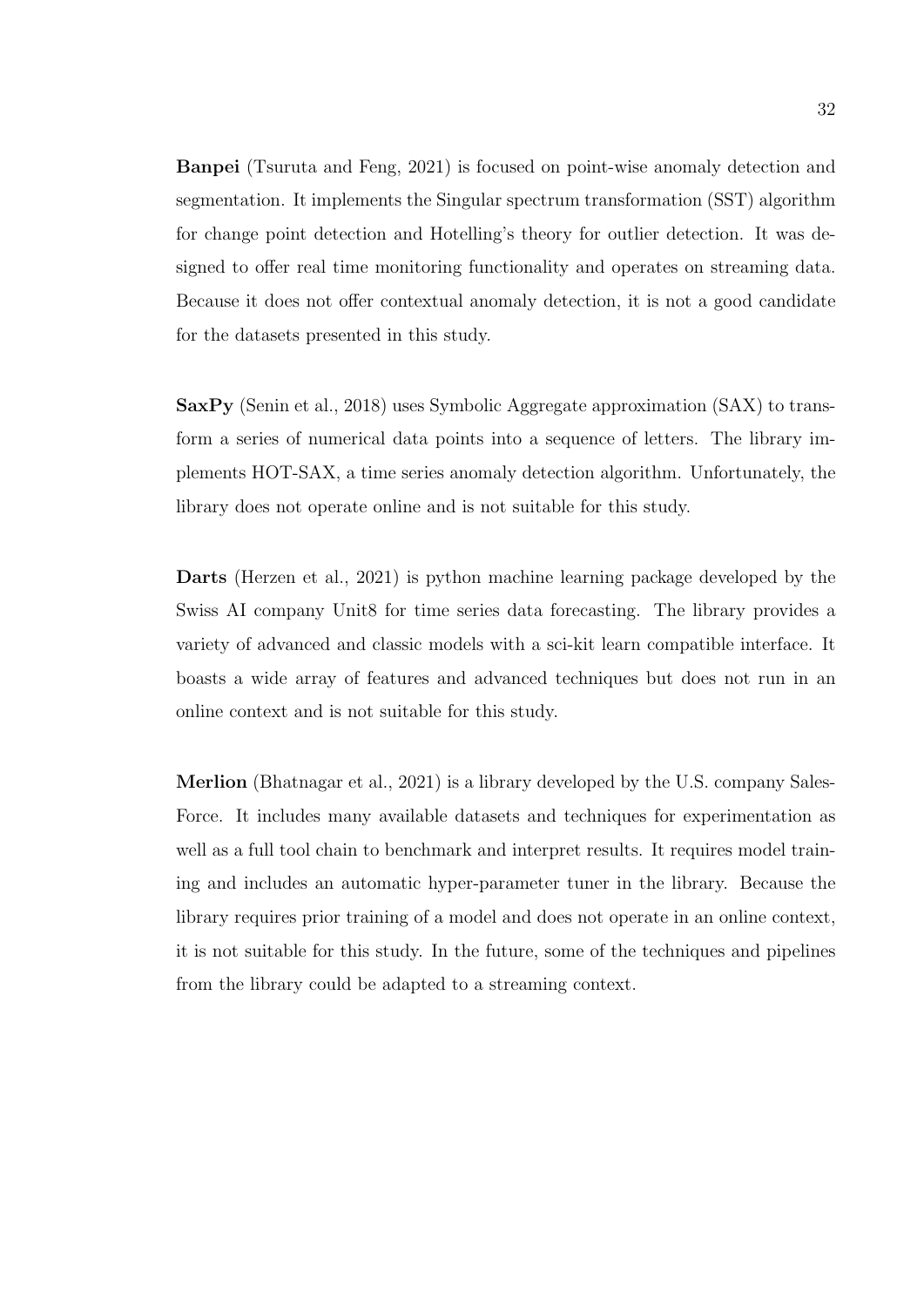Luminaire (Chakraborty et al., 2020) is a library developed by the U.S. real estate company Zillow. It includes many anomaly detection features for point-wise and contextual outliers. This library provides a technique to monitor data points over a window of time which is helpful in detecting context-wise outliers. Similar to the Merlion library, Luminaire requires prior training of models but can run inference in a streaming environment which makes it unsuitable for this study.

## 2.9 Summary

This section presents the libraries, techniques, and methods available for outlier detection. Additionally, the FIREMAN project work packages are summarized and presented in Section 2.1. This work contributes to WP6 in Section 2.1.4 by creating an anomaly detection system. The next section discusses the specific methods used in this work to create a generalizeable anomaly detector.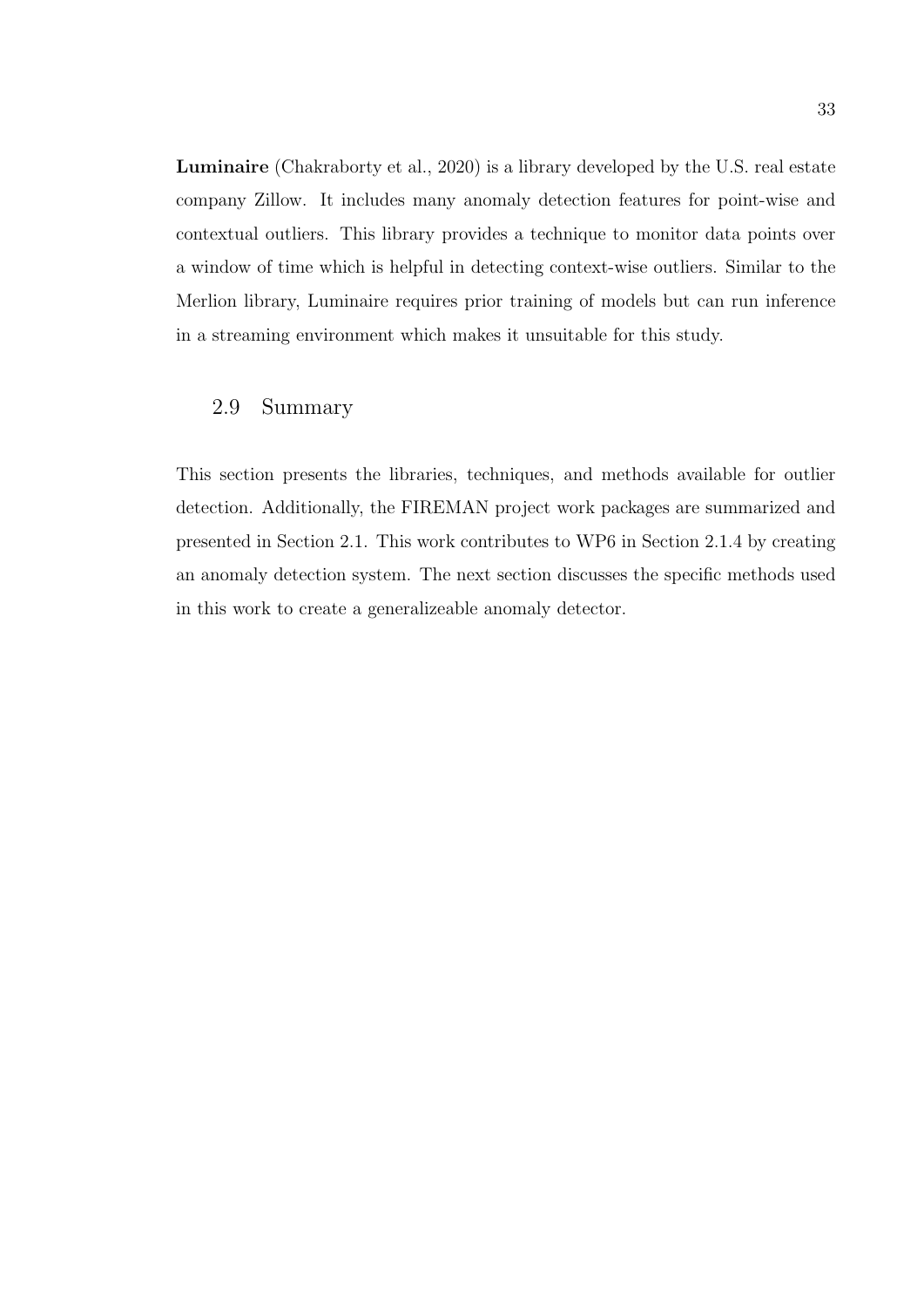# 3 Methods

In this section, a literature review is conducted to understand and evaluate effective algorithms and techniques for outlier detection. This review includes scientific literature, library documentation, and online resources. The goal of this review is to understand the cutting edge techniques and the logic behind algorithm decisionmaking. Additionally, a variety of interdisciplinary methods (e.g., Statistics, Deep Learning, etc.) are used to compare ideal use cases for building an anomaly detection pipeline and toolkit.

A review is also presented that determines the most common datasets used to benchmark anomaly detection techniques. Since anomalies are by nature rare, most datasets contain a very small number of them. It is critical that the anomalies they do contain are a good representative sample. Results in Section 3.3 show the most common datasets currently used in literature.

Data collection in this study is performed using the following procedure:

- 1. Pre-process data inline with recommendations from the dataset authors.
- 2. Setup the data processing pipelines using the developed anomaly detector.
- 3. Execute the pipeline for each experimental dataset.
- 4. Tune the detector parameters and optimize for the specific dataset.
- 5. Collect and graph the results for anomaly detection analysis.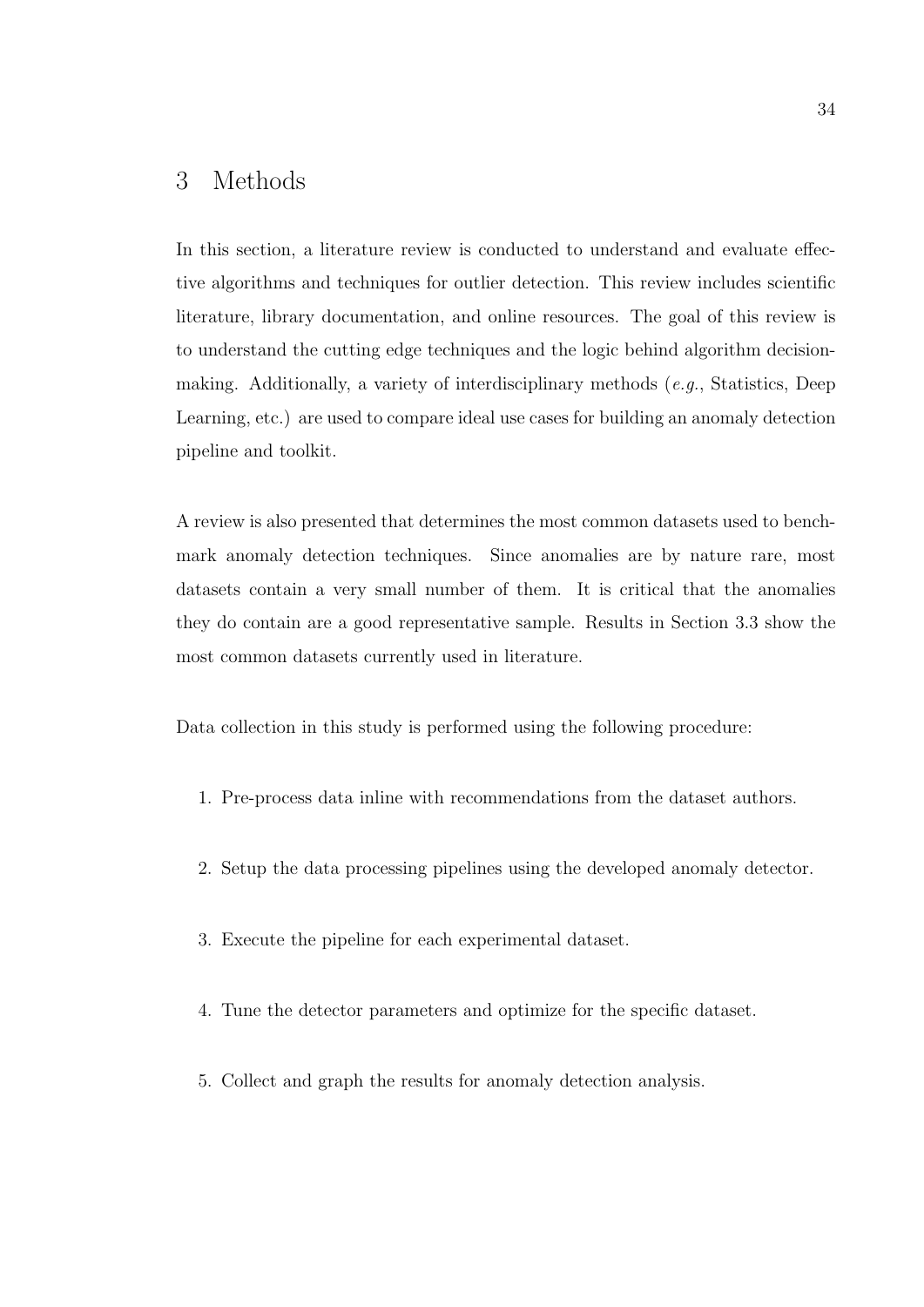Data analysis is performed by comparing the results of the detector against the ground truth for the experimental datasets. Through this analysis the benefits and shortcomings of each method can be understood. This analysis also helps determine what type of detection methodology works best for the anomalies in this study. Using this analysis, the best method can be implemented for solving real-world interdisciplinary problems.

## 3.1 Measuring Algorithms and Methods

Algorithms are susceptible to missing detections from challenging phenomena or false positives from non-anomalous points. A successful detector must weight false detections lower than missed detections. If a detection is missed, it is much more significant than a false positive, because a false positive can be ignored but a missed detection cannot. Because of this, many existing algorithms and implementations are being compared to identify the best for the contextual outliers present in the experimental datasets. This provides insight on the existing shortcomings in the field and shows where the algorithms can be improved.

There are existing industry standards for comparing machine learning techniques. Some of these include ROC metrics which allow you to compare false positive and true positive rates. There are also conventional statistical techniques which can be utilized. The most significant metric for this study is the true positive detection rate. For a detector to be considered successful, a near 100% true-positive identification rate is desired. False positive detection rate is also important, but not as critical, to ensure the detector is not overly noisy.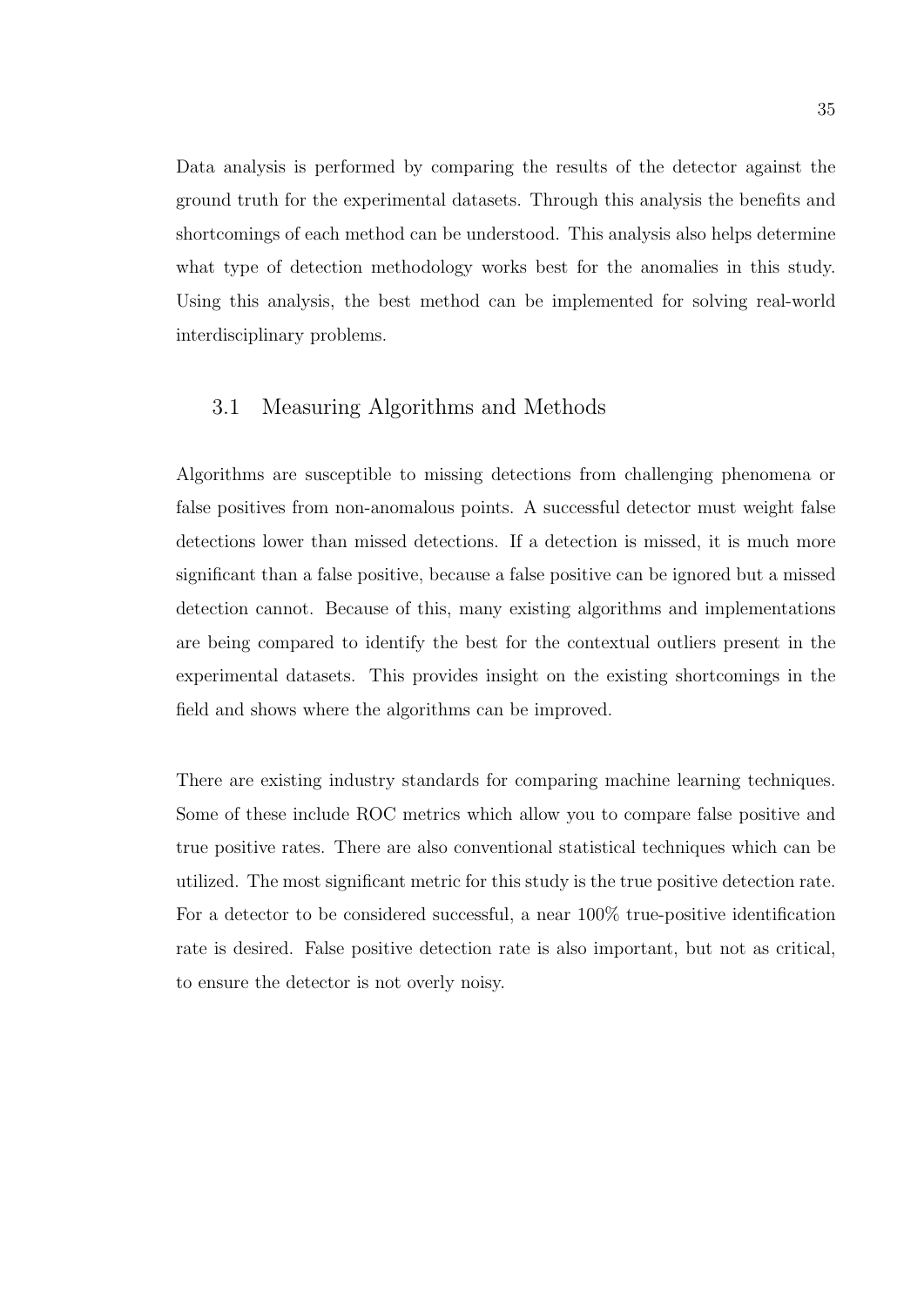### 3.2 Resources

We have access to a variety of computational resources from universities and research institutions across Europe. In Finland, the group has access to the CSC supercomputer. CSC provided supercomputer resources and hosted cloud services available for the project. Additionally, the researchers have access to limited computational resources via their personal computers.

## 3.3 Dataset Survey

In this section, 17 works focusing on streaming data outlier detection in machine learning are examined. The datasets used in each paper were examined to determine which datasets were commonly used in the literature as shown in Table 3.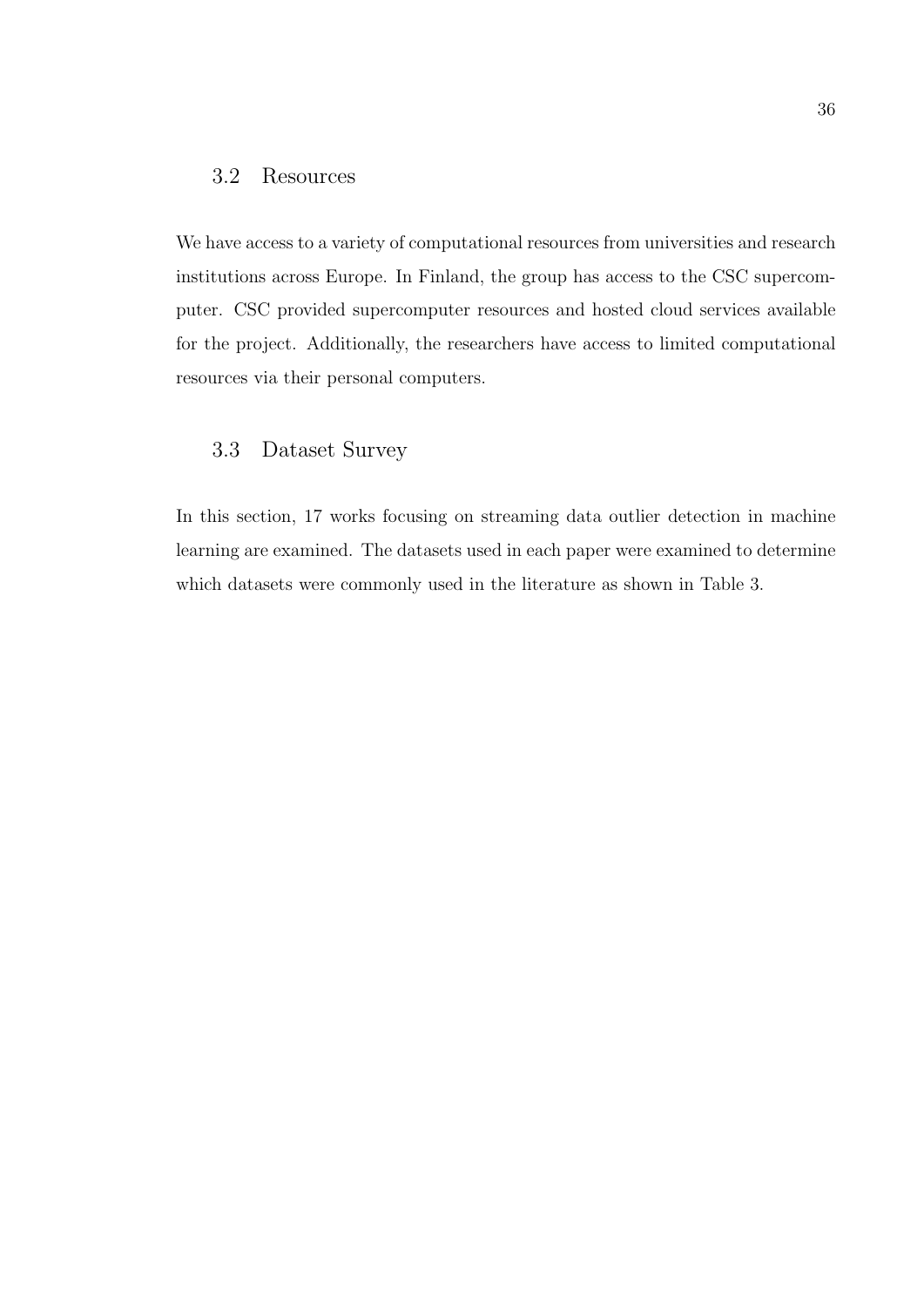| Dataset                                                   | <b>Citation Count</b> Description      |                                           |
|-----------------------------------------------------------|----------------------------------------|-------------------------------------------|
| $KDD$ -CUP $99^{16}$                                      | $6^{17},^{18},^{19},^{20},^{21},^{22}$ | Network intrusion detection dataset.      |
|                                                           |                                        | Includes a wide variety of malicious and  |
|                                                           |                                        | normal connections simulated in a mil-    |
|                                                           |                                        | itary network environment.                |
| Covertype-Forest <sup>23</sup> $4^{24},^{25},^{26},^{27}$ |                                        | Predicting forest cover type from car-    |
|                                                           |                                        | tographic variables only.                 |
| $Shutte^{28}$                                             | $3^{29}, \frac{30}{1}, \frac{31}{1}$   | A multi-class classification dataset with |
|                                                           |                                        | dimensionality 9.                         |
| UCI-Vowel <sup>32</sup>                                   | $2^{33},^{34}$                         | Nine participants spoke two Japaneese     |
|                                                           |                                        | vowels successily. 640 time series were   |
|                                                           |                                        | created using linear predictions.         |
| UCI-Pendigit <sup>35</sup>                                | $2^{36},^{37}$                         | Database of 250 hand-written digits       |
|                                                           |                                        | from 44 participants.                     |

<sup>16</sup>University of California, Irvine, 1999.

 $17$ Togbe et al., 2021.

<sup>18</sup>Na, D. Kim, and H. Yu, 2018.

<sup>19</sup>Salehi et al., 2017.

 $20$ Tan, Ting, and Liu, 2011.

<sup>21</sup>K. Yu, Shi, and Santoro, 2020.

 $22$ T. Kim and Park, 2020.

<sup>23</sup>UCI Machine Learning Repository, 1998a.

 $24$ Togbe et al., 2021.

 $25$ Salehi et al., 2017.

 $26$ Tan, Ting, and Liu, 2011.

 $27K$ . Yu, Shi, and Santoro, 2020.

<sup>28</sup>UCI Machine Learning Repository, n.d.(b).

 $^{29}{\rm Togbe}$  et al., 2021.

 $30$ Tan, Ting, and Liu, 2011.

<sup>31</sup>T. Kim and Park, 2020.

 $32$ UCI Machine Learning Repository, n.d. $(a)$ .

<sup>33</sup>Na, D. Kim, and H. Yu, 2018.

 $34$ Salehi et al., 2017.

<sup>35</sup>UCI Machine Learning Repository, 1998b.

<sup>36</sup>Na, D. Kim, and H. Yu, 2018.

 $^{37}\rm{Salehi}$  et al., 2017.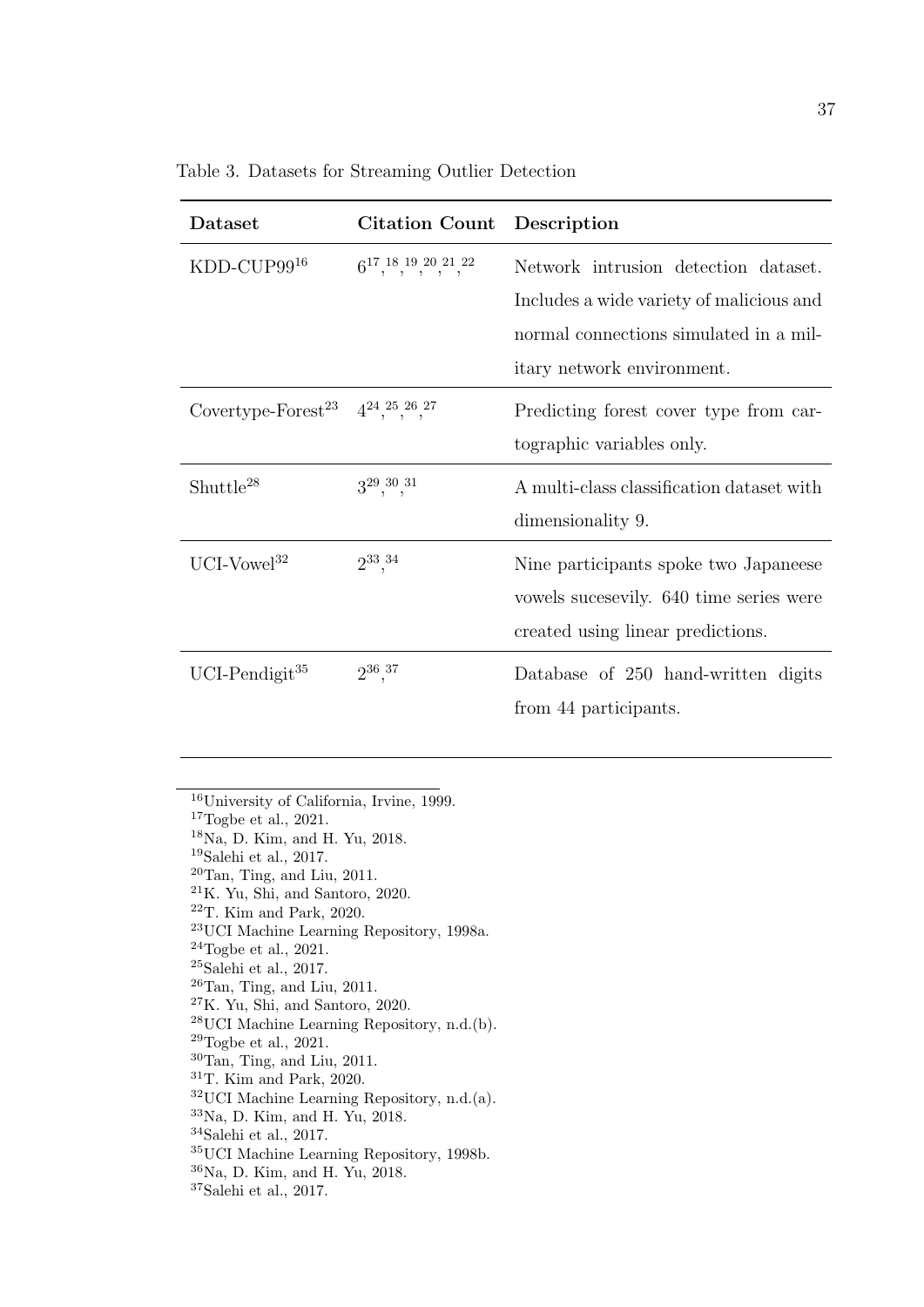Figure 4 shows the most commonly occurring datasets in the literature from table 3 are KDD-CUP99 (University of California, Irvine, 1999) followed by Covertype-Forest (UCI Machine Learning Repository, 1998a). A dataset is included in Table 3 and Figure 4 if there are 2 or more occurrences in the literature surveyed.



Figure 4. Dataset Occurrence in Literature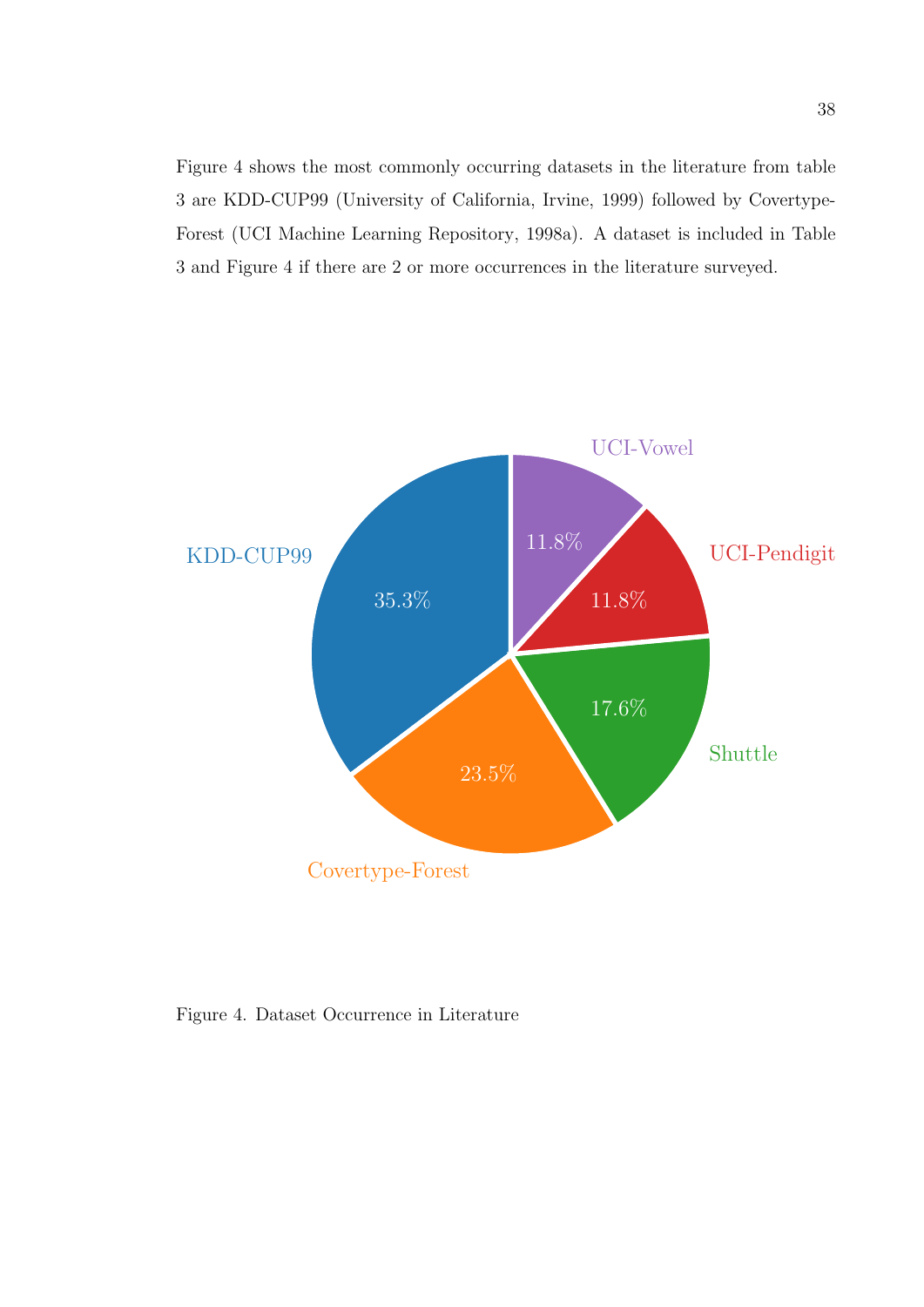The most commonly used datasets found in the literature were originally created in the late 1990's. Most of the literature surveyed was conducted in the last 10 years, but the standard benchmark datasets are over two decades old. This data was collected when the landscape of cyber-attacks and computing looked much different than today. These datasets are not sufficient to benchmark performance against modern, sophisticated attacks. There is a lack of standardization in datasets that makes compareing algorithm performance difficult.

By analyzing the existing datasets, the experimental datasets for this study are selected. The current industry standard datasets are not sufficient for benchmarking performance in relation to the use cases presented in this study. In the subsequent section, appropriate and diverse datasets are selected that benchmark the desired outlier phenomenon.

### 3.4 Dataset Selection

In this study, three separate datasets are used to test and evaluate the developed detection technique. The datasets span many disciplines and provide a good survey of the applicability of the proposed detection technique.

### 3.4.1 Hydraulic Simulation Dataset

For this experiment, the Matlab software toolkit Simscape Multibody is used to design a model of the hydraulic system outlined in Figure 5. This model is used to study the response of the system to optimize its behavior and parameters. For this study, a mass  $(m)$  of 240 kg and a supply pressure of 185 bar is used.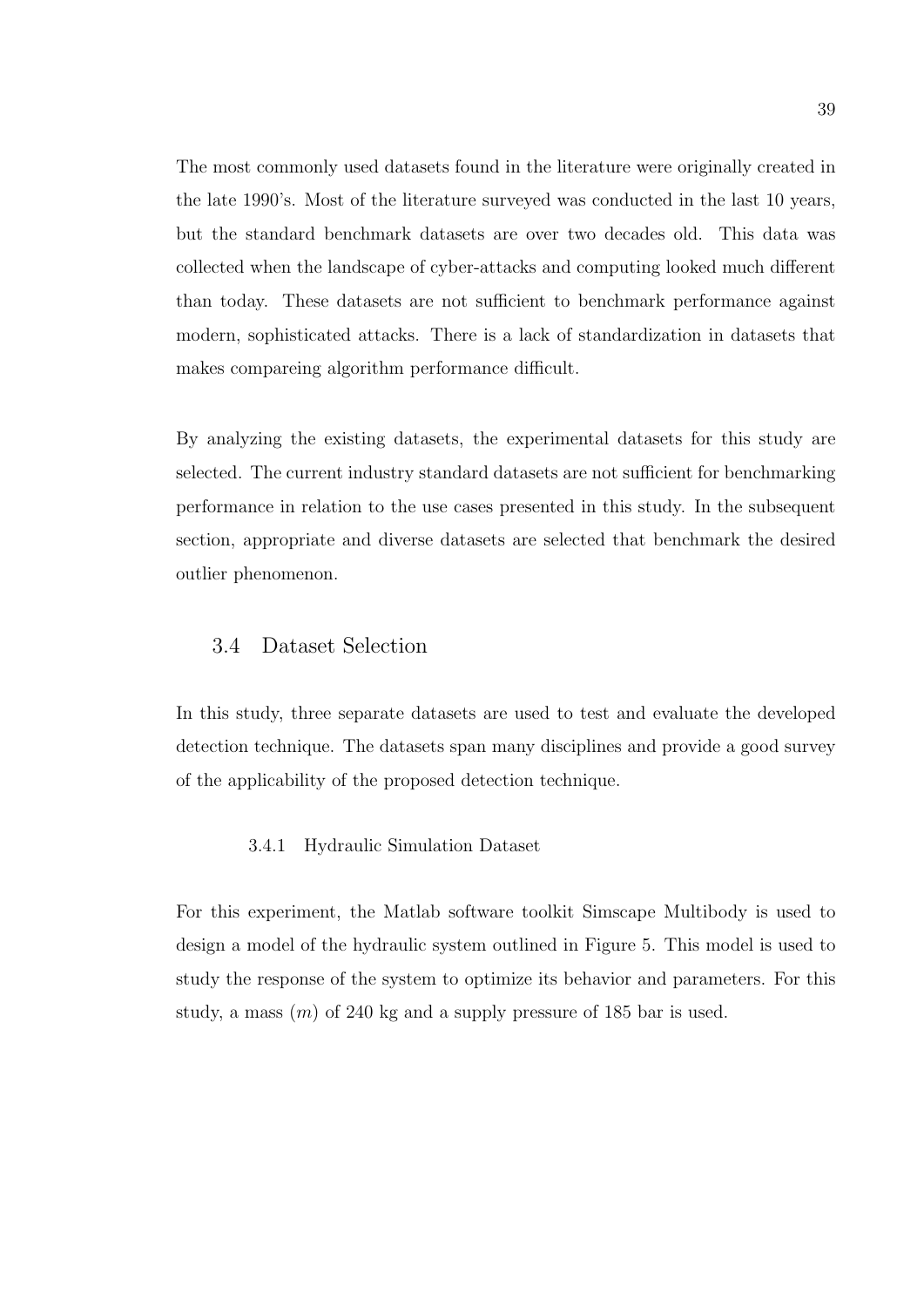

Figure 5. Hydraulic Boom Lift Structure

The square wave profile control signal shown in Figure 6 is used as input to the simulation of the hydraulic system. It stays at a neutral voltage of 0 until 0.2 seconds into the simulation. At 0.2 seconds, the control signal is at its maximum of 10 volts for 0.4 seconds. Then it falls to become proportionally negative at 0.7 seconds. After another 0.4 seconds elapsed, the signal returns to the neural position of 0 volts beginning at 1.1 seconds.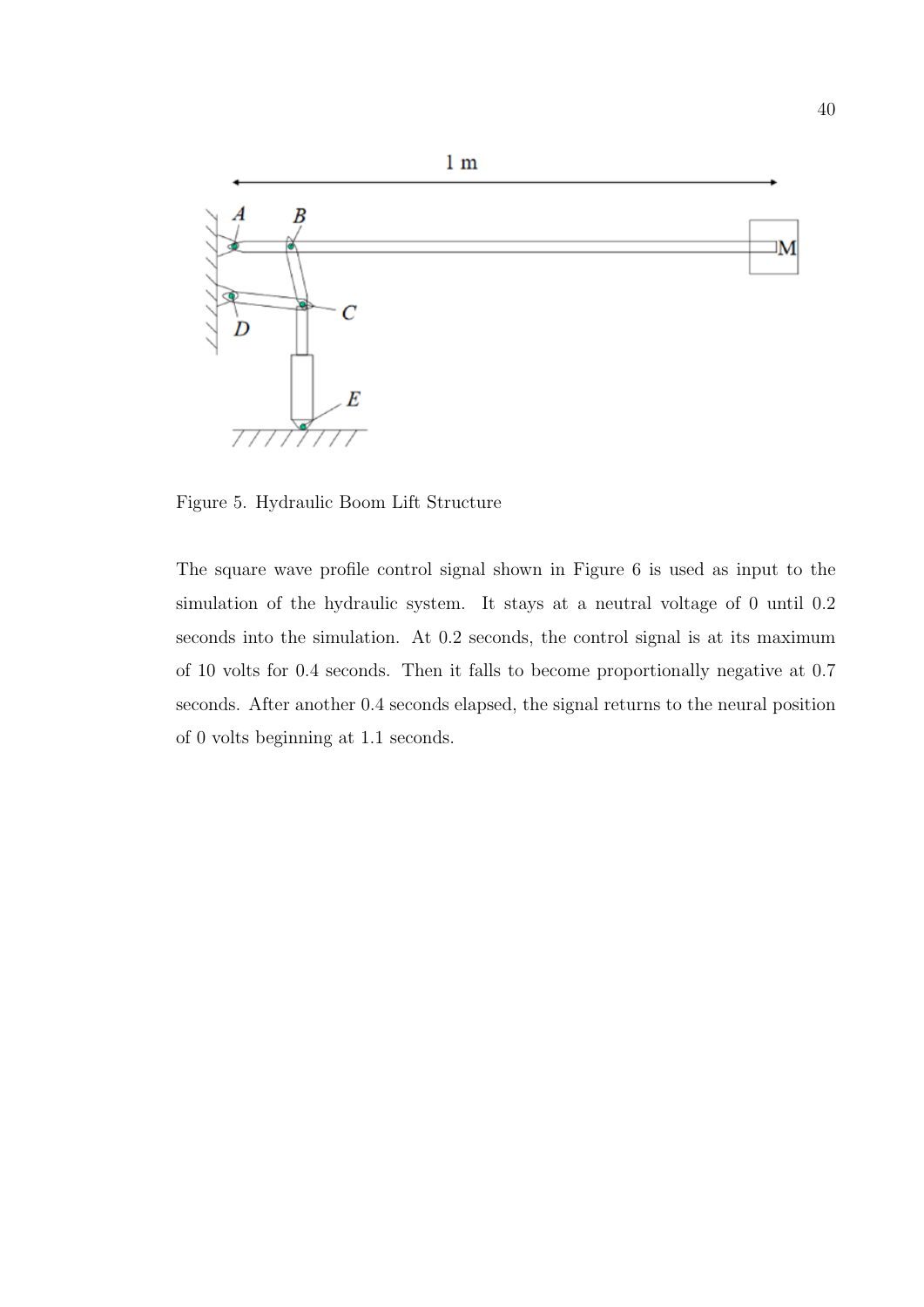

Figure 6. Hydraulic System Control Signal

Figure 7 shows that introducing a proportionally negative signal does not cause the end effector to return to its initial position. As the control signal is varied inversely, the position of the end effector only returns halfway to its initial position. This indicates the system exhibits a non-linear relationship between the control signal and the end effector position. The system experiences mild oscillation after coming to rest when the control signal returns to zero at the end of the simulation. To achieve predictable system response and reduce oscillation, a more complex control methodology is required.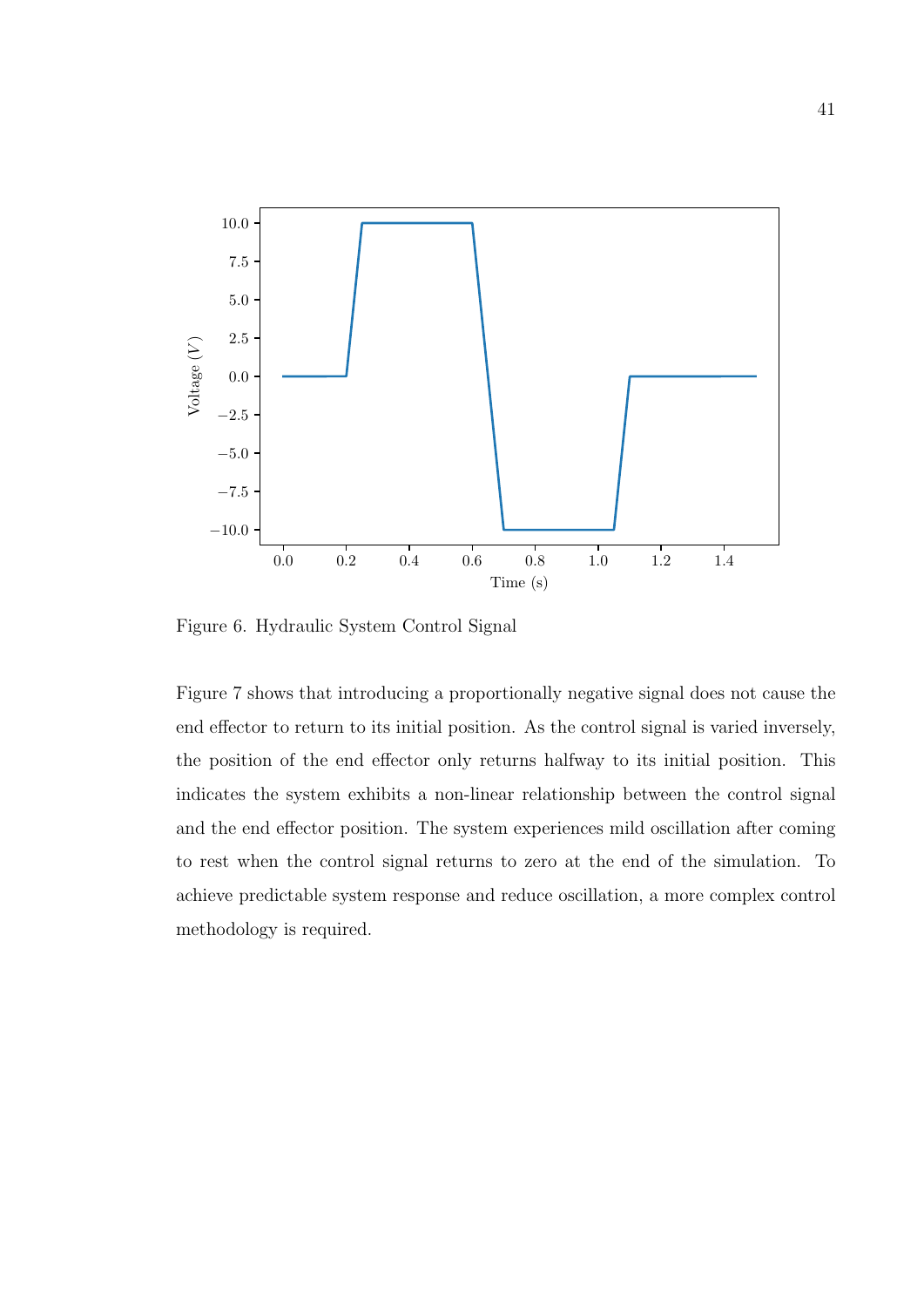

Figure 7. Hydraulic Crane End Effector Position

#### 3.4.2 Power Electronic Converter Dataset

Transitioning from conventional power systems to power electronics-dominated grids (PEDG) has increased demand for grid-forming converters (GFM) to facilitate operational reliability. GFMs have made significant progress in recent years to expedite stability under different grid conditions, but their operation during faults or large signal disturbances still remains a challenge.

Authors Rokrok et al., 2022 explain that GFMs handle a significantly smaller percentage of over-current (usually only 20%) compared to synchronous generators (SGs) which can handle seven times their nominal current. This makes fault detection for GFMs critical to maintain synchronization with the grid. Since the network infrastructure of power systems keeps expanding, it is important to identify these faults accurately under varying grid parameter uncertainties.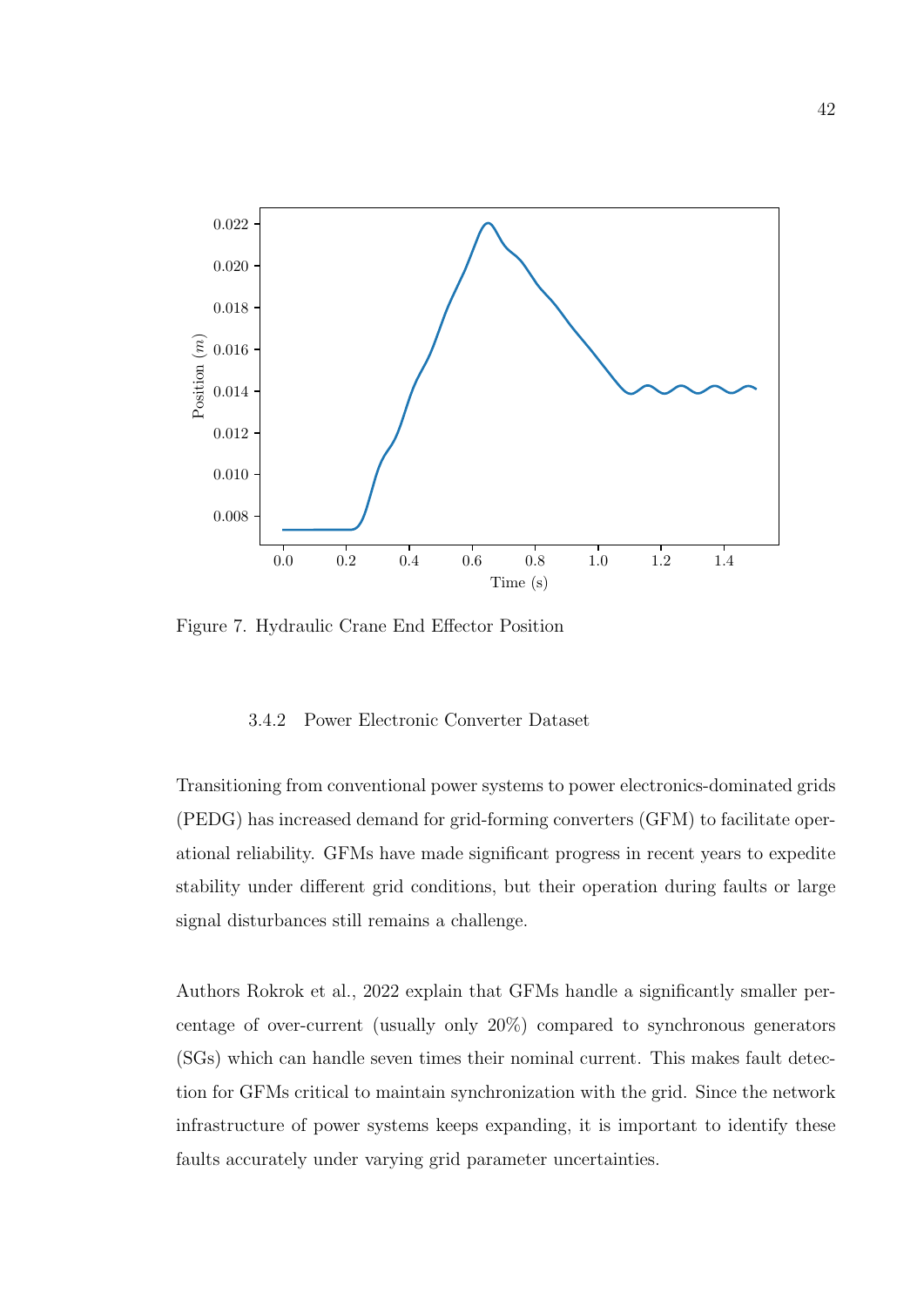This study examines four faults in the PEC dataset. The frequency  $[f_c]$  of the system throughout various fault conditions is used for detection. Each fault has significantly different characteristics and magnitude. The faults examined in the study are explained in Table 4.

| Fault        | Description                                                       |  |  |
|--------------|-------------------------------------------------------------------|--|--|
| Line-to-Line | An LL fault is also referred to as an unsymmetrical fault         |  |  |
| $(LL)$ Fault | and occurs when there is a short circuit between two              |  |  |
|              | conductors. In three phase power, this can occur between          |  |  |
|              | two phases of the system. This fault causes a significant         |  |  |
|              | decrease in frequency that is orders of magnitude greater         |  |  |
|              | than the standard frequency of the system.                        |  |  |
| Three-Phase  | During a three phase sensor fault, there is nothing wrong         |  |  |
| Sensor Fault | with the system itself but there is faulty sensor in the          |  |  |
|              | system. This causes the detected frequency to rise slightly.      |  |  |
|              | This slight rise is significantly less than the other examined    |  |  |
|              | faults and is very close to the reference frequency of 50 Hz.     |  |  |
| Single-Phase | During a single phase voltage sag, the frequency oscillates       |  |  |
| Voltage Sag  | continuously until the fault is over. This is a significant fault |  |  |
|              | in the system and detection is critical to take remedial          |  |  |
|              | action. This is another fault where the magnitude is not          |  |  |
|              | very large in comparison to the LL Fault of the Three Phase       |  |  |
|              | Grid Fault.                                                       |  |  |

Table 4. PEC Dataset Classifications

Continued on next page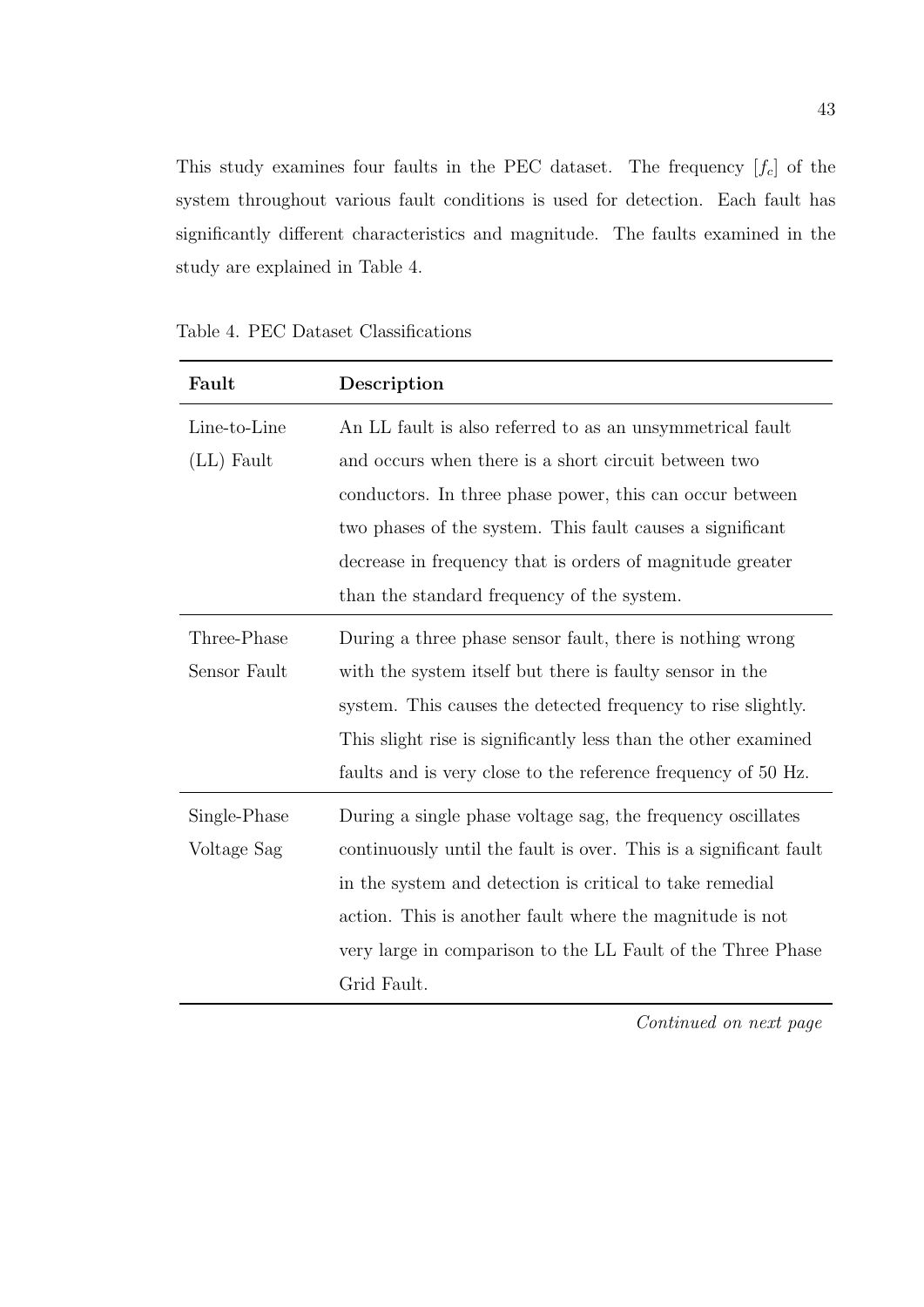| Fault       | Description                                                   |
|-------------|---------------------------------------------------------------|
| Three-Phase | A three phase grid fault is a severe fault where there is a   |
| Grid Fault  | problem with the grid and corrective action needs to be       |
|             | taken promptly. In this fault there is a large magnitude drop |
|             | in frequency for the duration of the fault. This is similar   |
|             | behavior to the Three Phase Sensor Fault but the frequency    |
|             | change of the difference is orders of magnitude larger and in |
|             | the negative direction.                                       |
|             |                                                               |

Table  $4$  –  $Continued$  from previous page

The faults explained in Table 4 are presented visually in Figure 8.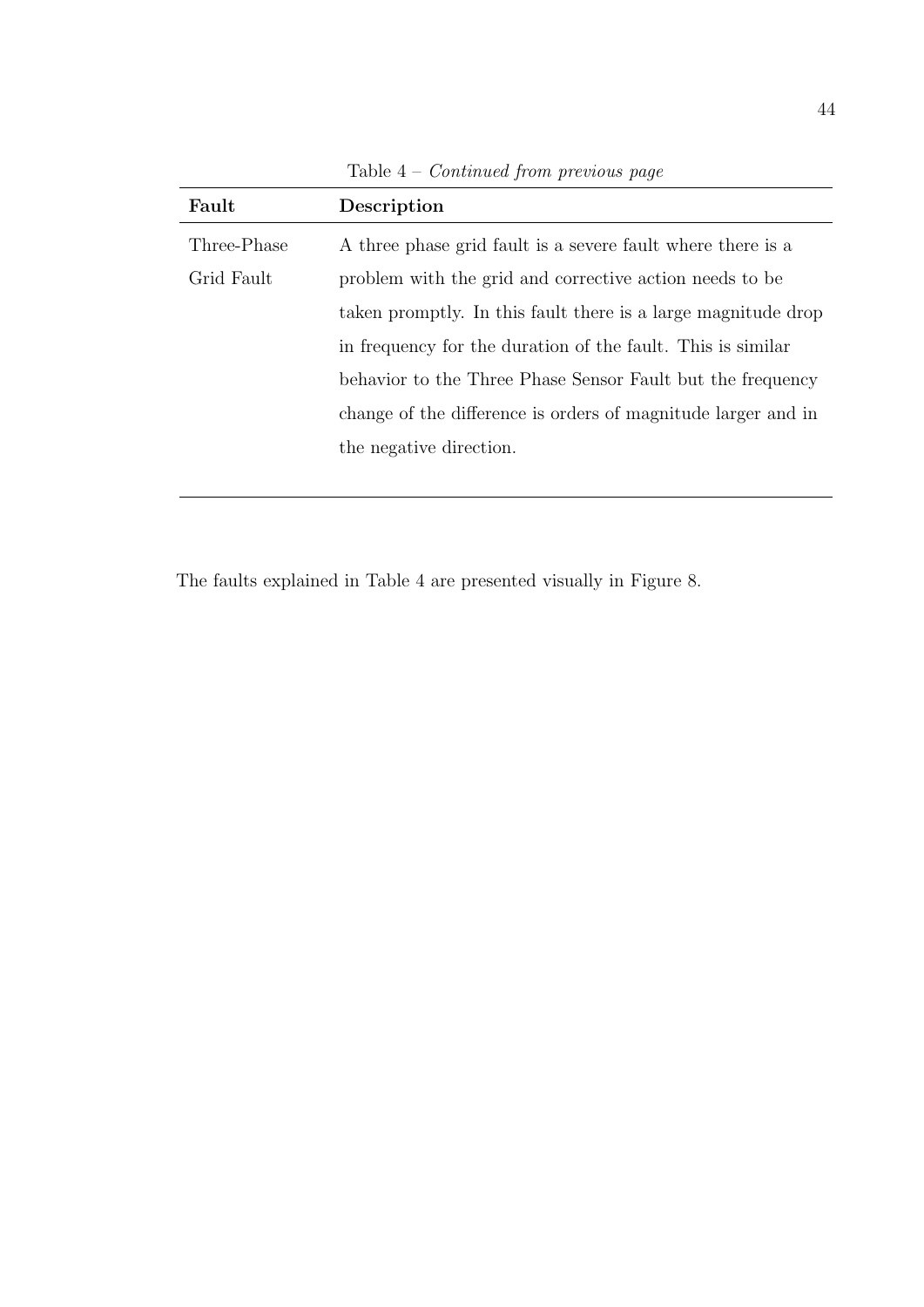



(d) Three-Phase Grid Fault

Figure 8. PEC Dataset Fault Visualization

#### 3.4.3 Cyber Security BETH Dataset

On the Github Discussion Board (Beattie, 2021) for the popular River (Montiel et al., 2020) Machine Learning library, I proposed using a streaming Local Outlier Factor (LOF) methodology for outlier detection. Through this discussion, Authors Highnam et al., 2021, added the BETH dataset to a public repository at Imperial College London which provides easy access for researchers wishing to work on the dataset. The LOF method is unsuitable for contextual outlier detection and is not selected for implementation in the River library.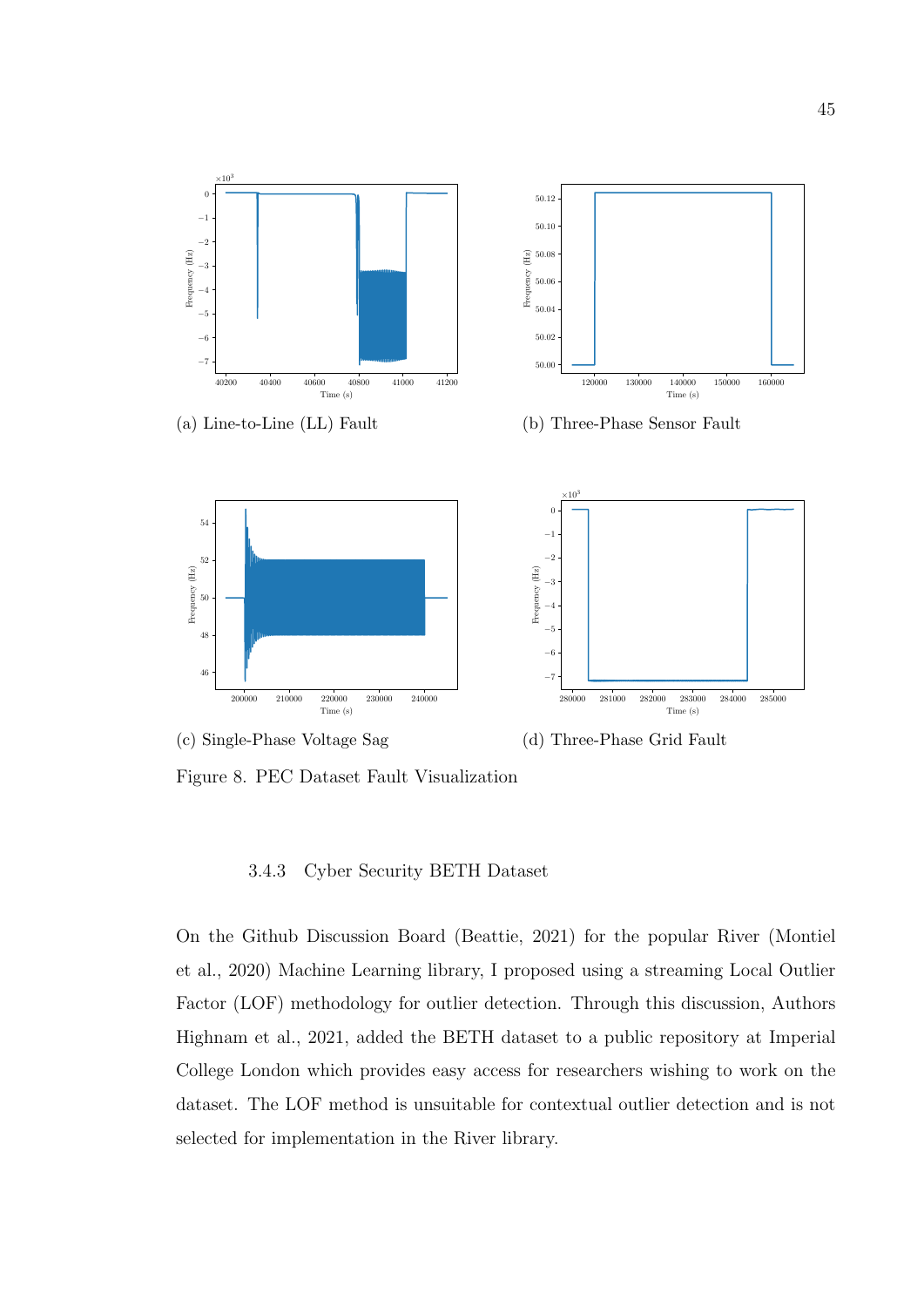The BPF-extended tracking honeypot (BETH) cyber security dataset (Highnam et al., 2021) was released in 2021. It is still under active development and testing. A cybersecurity honeypot is a set of computer resources that an organization actively monitors for intrusion detection. Hackers benefit from exploiting these honeypots but are usually unable to do harm to any production systems. This makes it an attractive dataset for this study since it reflects the current state of the art in cybersecurity and is one of the first to be designed for uncertainty analysis and anomaly detection.

For this dataset, an ssh vulnerability is exploited where any password entered allows a user to login. The system is running two auxiliary containers to monitor traffic. The first is the Berkely Packet Filter (BPF) which examines OS process management calls. The second monitor logs DNS activity from the system. This data is collected and parsed over a series of trials to form the dataset.

Authors Highnam et al., 2021 present a number of advantages of this dataset that make it attractive for modern machine learning and anomaly detection research. This includes: (i) being a large and comprehensive cyber-security dataset (ii) containing modern attack vectors (iii) including benign and attack information for each host that is fully labeled.

Figure 9 shows the samples from the BETH dataset for the UserID parameter that is used in this study. This parameter is treated as a continuous data stream that corresponds with the measurement time. The spikes in the UserID parameter generally correspond with the labeled outliers.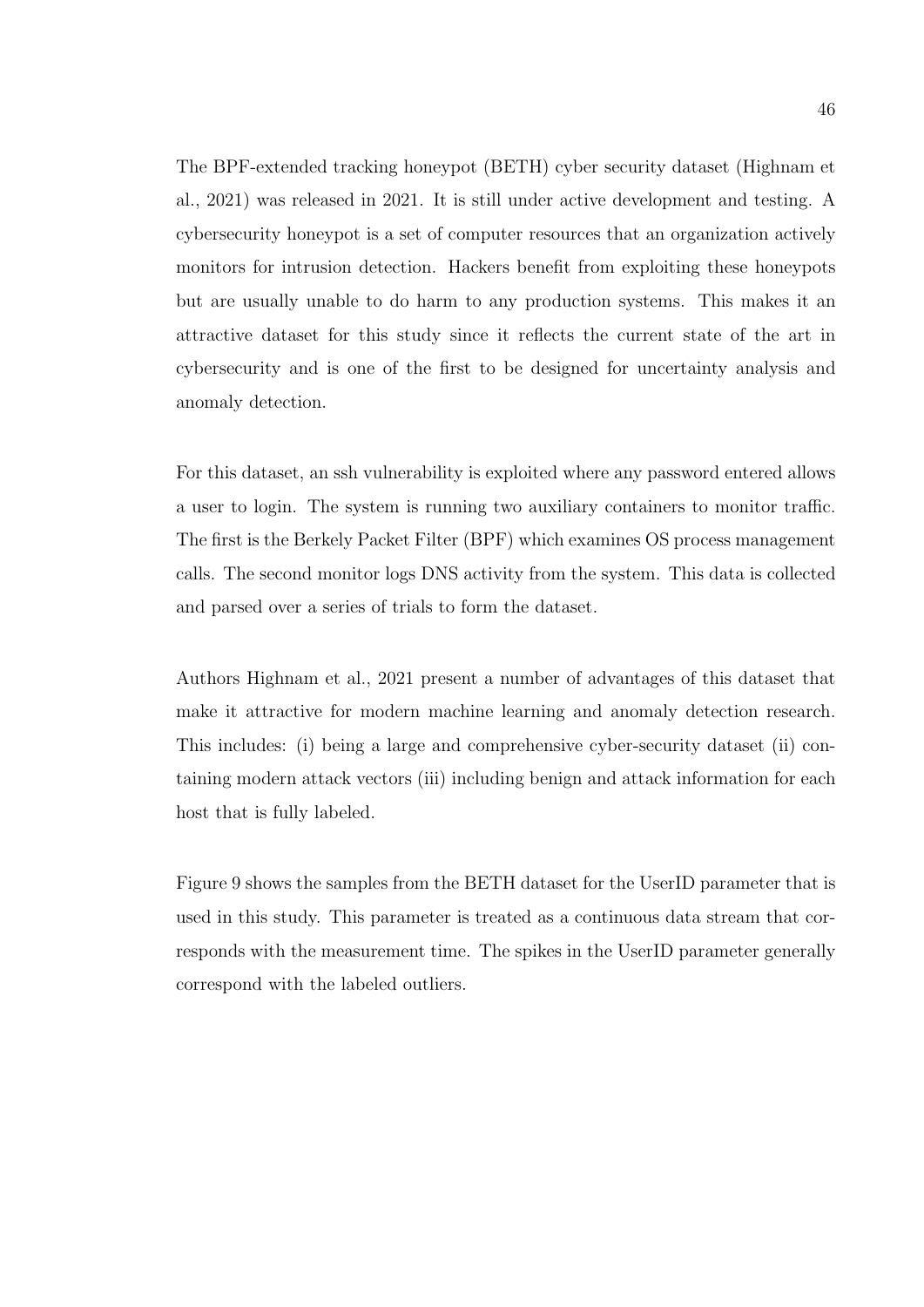

Figure 9. BETH Dataset Signal

In the BETH dataset, the honypots are deployed in a cloud environment because many major companies utilize cloud computing resources. Therefore it is important to understand the attacks that are specifically scanning the cloud provider space compared to the prior datasets which are collected exclusively through on-premise servers. Typically a dataset is selected to: (i) benchmark and highlight a technique in a specific area or (ii) demonstrate the capabilities and generalizability of a technique to other disciplines. The BETH dataset is designed to be useful and easy to work with for machine learning researchers. It provides large volumes of fully labeled data with an easy to parse format and understandable data points. In this work, the anomaly detection problem is approached differently than in traditional machine learning approaches which shows the generalizability of the dataset.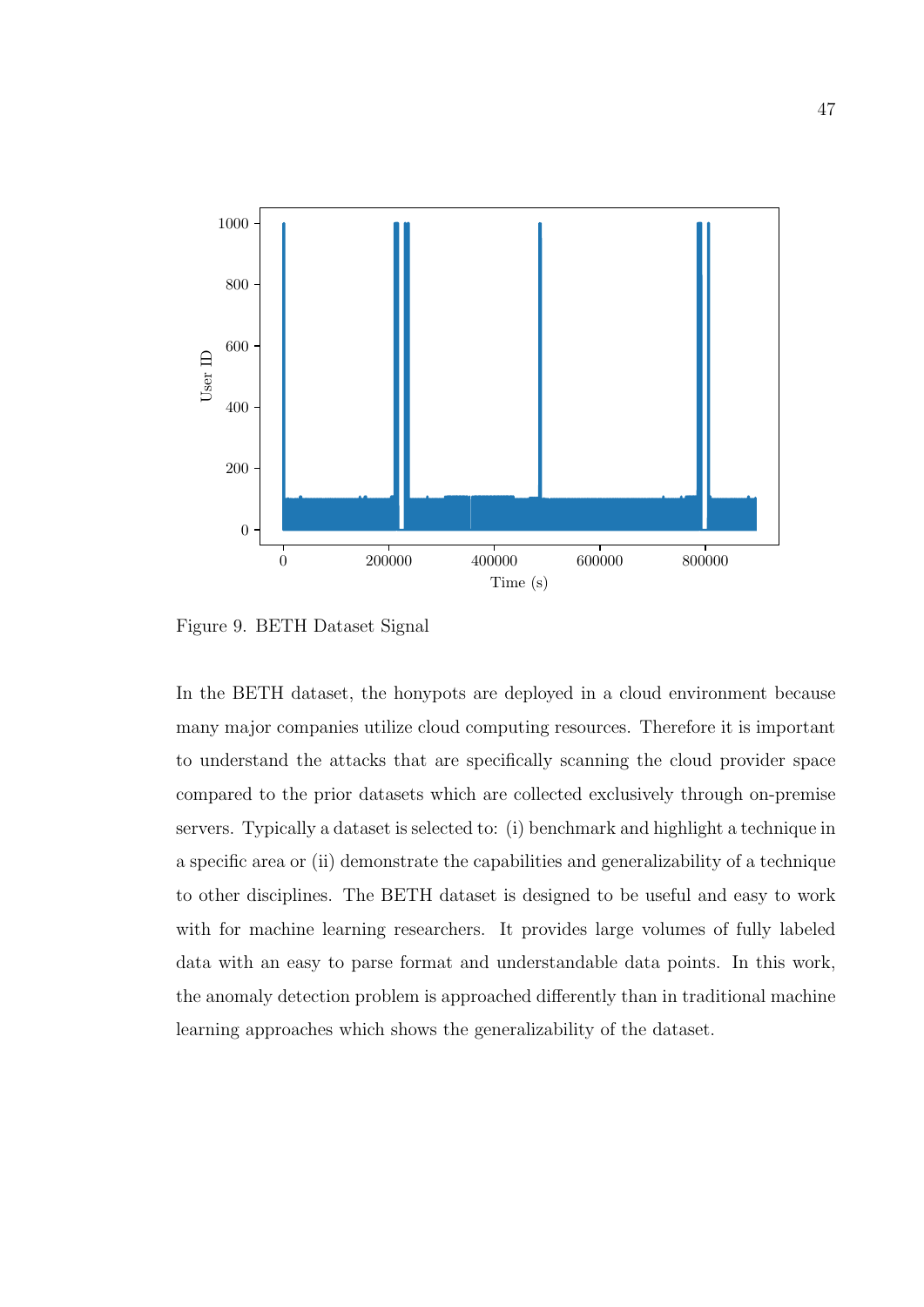### 3.5 Algorithm Development

The code development and experimentation described in this work is available on a public GitHub repository (Beattie, 2022). The figures and results presented in Section 4 are generated using this code. This section outlines how the final outlier detector was developed and some of the unsuccessful detection attempts. Some of the datasets in the repository are private and as such cannot be included in the repository. The code to perform the analysis is included in the repository and can be adapted to fit similar datasets or problems.

#### 3.5.1 Unsuccessful Attempts

Many libraries and algorithms outlined in Section 2.7 are tested in this study. The first attempts utilized techniques from the river ML (Montiel et al., 2020) and pysad (Yilmaz and Kozat, 2020) libraries. The tested algorithms in the pysad library include IForestASD, LODA, RSHash, xStream, and Robust Random Cut Forest. The tested (and only) algorithm from the river library is Half Space Trees.

The algorithms demonstrated good performance for point-wise outliers on a simulated noisy sine wave. The algorithms performed poorly against the contextual outliers in the Power Electronics Dataset. The outliers present in the dataets in this study are not pointwise but contextual shaplet outliers. This shows that the detection techniques for point-wise outliers are not sufficent for detecting contextual outliers. A review of the outlier taxonomies discussed here is presented in Section 2.4.

New techniques are selected that meet the following criteria: (i) do not require training of a model or previous knowledge of the data (ii) operate in a streaming context (iii) use a windowed or fix memory and processing allocation. This significantly reduces the list of available algorithms and libraries. Many require model training and do not operate well in non-batch contexts. The banpei (Tsuruta and Feng, 2021)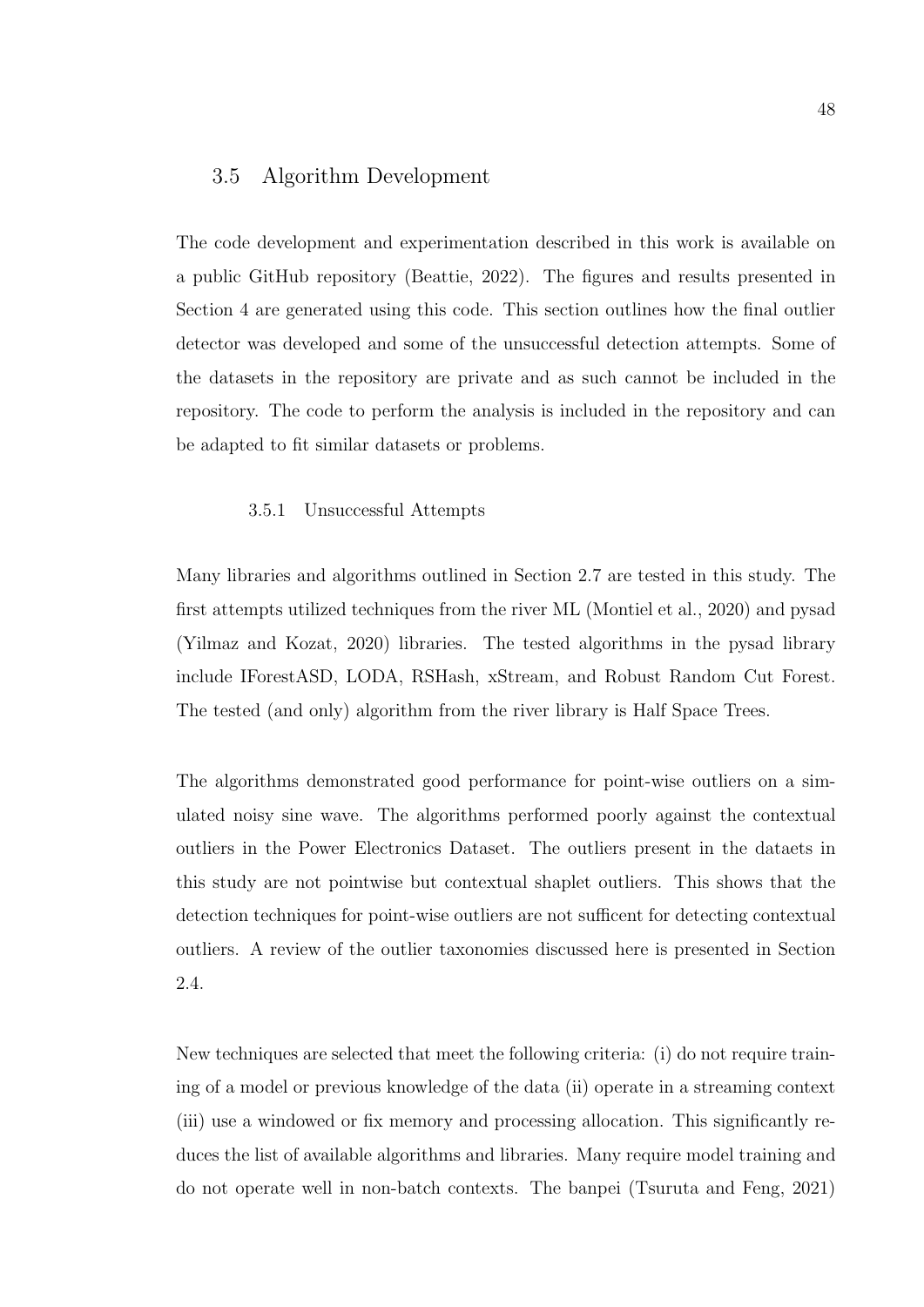library's Singular Spectrum Transformation (SST) and Hotelling methods also failed to detect the desired anomalies. The Gradient and Difference detectors in TSOD (Andersson, Mariegaard, and Falk, 2021) are also unable to detect the contextual anomalies.

### 3.5.2 Matrix Profile Detector

The Matrix Profile algorithm for contextual outlier detection from the STUMPY library (Law, 2019) was selected for implementation. Initial testing with the multivariate matrix profile demonstrated good performance but was very computationally expensive and slow. Additionally, the library did not facilitate an iterative computation for this method so each iteration would need to recompute the entire matrix profile across the whole window.

Because of this, the univariate matrix profile is used in this study. It is faster and allows for iterative updates to the matrix which is significantly more efficient. An outlier model class is created to compute the matrix profile for each iteration and predict whether the current event is an outlier.

This technique is used in Section 4 to detect outliers in a variety of situations. It requires adjusting three parameters based on the characteristics of the data being analyzed. This is less than the number of parameters required by most machine learning techniques. Additionally, it relies strictly on statics computations and is therefore explainable without reverse engineering.

$$
\epsilon_{[i]} = \max_{mp} \ge (\mu_{mp} + (\sigma_{mp} \cdot \alpha)) \tag{1}
$$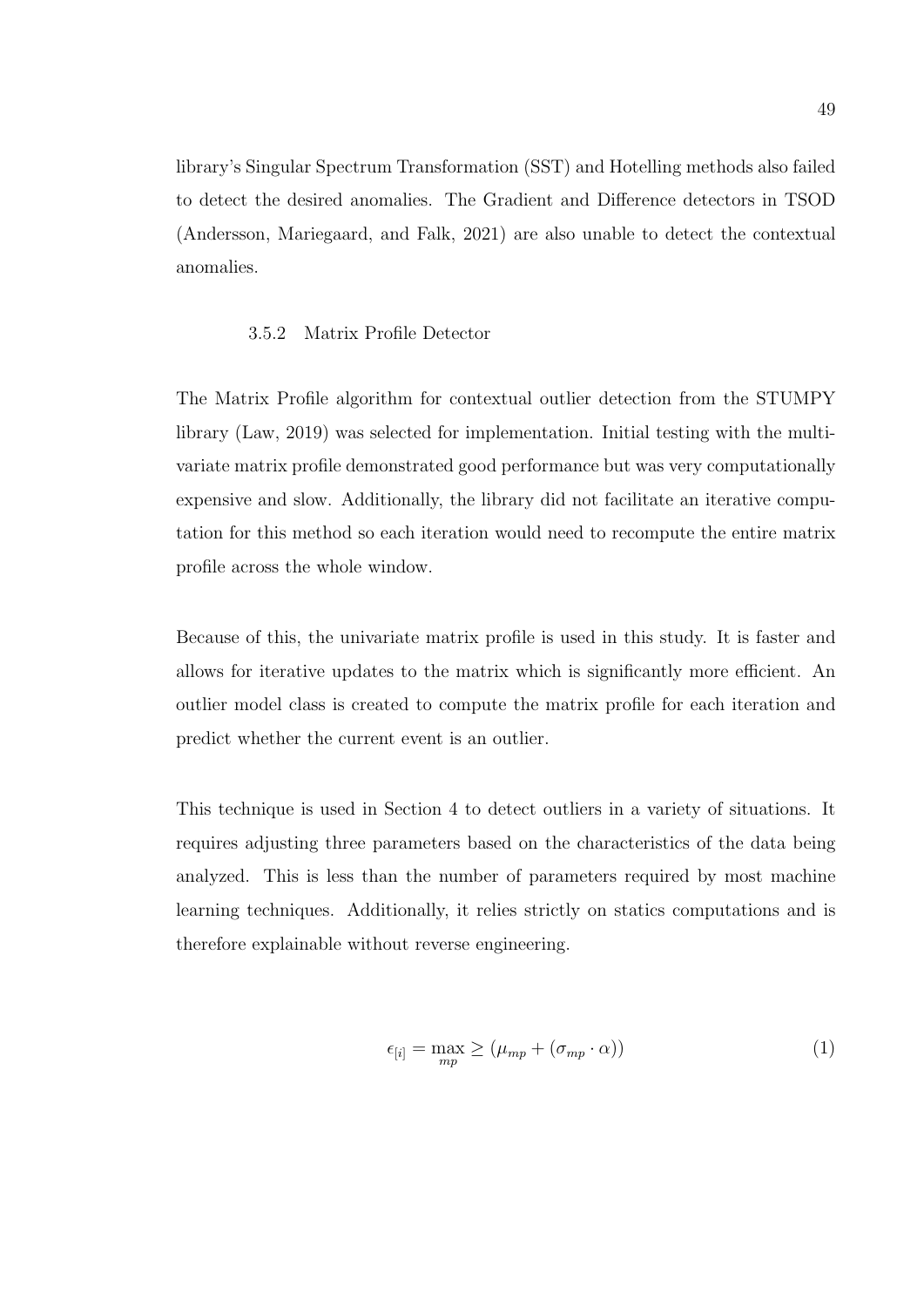Let  $\alpha$  be the standard deviation ( $\sigma$ ) multiplication factor in Equation (1). This equation is used to calculate anomalies by determining the current mean value and comparing it against a multiplier of the standard deviation of the matrix profile. This equation is parameterized in code so the user can set the data window size, analysis window size, standard deviation multiplier, and other parameters to tune detection. Optional filters are included to avoid triggering while the detector is still loading data into the analysis window and on recent faults to avoid redundant detection.

### 3.5.3 Detection Filters

$$
\lambda_{[i]} = \left| \epsilon_{[i]} - \max_{mp} \right| > 0.01 \tag{2}
$$

Equation (2) shows a filter for the detector to ensure that the currently calculated metric  $(\epsilon)$  is representative enough to trigger a detection. If this condition is not true, there is not enough information to conclude definitively that the point is an outlier. Therefore, it should not trigger detection.

In certain datasets, like the BETH dataset, performance was inadequate without filtering. A significant number of false positives were detected before the implementation of the rolling range filter.

$$
\gamma_{[i]} = \max_{mp} - \min_{mp} > \left(\mu_{\epsilon[(n-5)\dots n]} \cdot \beta\right)
$$
\n(3)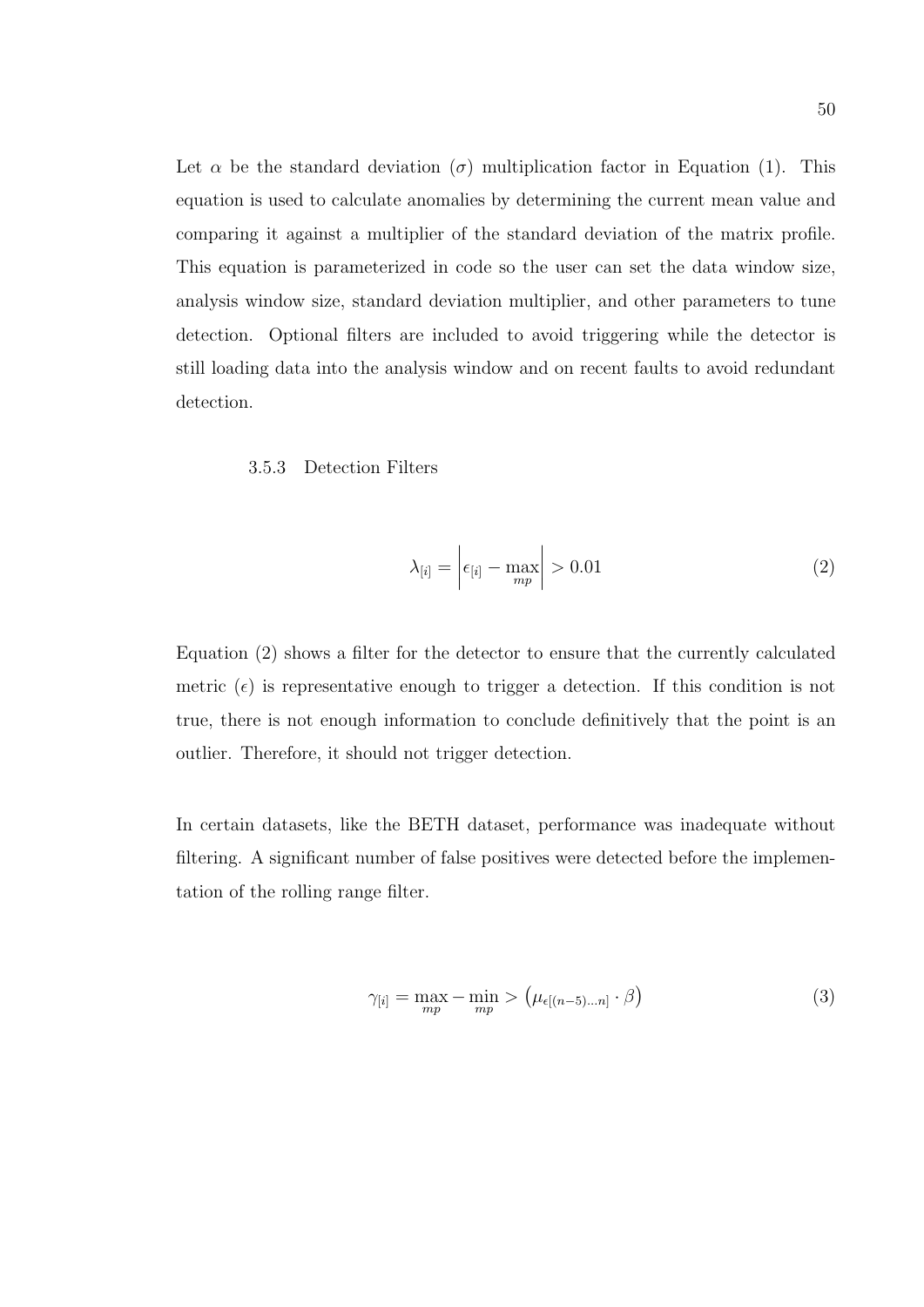In Equation (3), the rolling range average  $(\mu)$  is multiplied by a scaling factor  $(\beta)$ . The range in the window is computed during every iteration by subtracting the maximum and minimum value. A ring buffer is implemented to store the rolling range values. In this buffer, only 5 elements are allowed and when a new element is inserted the last element is removed. This means that only the 5 most recent elements are available at a time.

To be stored in the buffer, the current range must be greater than the average of the rolling range ring buffer multiplied by the standard deviation multiplier. If this is the case, the current range is appended to the rolling range ring buffer and is considered an anomaly.

#### 3.5.4 Triggering Detection

Using the matrix profile and the filters developed above, each data point is evaluated and determined to be anomalous or normal.

$$
anomaly_{[i]} = \begin{cases} true, & \text{if } \epsilon_{[i]} \wedge \lambda_{[i]} \wedge \gamma_{[i]} \\ false, & \text{otherwise} \end{cases}
$$
 (4)

The anomaly level is calculated using Equations (1), (2), and (3) respectively. To be determined anomalous, the point  $(i)$  must satisfy all the conditions in Equation (4). If a point does not satisfy these conditions, it is not considered anomalous and it subsequently does not trigger the detector. The combination of the matrix profile algorithm and targeted filters enable the developed detector to be flexible and robust to a wide range of datasets and window sizes.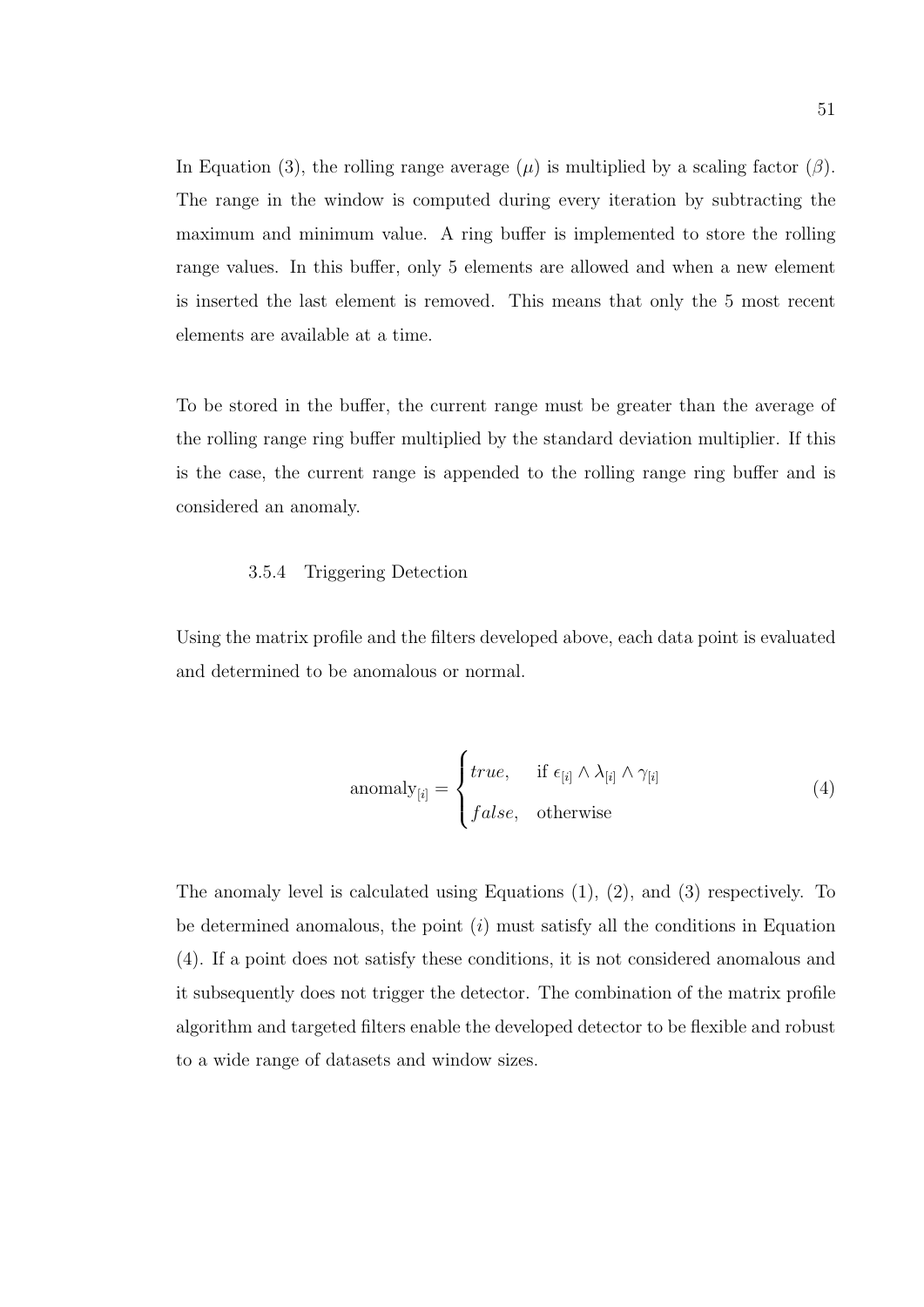## 4 Results

The results from the literature reviews and the development of the anomaly detector are presented in this section. The anomaly detector is created in Python with the STUMPY library implementation of the iterative matrix profile. The datasets from Section 3.4 are tested here using the developed detector against different properties and anomaly types. The parameters for each trail are listed and the results are explained. Further analysis is performed in Section 5.

### 4.1 Hydraulic Simulation Dataset

In this section, the hydraulic simulation dataset presented in Section 3.4.1 is tested with the parameters in Table 5 using the developed anomaly detector. The hydraulic dataset is the smallest dataset in this study and it outlines the performance and characteristics of the anomaly detector when using small window sizes.

In this experiment, the standard deviation multiplier is set to two for the detector. If the data follows a standard Gaussian distribution, the detected points would fall outside 95% of the data present in the window. This would represent a high chance of a motif change at this small window size. The rolling range detector is set similarly to a value of two to weight recall equally with present results. The recent range detection debounce multiplier is also set to the standard value of two to ensure that there are not overly-noisy or duplicate detections.

This experiment demonstrates that the developed detector is robust to changes in scale. Figure 11 shows that the pressure and force signals in the system have similar shape but different magnitude.

$$
F = (A_1 \cdot p_A) - \dot{x} |A_1 \cdot p_A| (1 - \eta)
$$
\n(5)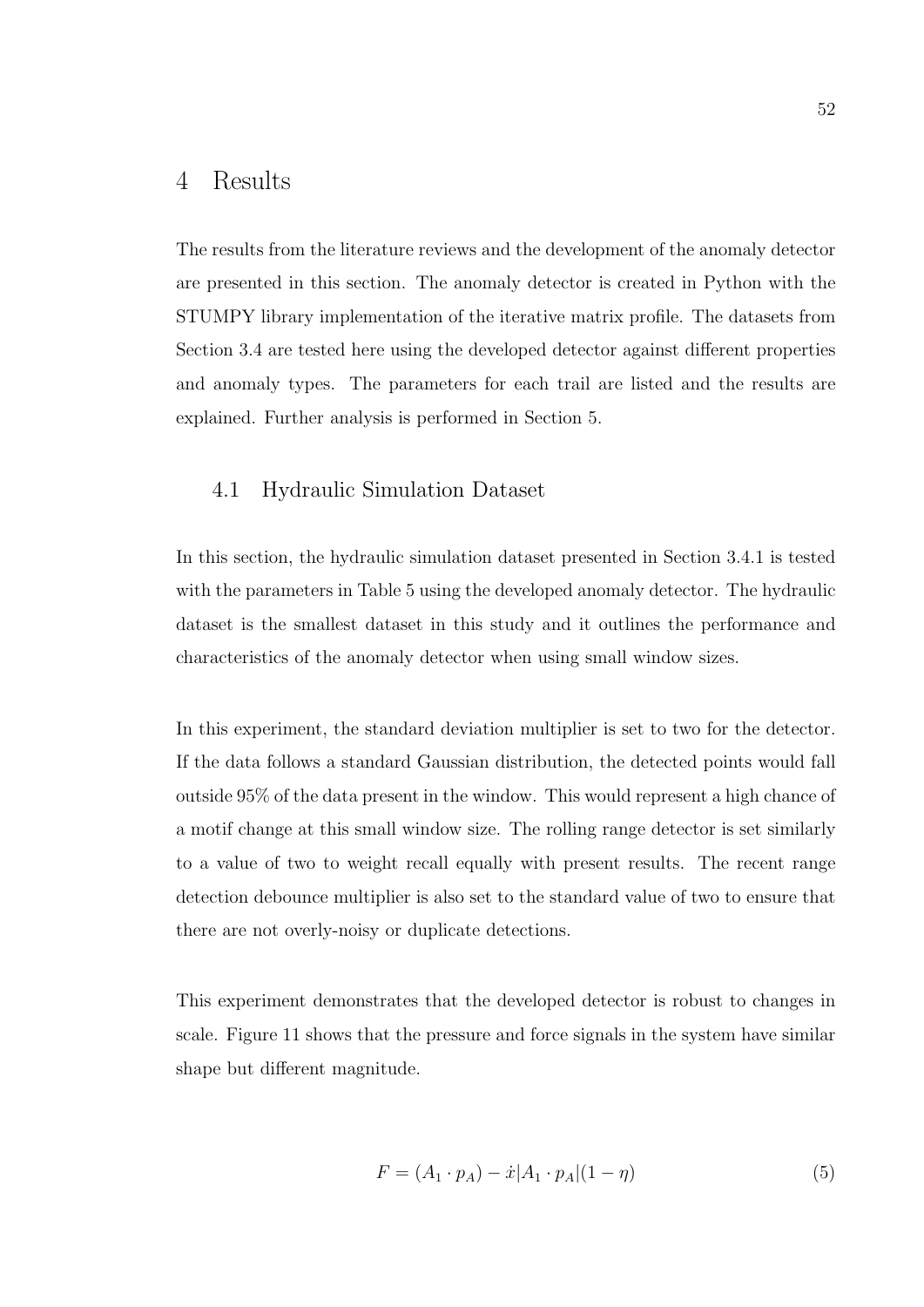This relationship in the shape of the pressure and force signals is derived from Equation 5. As the pressure increases, the force exerted by the hydraulic cylinder increase proportionally. Since the boom arm and end effector in the system are fixed, the end effector moves proportionally to the change in force. Figure 11 shows small differences between the force and pressure which is a result of the modeling of the hydraulic boom arm as a flexible body, which introduces oscillation that affects system pressure.

| Parameter | Value | Description                   |
|-----------|-------|-------------------------------|
| m         | 15    | <b>Window Size</b>            |
| ts_size   | 30    | Time Series Size              |
| std_dev   | 2     | Standard Deviation Multiplier |
| range     | 2     | Rolling Range Multiplier      |
| recent    | 2     | Recent Detection Debounce     |

Table 5. Hydraulic Simulation Detector Parameters

Figure 11 shows the detector was able to locate all of the motif changes present in the signal which represent inflection points. This is a 100% accuracy rate for this experiment without any false positives. The amplitude and waveform of the signals presented here are identical with the primary difference being in the signal amplitudes. The pressure signal is two orders of magnitude larger in amplitude but still triggers at the same time as the force signal. This illustrates the detector is robust to scale variations.

The shape of the matrix profile values in Figure 10 are nearly identical for the force and pressure values. The two signals have dramatically different magnitudes but similar shapes. This shows the algorithm is robust to different macro data scales and explains the results obtained in Figure 11.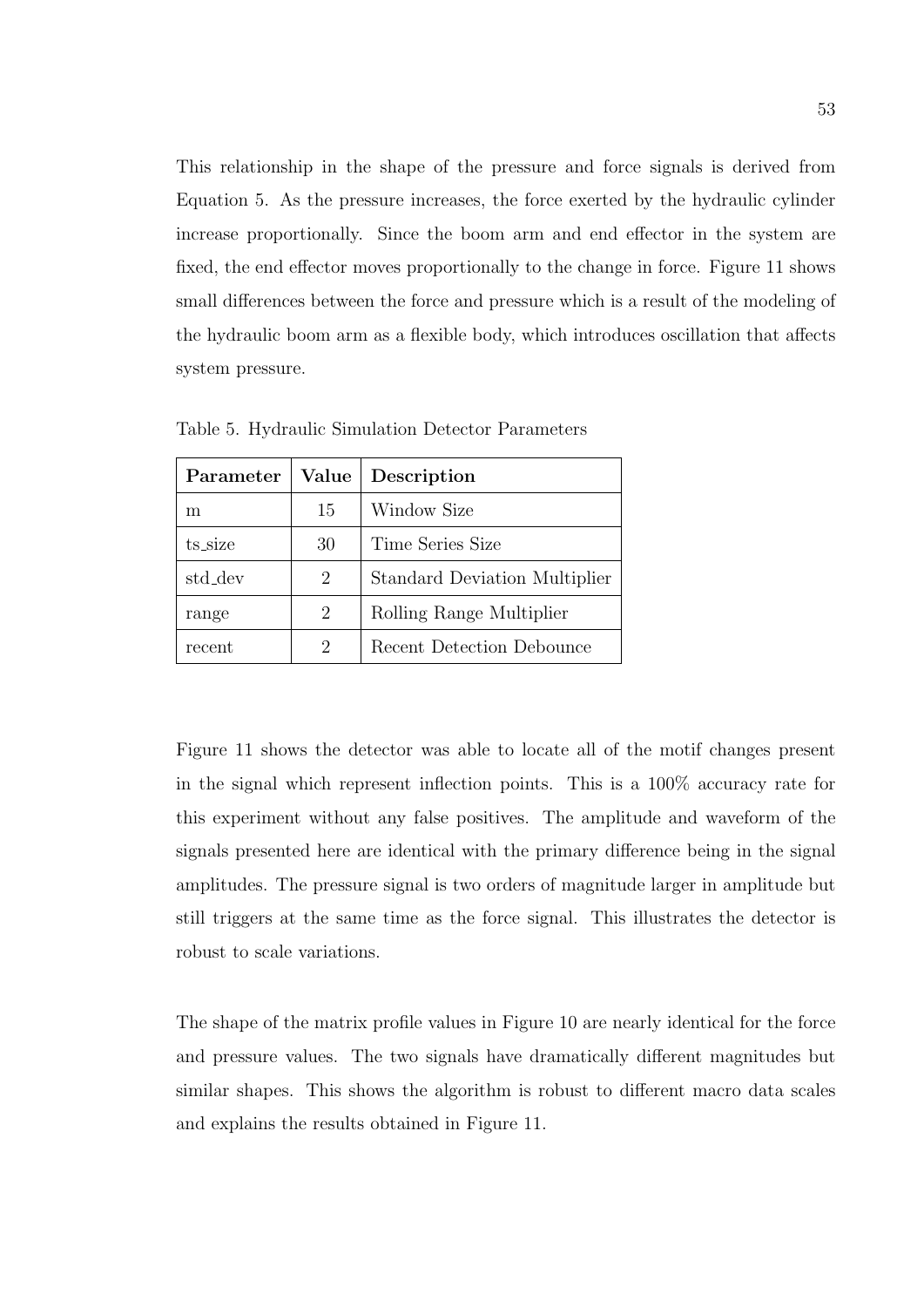

Figure 10. Hydraulic Simulation Matrix Profile Values



Figure 11. Hydraulic Crane Motif Changes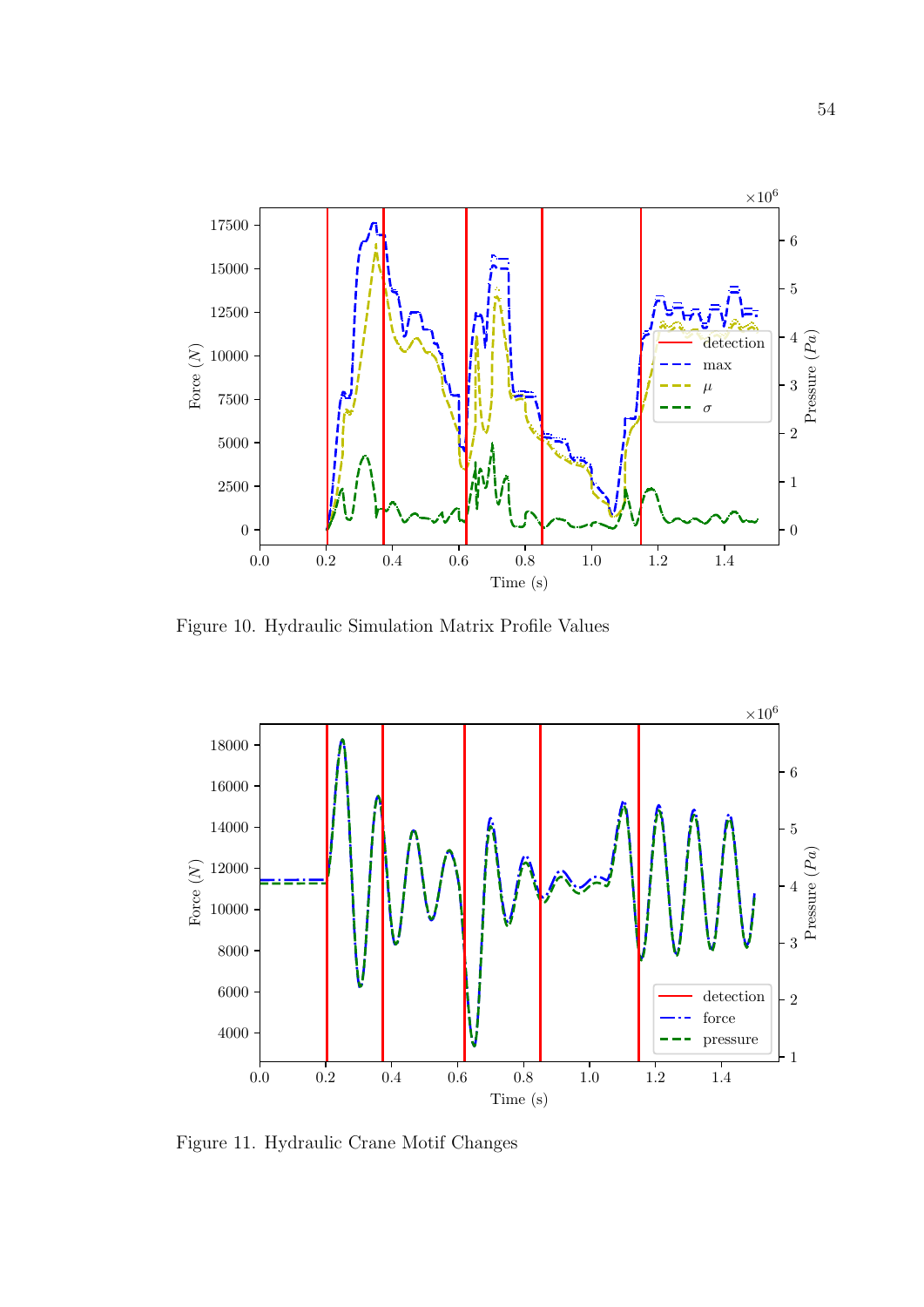### 4.2 Power Electronic Converter Dataset

In this section, the Power Electronic Converter (PEC) dataset is tested with the parameters from Table 6 using the developed anomaly detector. The PEC dataset is significantly larger than the Hydraulic Simulation dataset, containing approximately 300,000 time steps ( 83 hour of signal data). The PEC dataset outlines the scenarios at which this detector excels, and highlights its performance with medium window sizes.

The standard deviation multiplier in this trial is significant. If the data follows a standard Gaussian distribution, the detected points would fall outside 99.999% of the data present in the window. This would represent a significant outlier comparative to the rest of the data.

The rolling range multiplier is disabled for this experiment since the outliers are not relational to each other. There are 4 different types of outliers which all have radically different behaviors and signal shapes, so it is not desired to compare or remember them in the context of the next outlier. The recent range detection debounce multiplier is set to one due to the larger size of the time series window and overall window size.

| Parameter | Value            | Description                          |
|-----------|------------------|--------------------------------------|
| m         | 250              | Window Size                          |
| ts_size   | 5000             | Time Series Size                     |
| std_dev   | 4                | <b>Standard Deviation Multiplier</b> |
| range     | $\left( \right)$ | Rolling Range Multiplier             |
| recent    |                  | Recent Detection Debounce            |

Table 6. PEC Dataset Detector Parameters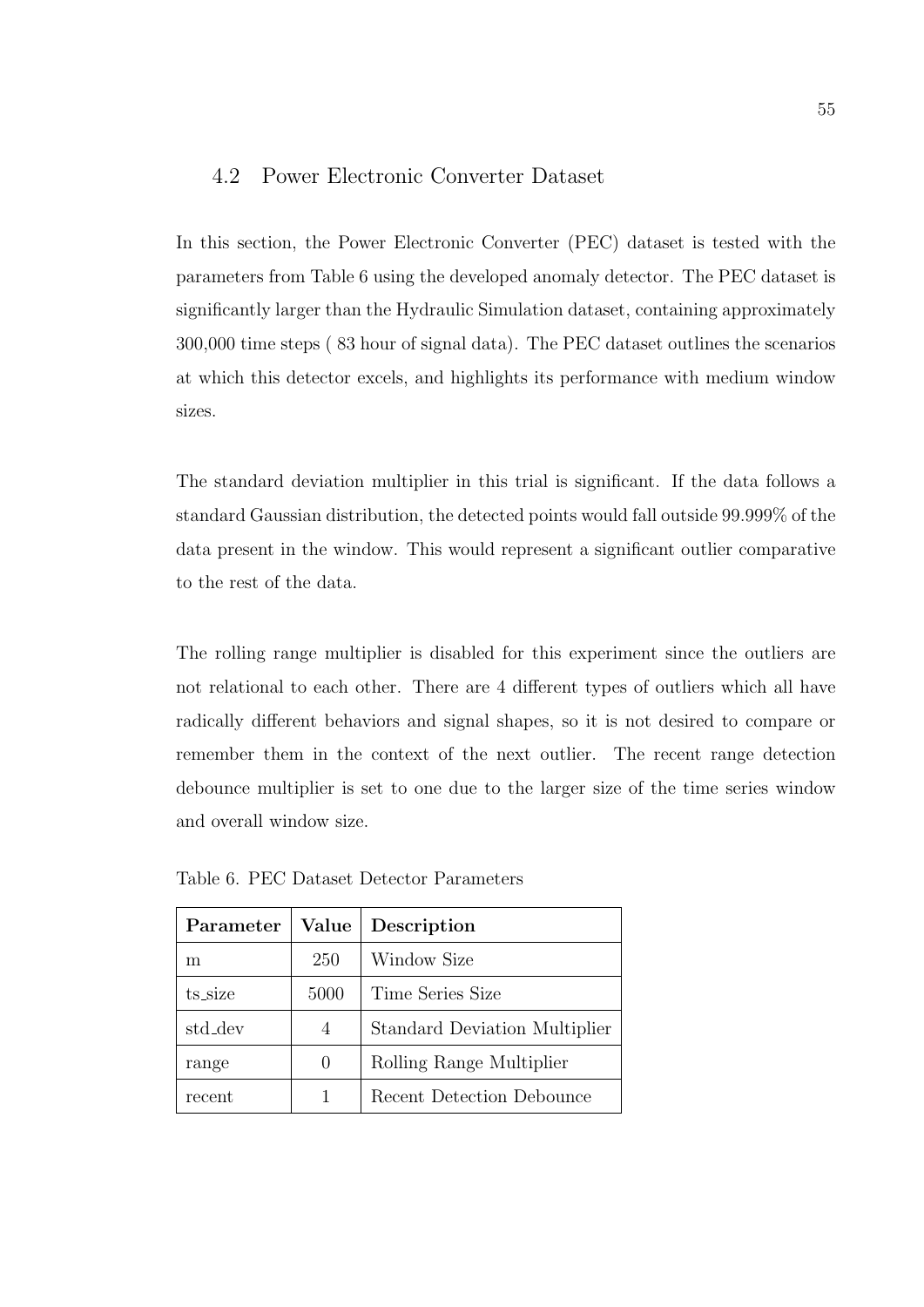Because of the scale variance of the anomalies, only 2 of the 4 detected anomalies are visually represented in Figure 12. The two anomalies that are not depicted show similar patterns, but at much smaller scale. This shows the detector is able to perform on signals with widely differing anomaly characteristics and patterns.



Figure 12. PEC Dataset Matrix Profile Values

Figure 13 shows a zoomed in window of the matrix profile values during each fault type examined in this experiment. A description of the characteristics of these fault types is found in Section 3.4.2. The detector behaves robustly and accurately for all the fault types presented.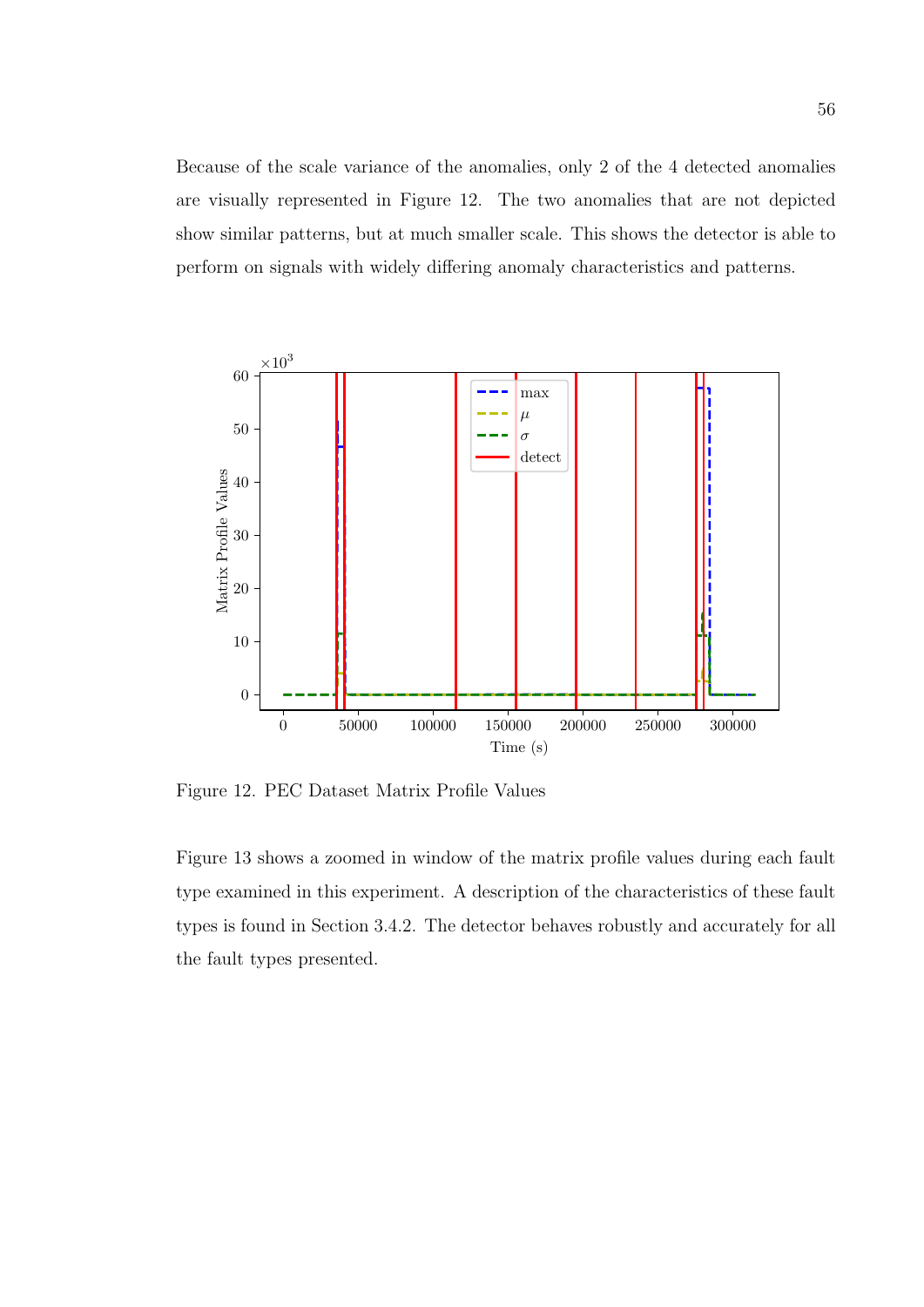

Figure 13. PEC Dataset Fault Matrix Profile

Figure 14 shows the detector accurately determined the start and end of each anomaly (100% detection rate) with no false positives (0% error rate). It performs this detection within 1 window size (from Table 6). Although detecting the ending of an anomaly sometimes takes more time than detecting the start.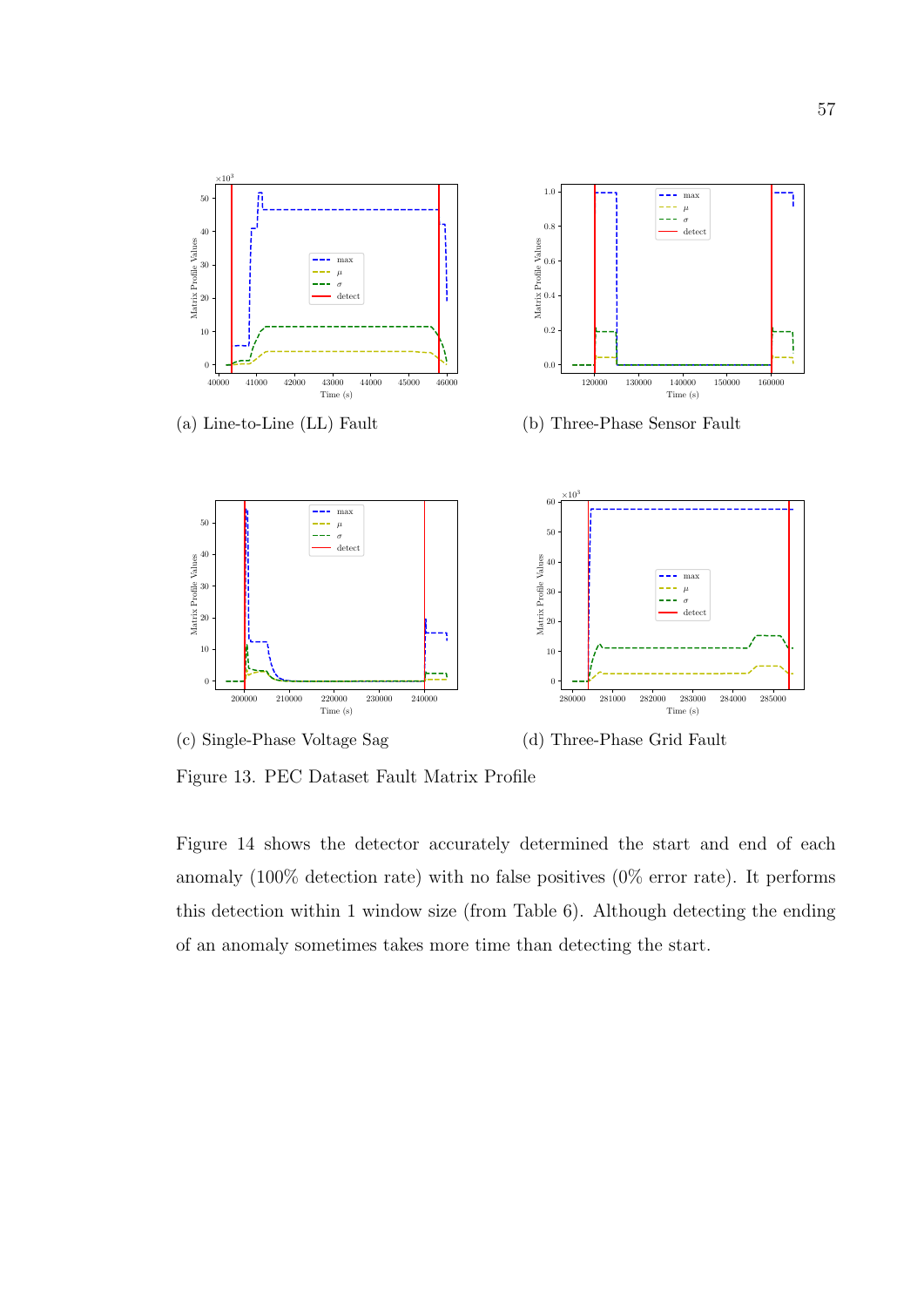

Figure 14. PEC Ground Truth Comparison [Normal: Green, Anomaly: Red]

By nature, anomalies are rare so interpreting the detection and false positive rates in a traditional way is not advisable. The interpretation of the results of this trial are presented in Section 5.3.

# 4.3 Cyber Security BETH Dataset

In this section, the BETH dataset from Section 3.4.3 is tested using the parameters in Table 7 with the developed detector. The BETH dataset is the largest in the study, containing approximately 800,000 time steps (9 days of signal data). It outlines the most challenging test scenario presented for the detector in this study and highlights its performance on large window size data.

If the data follows a standard Gaussian distribution, the detected points would fall outside 99.7% of the data present in the window. The rolling range multiplier is set to one below the standard deviation multiplier for this experiment. This enables recall of previous outliers, but more heavily weights the present outlier detection score. The anomalies in this dataset have been manually labeled and although there are different kinds of attacks, the baseline signal (userId) remains the same. The recent range detection debounce multiplier is set to two due to the nature and volatility of the data.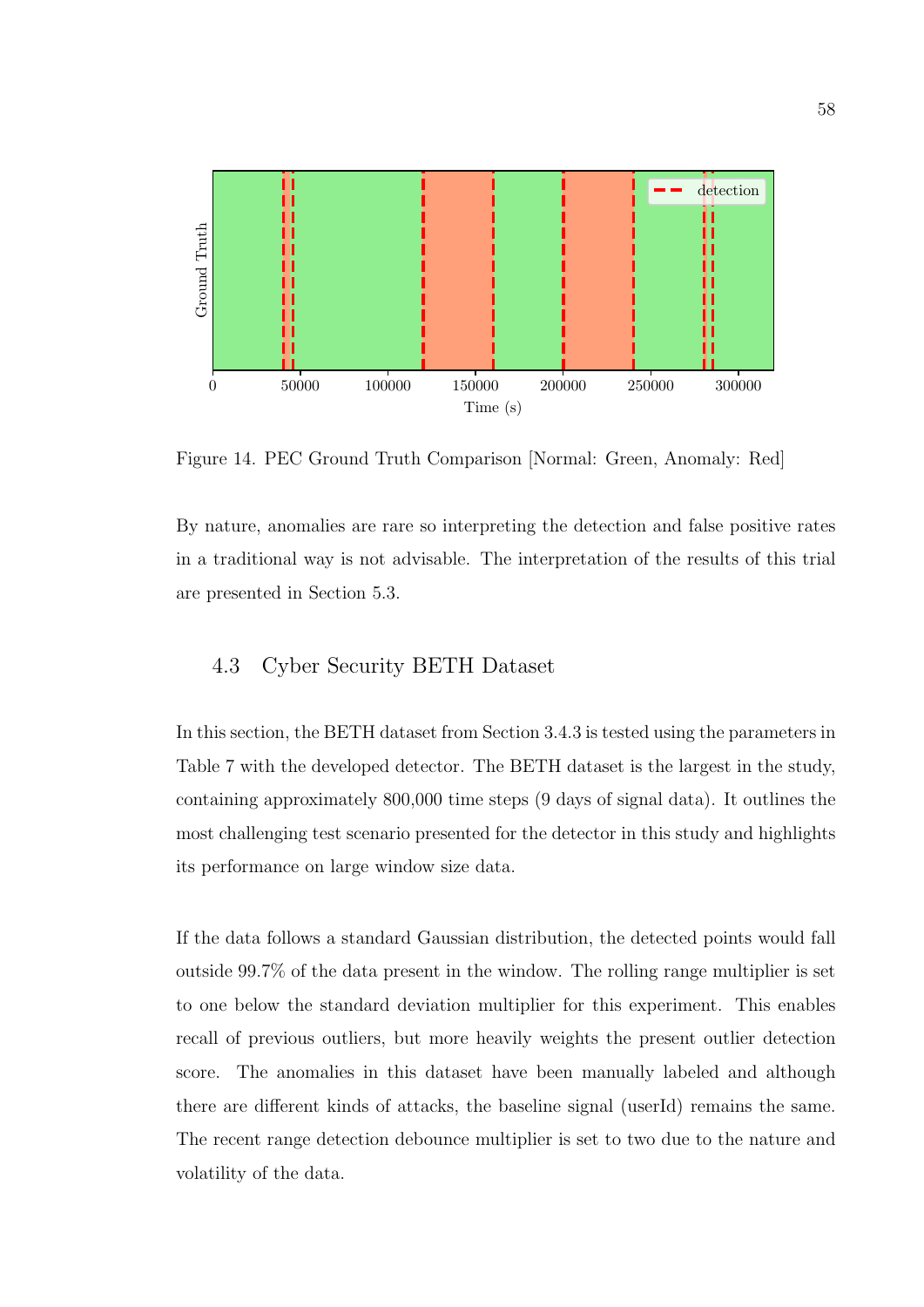| Parameter | <b>Value</b> | Description                   |
|-----------|--------------|-------------------------------|
| m         | 1000         | Window Size                   |
| ts_size   | 10,000       | Time Series Size              |
| std_dev   | 3            | Standard Deviation Multiplier |
| range     | 2            | Rolling Range Multiplier      |
| recent    | 2            | Recent Detection Debounce     |

Table 7. BETH Dataset Model Parameters

In this study, the outliers are only present when there is a significantly large range spike in the matrix profile. An example of this is shown near time step 200,000 in Figure 15. The regular and periodic small peaks in the data are not outliers and the rolling range technique ensures they do not trigger the detector. This illustrates how the rolling range filter can be used to tune the memory and accuracy of the detector.



Figure 15. BETH Matrix Profile Values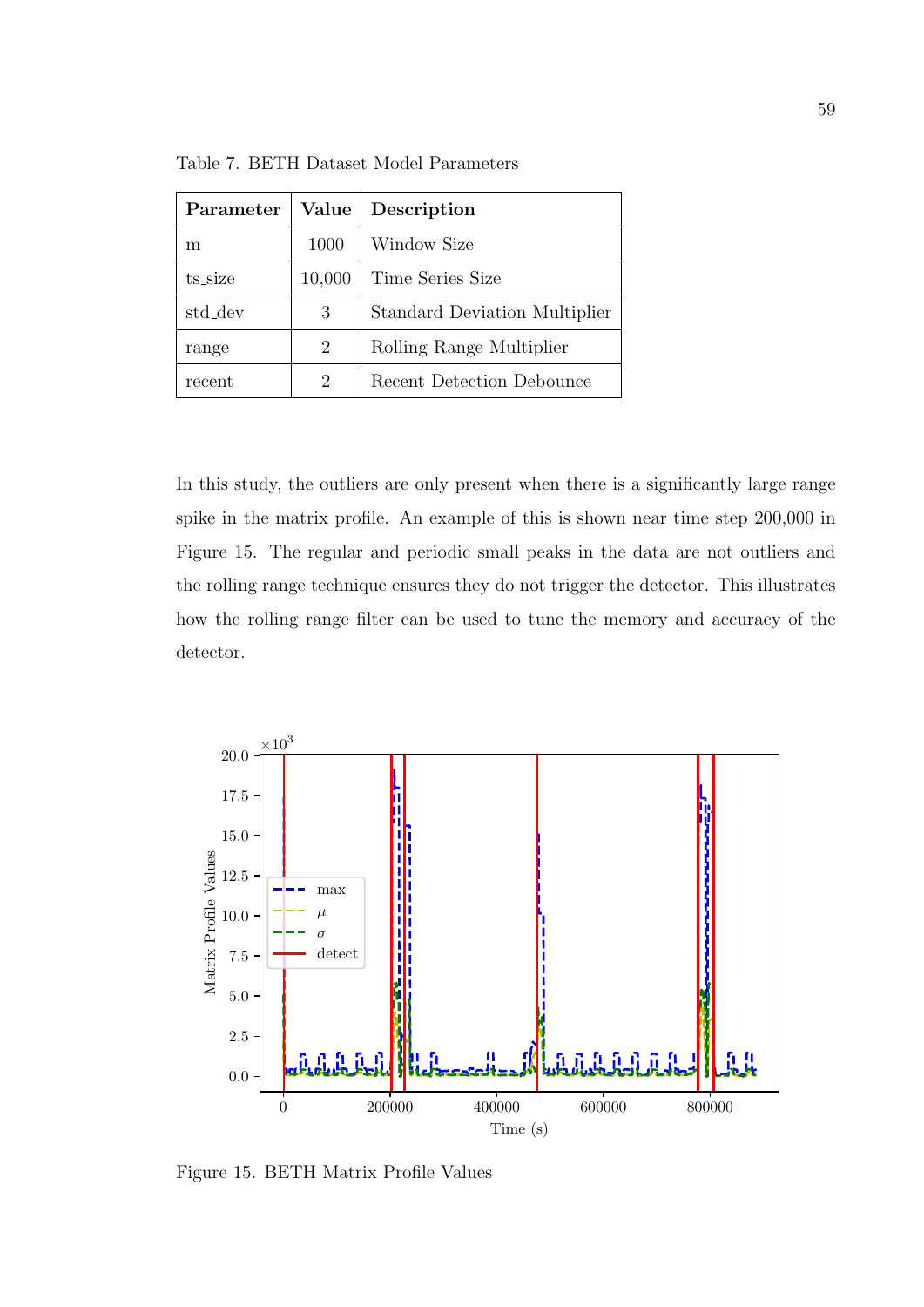Figure 16 illustrates that the algorithm was able to detect the starts of the outliers within the debounce threshold and detect the faults' endings with some delay. There are 2 false positives from the detector, which correspond to high UserID values in the dataset. These two locations are marked as suspicious so in this case the false positive is worth investigating even if it is not labeled as dangerous.

Authors Highnam et al., 2021 determined that many of the data points present are considered suspicious. Figure 16 shows that only a few of the suspicious outliers are actually dangerous.



Figure 16. BETH Ground Truth Comparison [Normal: Green, Anomaly: Red]

In this experiment, the detector is able to discern where the dangerous outliers lie among the very noisy suspicious data points. The final fault that appears as two spikes is part of the same attack and can be classified as one fault instead of two. While this is the most challenging dataset analyzed, the detector still provides a 100% true positive identification rate. For this experiment, the false positive detection was higher than in the other experiments. This is problematic, but not critical, as a false positive can be manually examined and ultimately ignored.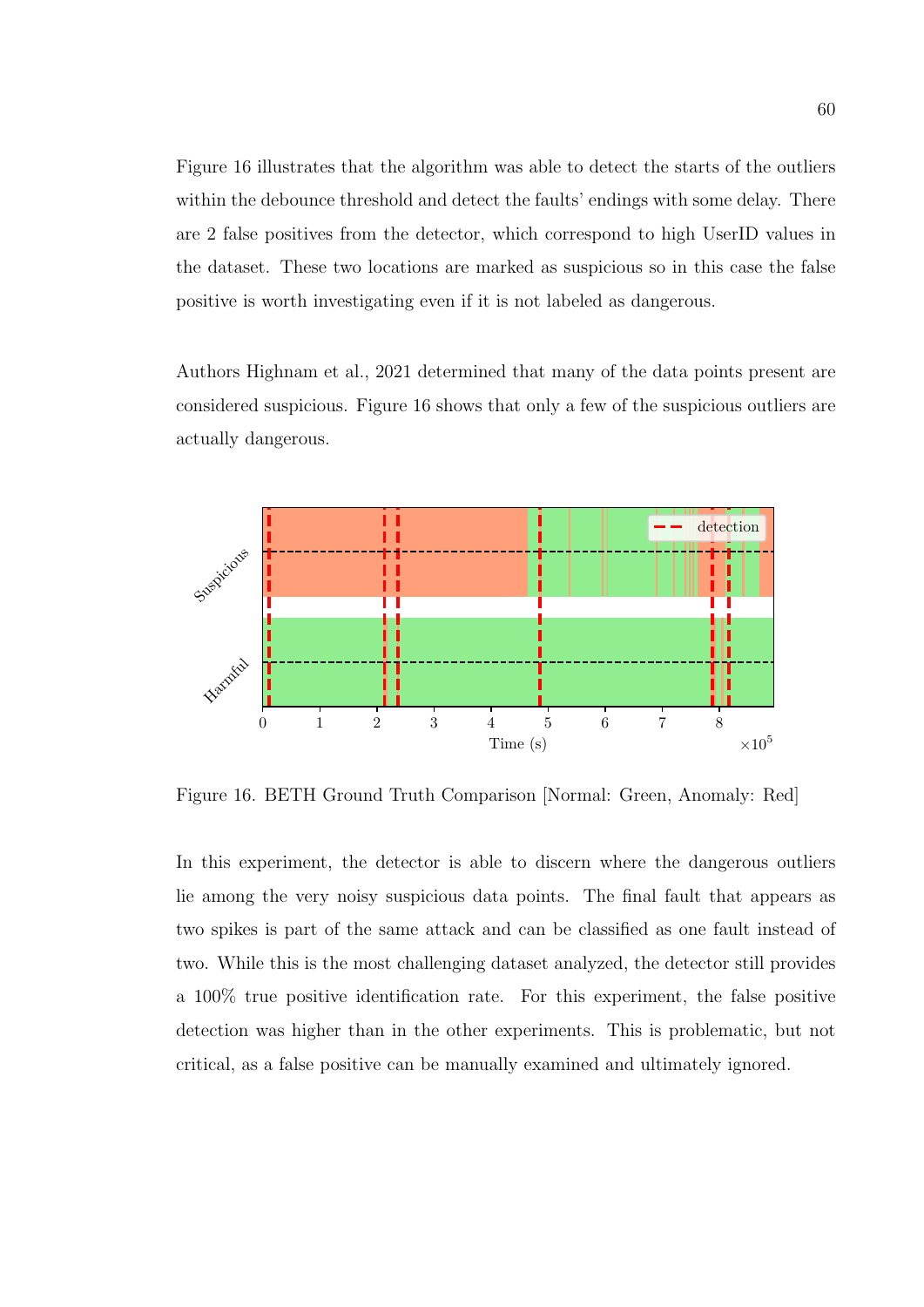## 5 Discussion

This section provides analysis and discussion of the results presented in Section 4. Following the analysis of each experiment, further developments and future applications are proposed to continue this work and implement it in other contexts.

Outliers and anomalies by nature are rare and fall significantly outside the normal distributions of data. Traditionally it is desired to minimize or eliminate outliers and anomalies in data to provide more regular and predictable performance. When focusing on outliers and anomalies given these characteristics, conventional algorithm metrics are not particularly helpful to analyze the success of a detection algorithm.

In the cases in this study, a false positive does not carry the same implication as in a machine learning algorithm. In this case, a detection triggers further examination and an undetected positive carries a much higher consequence. If a fault occurs and is not detected, the operator of the system would be unaware and there could be significant consequences or damage to the system.

For this reason it is more important to evaluate the true positive detection rate, which in all the experiments is 100%. Additionally, the developed technique did not provide many false positives (only occurring in the BETH dataset) and was not noisy which provides a high degree of reliability. Utilizing this reference frame, the developed algorithm was very successful in identifying outliers in a wide variety of contexts.

## 5.1 Problems with Existing Datasets

In this section, analysis of the datasets surveyed in Section 3.3 are presented. Additionally, discussions with industry experts on the shortcomings of the 'standard' datasets for modern applications are summarized and presented.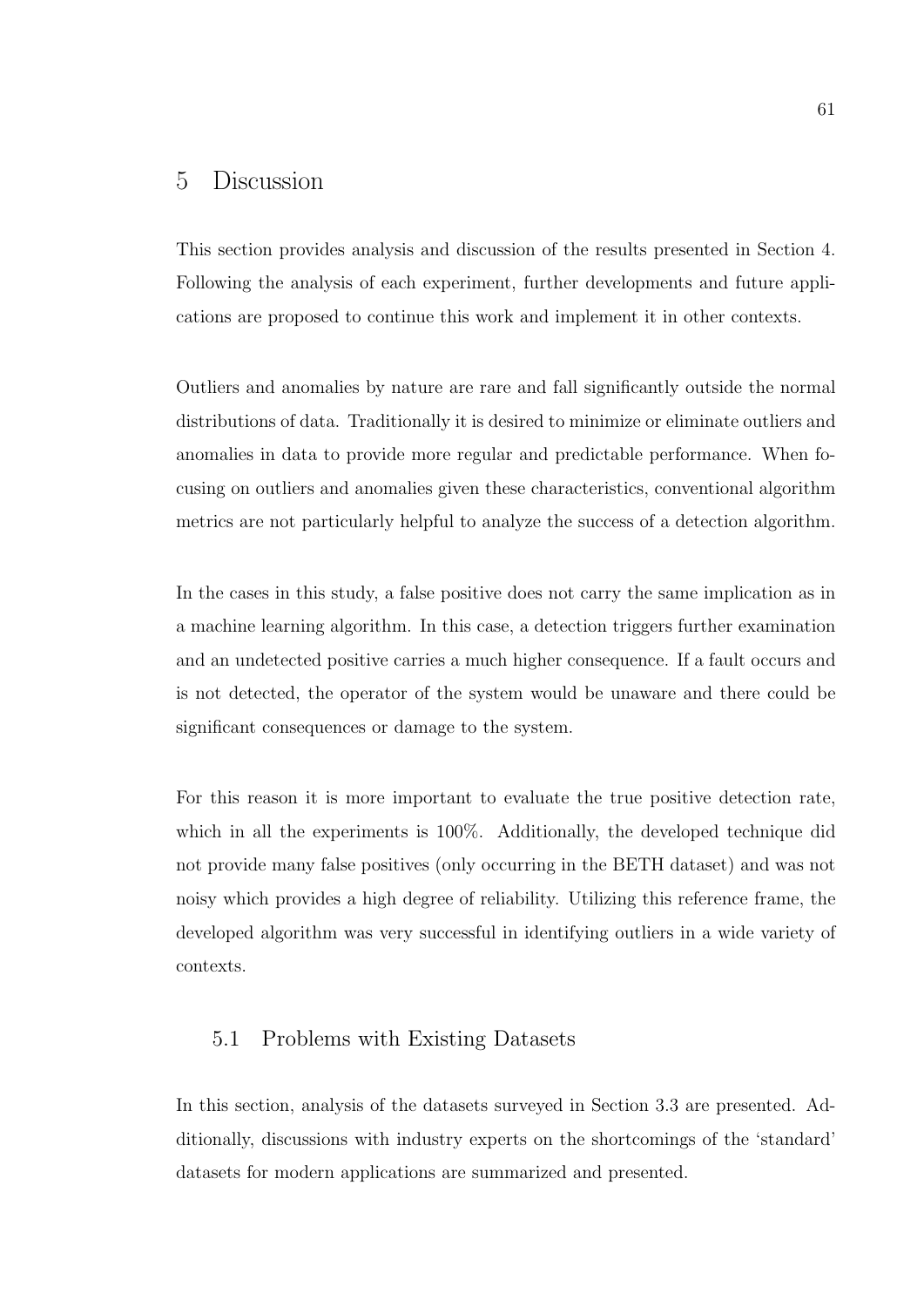Most papers surveyed included these seemingly standard datasets while also utilizing a wide variety of custom, private, or less well known datasets. The existing standard datasets are insufficient to benchmark performance for modern streaming outlier detection algorithms.

Some practical issues with the most popular cited dataset, KDD-CUP99 include: (i) the landscape of cyber-attacks has significantly changed since 1999 (when KD-D-CUP99 was published); (ii) Computer and network architectures are different with new technologies like Web3; (iii) Modern network protocols are not included in older datasets; and (iv) Logging of network requests and data has changed significantly.

Modern datasets also face shortcomings. There are some practical issues with the BETH dataset including: (i) The data was collected across many days, but only for a short period of consecutive time, around 5 hours. (ii) The SSH vulnerability exploited in the dataset allows unsophisticated attackers access if they entered any password. (iii) Only DNS, not comprehensive system logs, are available. A standard test suite or dataset should be created to uniformly evaluate performance of different algorithms and techniques.

### 5.2 Hydraulic Simulation Dataset

In this dataset, there are not faults specifically but instead macroscopic changes in the signal. The algorithm effectively detected all these macroscopic changes for both the original and modified control signal. This is a very small dataset comparatively and the detector is operating on very small window sizes and consequently very little data in each window. This indicates that the technique is effective at various window sizes from small to large. The implications of the detector in mechatronic systems is wide ranging and is described in the next section.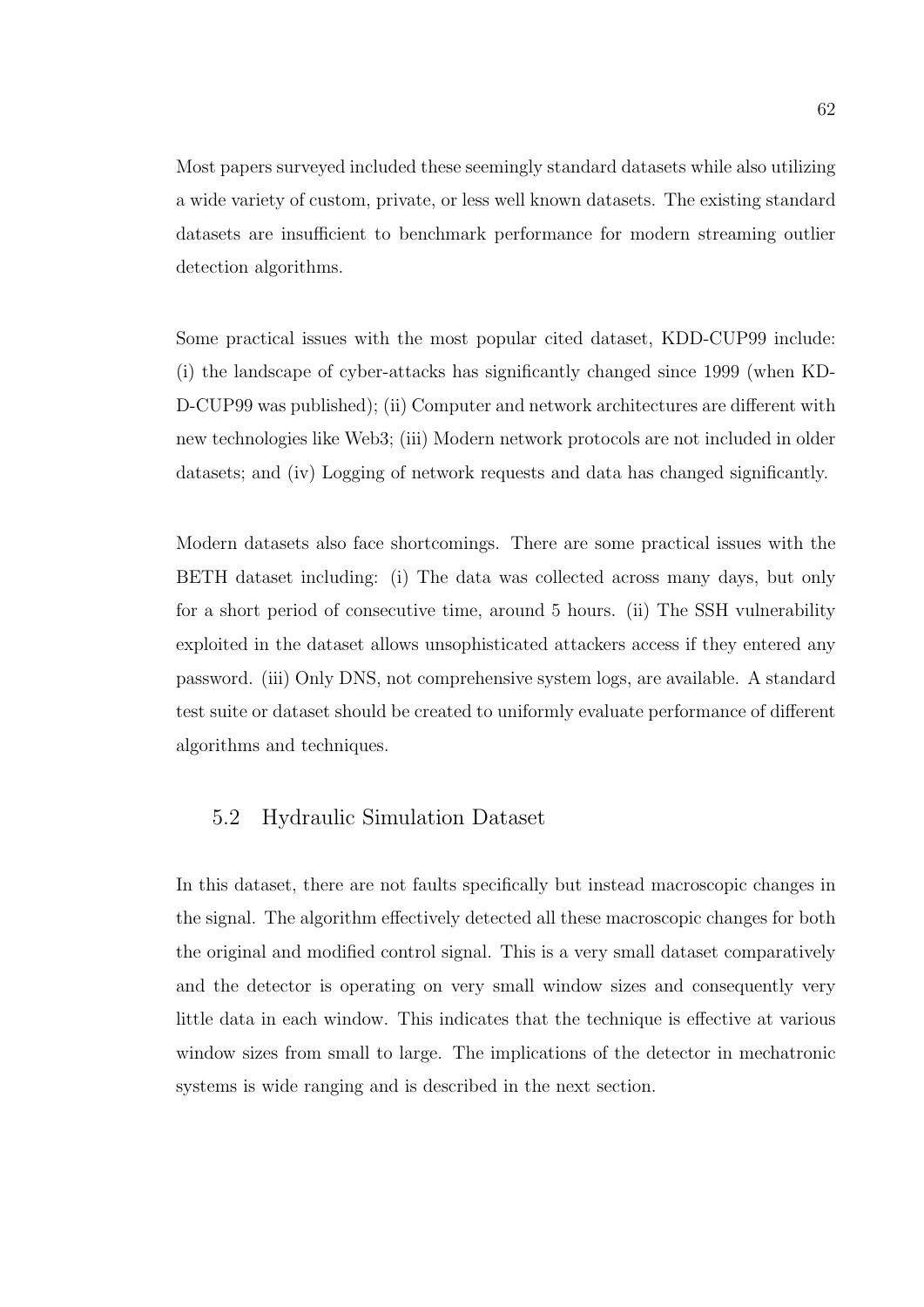The system has oscillation after it returns to the resting position as shown in Figures 7 and 11. The hydraulic fluid used in the system is acting as a spring which is what causes the oscillation.

$$
k = B_e \left(\frac{A^2}{V}\right) \tag{6}
$$

Equation  $(6)$  models the spring constant for the system where V is the volume of the hose and cylinder,  $A$  is the surface area of the piston and  $B<sub>e</sub>$  is the effective bulk modulus.

One option for reducing oscillation is increasing the spring constant  $[k]$ . Analyzing Equation (6) shows this could be done by increasing the piston area, decreasing the hose and cylinder volume or increasing the effective bulk modulus. There are physical limits of the hydraulic fluid selected and other practical considerations that make this challenging. Selecting another hydraulic fluid can be complex, time consuming, and expensive so this is very uncommon after the system has been implemented.

Another option to reduce oscillation is to introduce dampers to the system. This component would need to be tuned correctly and then periodic oscillation could be reduced. A dynamic damper could also be implemented that used the output of the algorithm to dynamically adjust the damping coefficient for different vibration cases

Adding a control unit that combats oscillation by dynamically adjusting system pressure is another option for more robustly reducing oscillation. A Proportional Integral Derivative (PID) control loop could be introduced to tune the system response and eliminate response thrashing. The PID controller can also be tuned to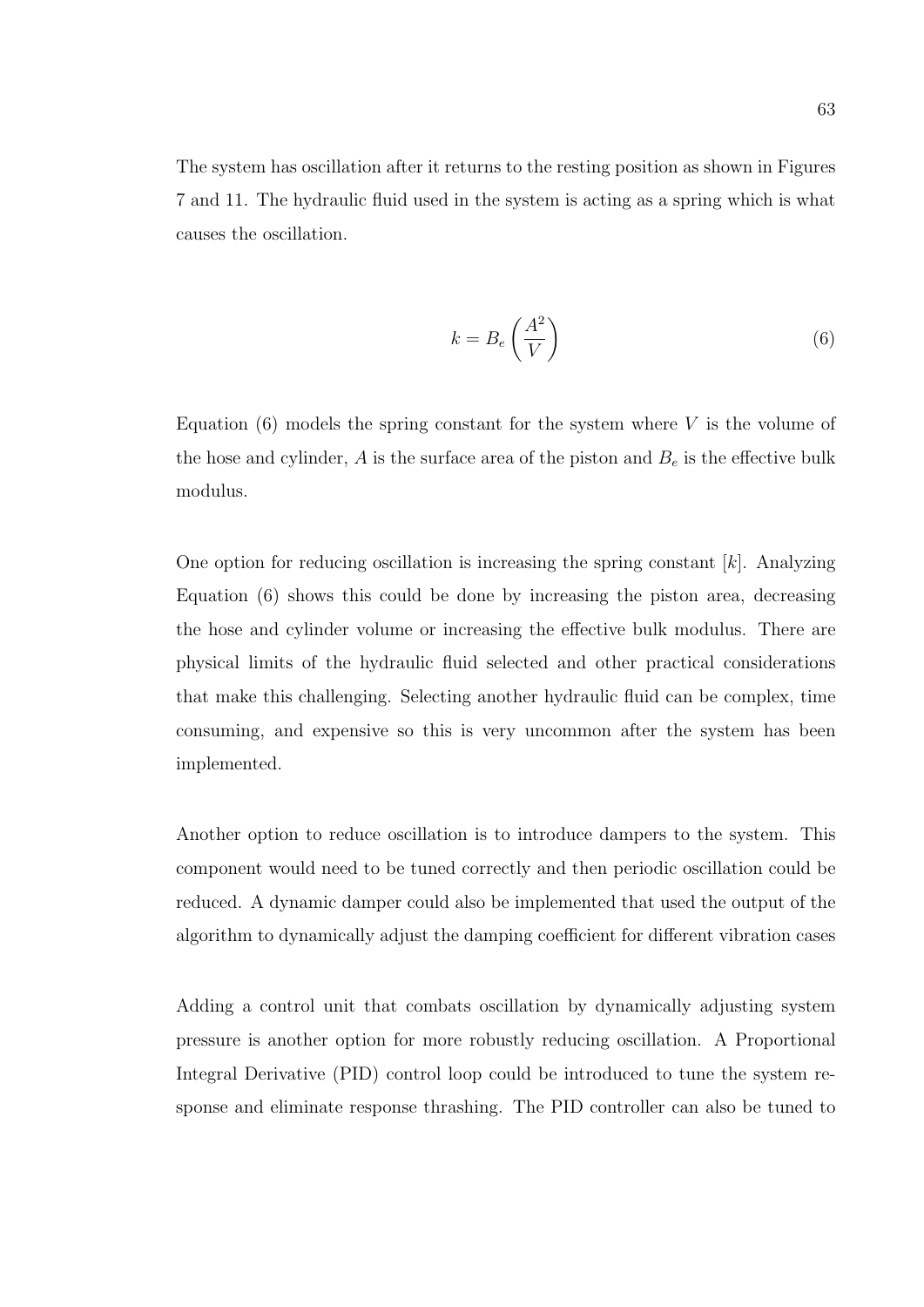achieve a desired system response and offer more consistent and reliable control. This PID controller can be coupled with the algorithm result to determine the start and end of oscillation in the signal and to progressively adjust the PID values to create a dynamic PID controller.

## 5.3 Power Electronic Converter Dataset

The detector was able to successfully detect all four faults with zero false positives in the PEC dataset. In the case of the power grid, it is important to detect anomalies quickly so that remedial action can be taken quickly. The detection of the event happened quickly and was usually within half of one window size or less than 125 time steps.

The detector preformed well when faced with anomalies that have dramatically different characteristics and magnitude. Each anomaly in the dataset is shaped significantly differently and the algorithm accurately detected the start and end of each one. This illustrates the robustness to scale of the algorithm.

Additional anomalies which are not considered faults are present in the PEC dataset. In further experimentation, these anomalies can be examined and the algorithm can be tuned to detect them as well. Further experimentation could also be conducted using the multi-variate matrix profile on the three phase current or voltage inputs to detect anomalies. This was not preformed in this experiment because it is computationally much more expensive and the library does not currently offer a way to compute the multi-variate matrix profile iteratively as with the uni-variate matrix profile.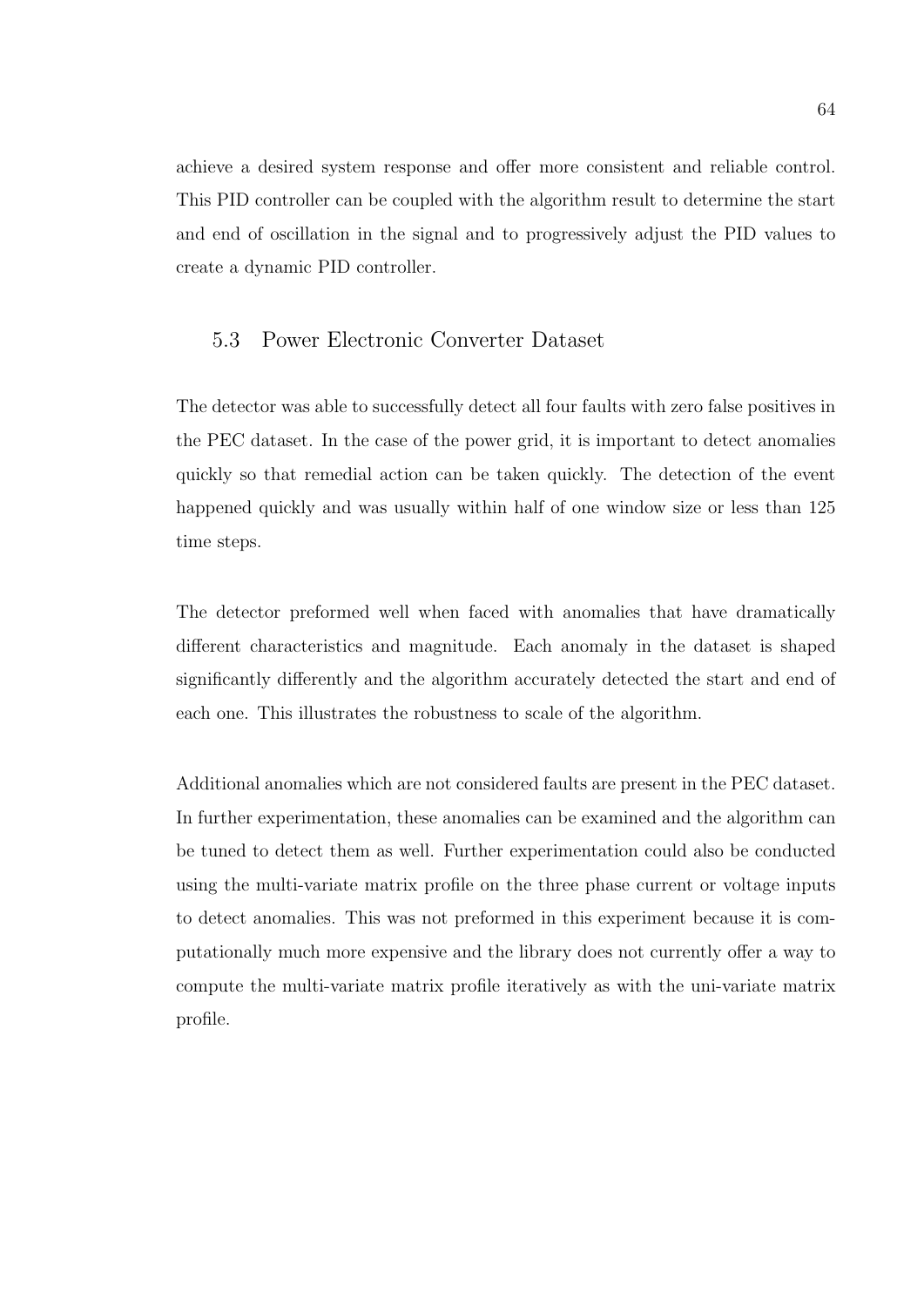This algorithm was also designed to be run in real time and was simulated as such. Each datapoint arrived in a simulated time series so that the algorithm was not aware of subsequent datapoints. It also utilizes a sliding window technique so it fits in a fixed memory window. Additionally the computations are efficient and scale well with the window size. This gives the algorithm strong potential in a real-time monitoring contexts.

In the future, the detection system can be implemented in MATLAB and used in a real-time monitoring and detection application. There is currently a MATLAB power grid control and monitoring interface for a real system and in order to integrate with it, a module for MATLAB must be created. This would involve creating an implementation of the matrix profile algorithm in MATLAB and utilizing that algorithm in tandem with the control system.

With this setup it would be possible to test the real-time detection capacity of the algorithm. Once this is implemented, it would be possible to couple it with a classification algorithm to attempt to determine the type of fault. If a fault was determined, the appropriate correct action could be preformed depending on the classification.

Real-time detection and classification has significant implications in grid cybersecurity and reliability. Attacks on the power grid are becoming more sophisticated and it is important to know whether the system is under attack or experiencing a fault condition. Furthermore, it is important to know that a fault is occurring so that automated or manual corrective action can be preformed so there is no damage to important system components and to ensure maximum system reliability and up time.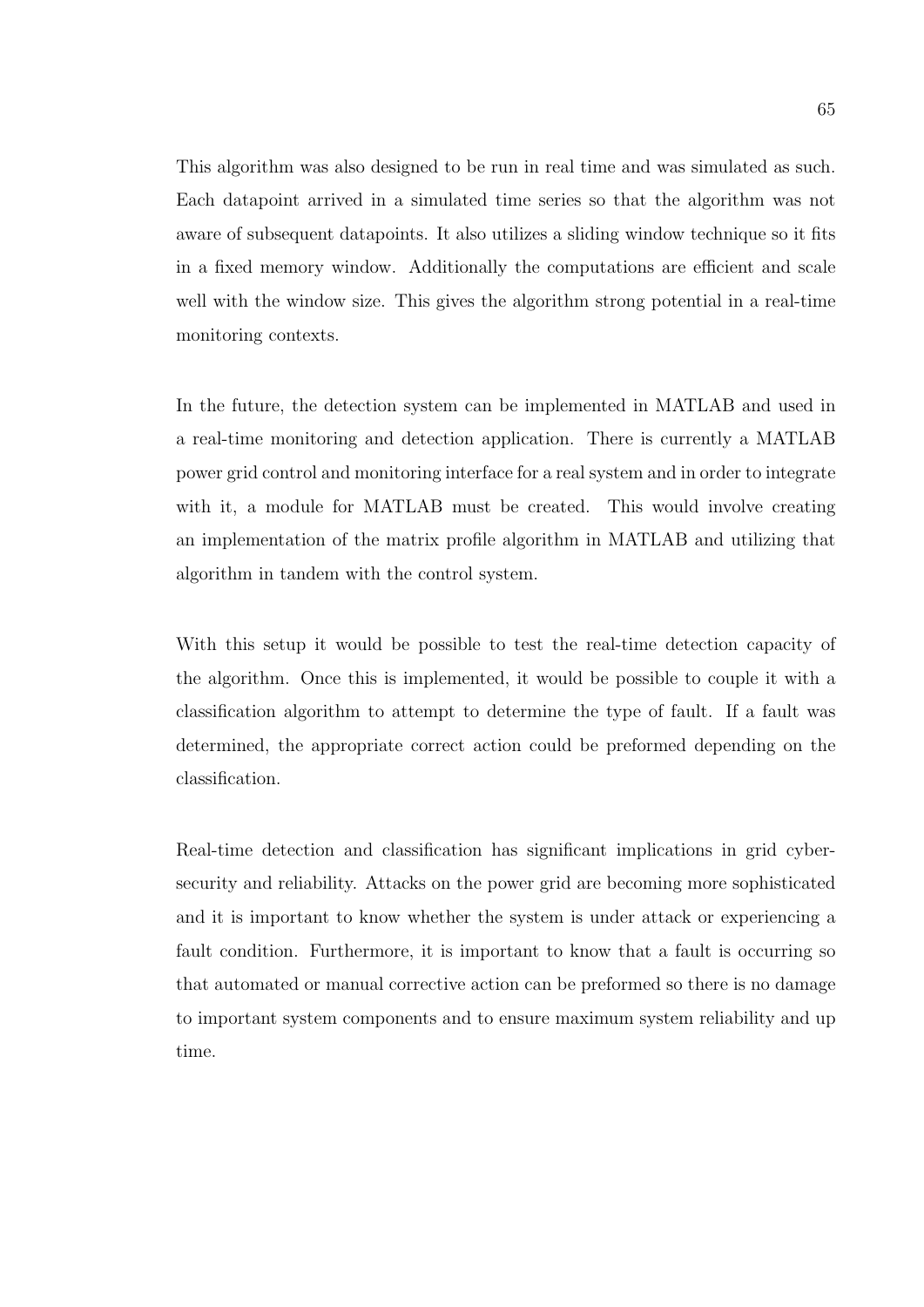### 5.4 Cyber Security BETH Dataset

As the most complex and largest dataset, the BETH dataset presents challenges to any anomaly detection technique. The matrix profile anomaly detector presented here performed well, not missing any of the evil outliers. When the detector signals an anomaly, that can trigger a set of automated actions as well as a manual audit of the system to examine malicious or suspicious behavior around the time of detection.

This technique can also be used to examine past or historical data to identify outliers. The matrix profile technique can be fine tuned even further when the entire window or dataset is known at once, which can benefit researchers analyzing previous attacks.

The largest improvement for this dataset would be to include multiple data streams in the detector. Currently the detector is only analyzing one of the over 10 data streams available in the dataset. By adding the ability to process additional streams, the algorithm could be tuned for higher accuracy and performance. Adding more streams is challenging because the multi-variate matrix profile is computationally expensive and currently not iterative. A solution to this could be to run multiple uni-variate matrix profiles in parallel and aggregate the results into a unified metric.

In cyber-security, it is critical to detect and stop attacks as soon as possible. This detector can be developed to provide a real-time intrusion and monitoring system. Various system metrics can be collected and fed to the detection pipeline. If an anomaly is detected, the system outputs a warning and appropriate handlers can be configured to monitor and mediate the intrusion. This system can help generate less false positives than current monitoring solutions and provide real-time insights into potential system intrusions.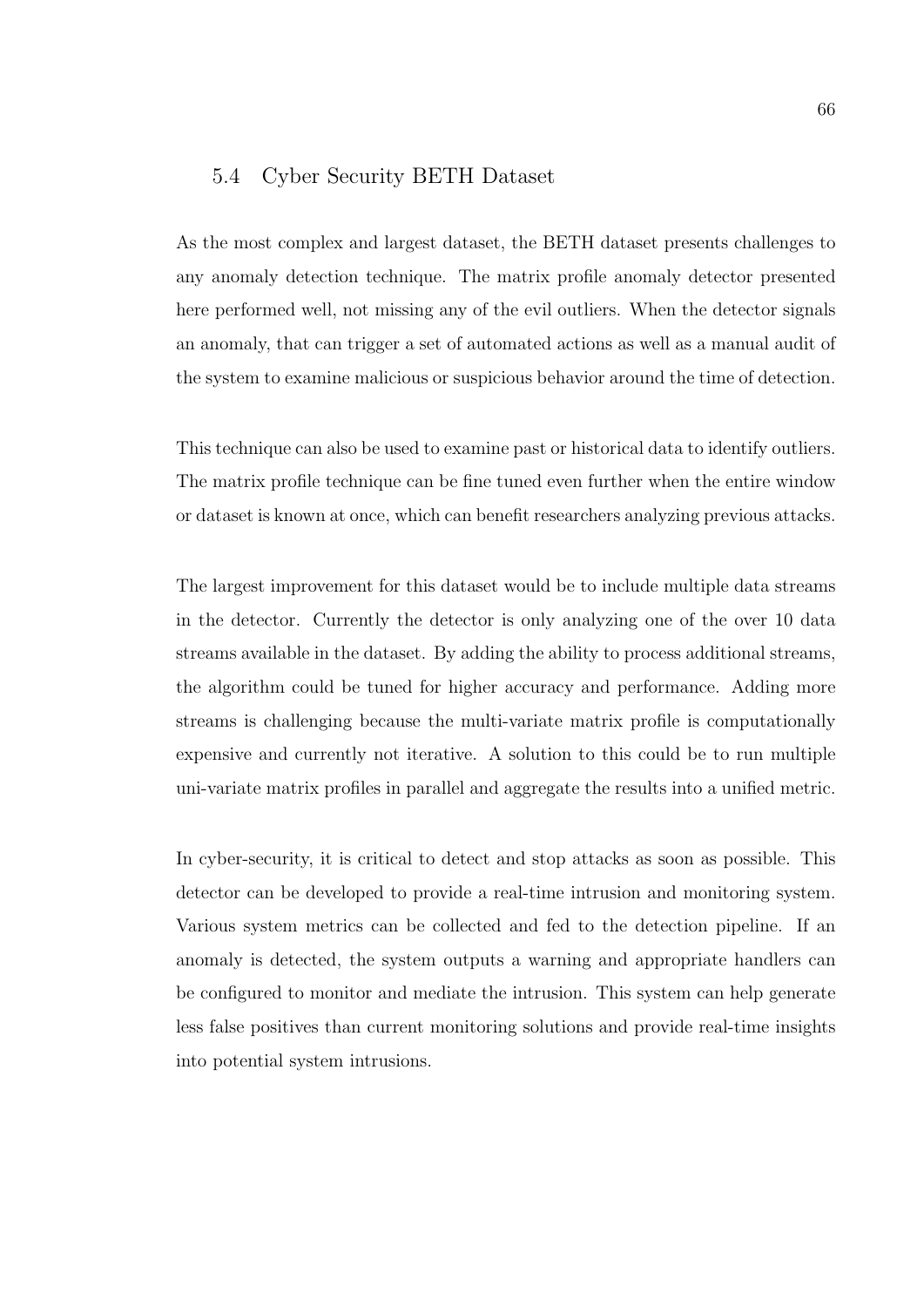### 5.5 Future Algorithm Development

There are many possibilities to develop the algorithm further, and combine it with other detection techniques. One possibility is to convolve the detector for different window sizes. This would entail multiple detectors running in parallel with different window sizes to detect macro and microscopic changes in the signal. This would provide valuable insight about the system and illustrate how microscopic changes do or do not influence the overall system behavior.

From an algorithm standpoint, there are many opportunities to improve performance and usability. Implementing the detector for use in other languages allows for broader future implementations, like in the PEC use case. For use in real-time monitoring, detection methodologies have to be closely coupled with the system they are interacting with. For this reason, implementation of theoretical algorithms and concepts is key to the successful adoption of the techniques presented here and in other works.

This detector can also be combined with other machine learning techniques to form a pipeline for more specific detection applications. For example with the PEC dataset, this detector can be combined with a categorical detector that is trained to detect various common faults usually present in the power grid. The anomaly detector signals the beginning and end of a fault, and during a fault, the categorical detector classifies the fault.

Then the appropriate action can be taken to rectify the fault to ensure reliability and up-time of the grid. If the categorical detector is unable to classify the fault, it could be a cyber-attack or rare fault that requires manual intervention and overview. In this case, the relevant system operators can be notified and take corrective action to avoid possible catastrophic system failure or compromise because of an undetected intrusion or problem.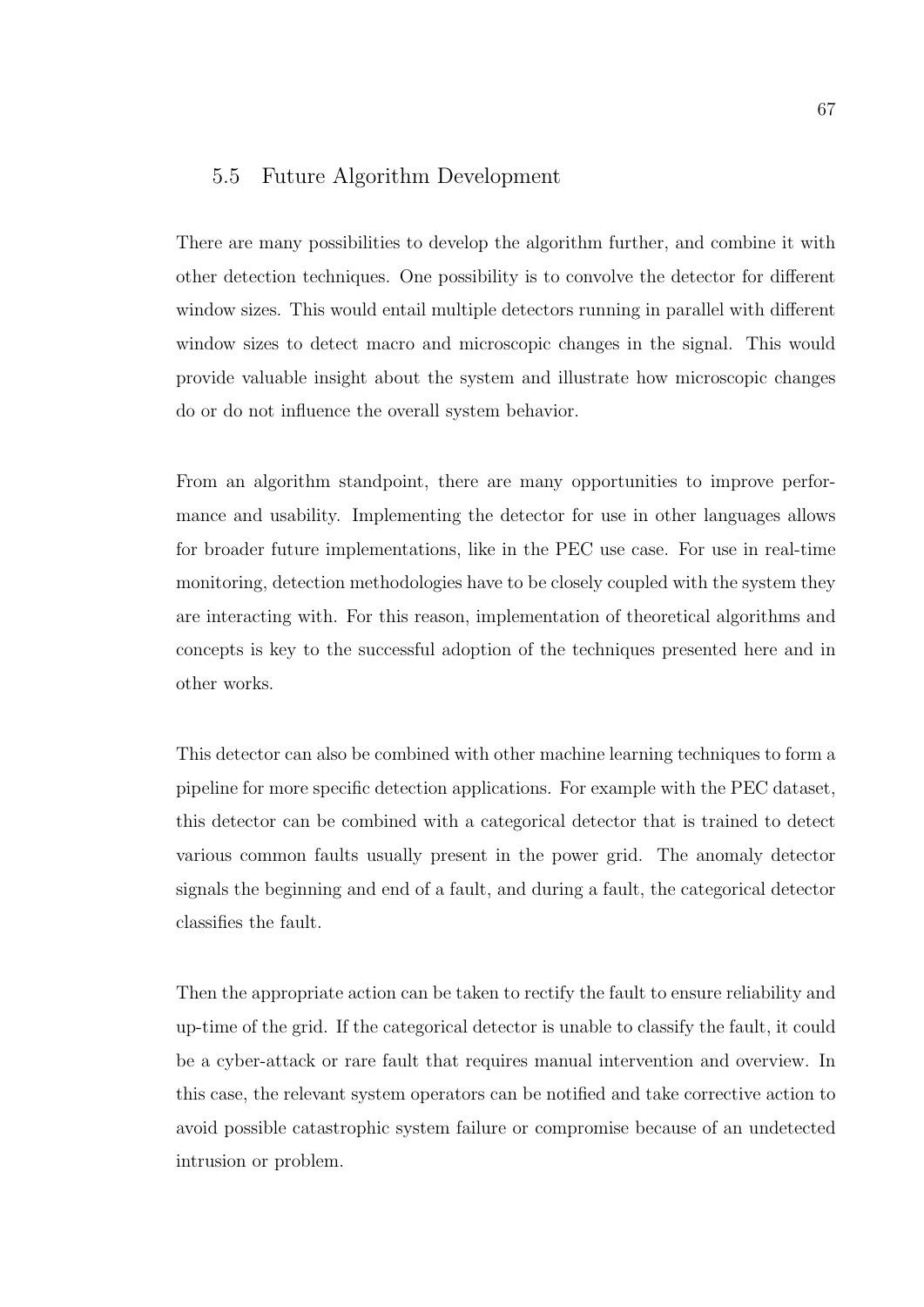### 5.6 Open Questions

The results presented in this work lay the foundation for further experimentation in time-series anomaly detection in production systems. Further open research challenges include:

- How can we efficiently and robustly compare the results of diverse algorithms and techniques (e.g., streaming, batch, statistical, streaming, etc.) against test datasets?
- How can different anomaly detection techniques  $(e.q.,$  statistics, deep learning, etc.) be combined (ensembled) to increase overall prediction capability and accuracy?
- How can the developed detector be improved to include multi-variate prediction and anomaly notification?
- How can the developed detector trigger preventative measures to mitigate the impact of anomalous or adversarial data?
- How can the developed detector be incorporated into a production system for a monitoring and testing pilot to improve real-time monitoring and anomaly detection?

Combining the algorithm improvements proposed in Section 5.5 with the open research questions presented above, further development will create solutions that demonstrate the practical value of this work and the FIREMAN project. Subsequent work will focus on using the detection methodologies presented in this work and implementing them in pilot real-time monitoring applications through the FIREMAN project.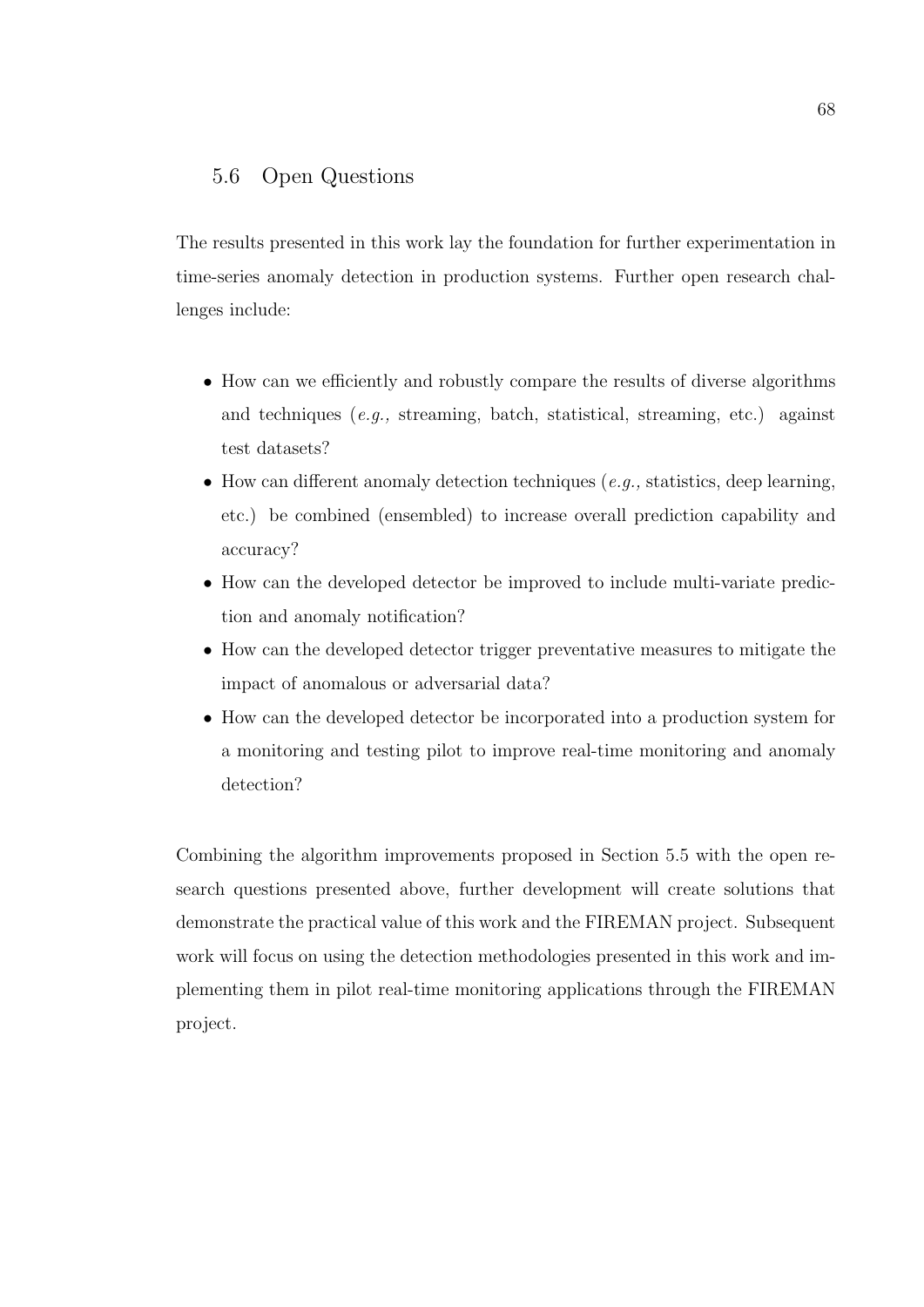# 6 Conclusion

This work begins by providing an introduction to the research objectives and overall structure of the FIREMAN project. This work is principally focused on identifying detection strategies for real-time anomalies in streaming time series data. Two broad outlier taxonomies are presented with three sub-taxonomies for the contextual outliers present in the experimental datasets. These outliers focus the research problem to context-wise shaplet outlier detection.

A review of modern anomaly detection algorithms and libraries in Python is presented in Section 2.6 and 2.7 respectively. This review evaluates the strengths and weaknesses of the libraries as well as their applicability for use in building an anomaly detector. This review provides the foundation for the development of the anomaly detector utilizing the Stumpy Matrix Profile library and detection filters in Section 3.5.2.

A survey of the most common datasets used in the literature is presented in Section 3.3. This survey found the KDD-CUP99 dataset is still very commonly used, even though it has many shortcomings and is over 20 years old. This is problematic since cyber-attacks have changed dramatically since then and now have a different ontology and language.

The author contacted industry experts to understand how current datasets are used and why. These discussions led to the selection of the BETH dataset for one of the experiments. It presents an extensive set of labeled data points for modern cloud-based cyber-attacks which make it ideal for experimentation in this study.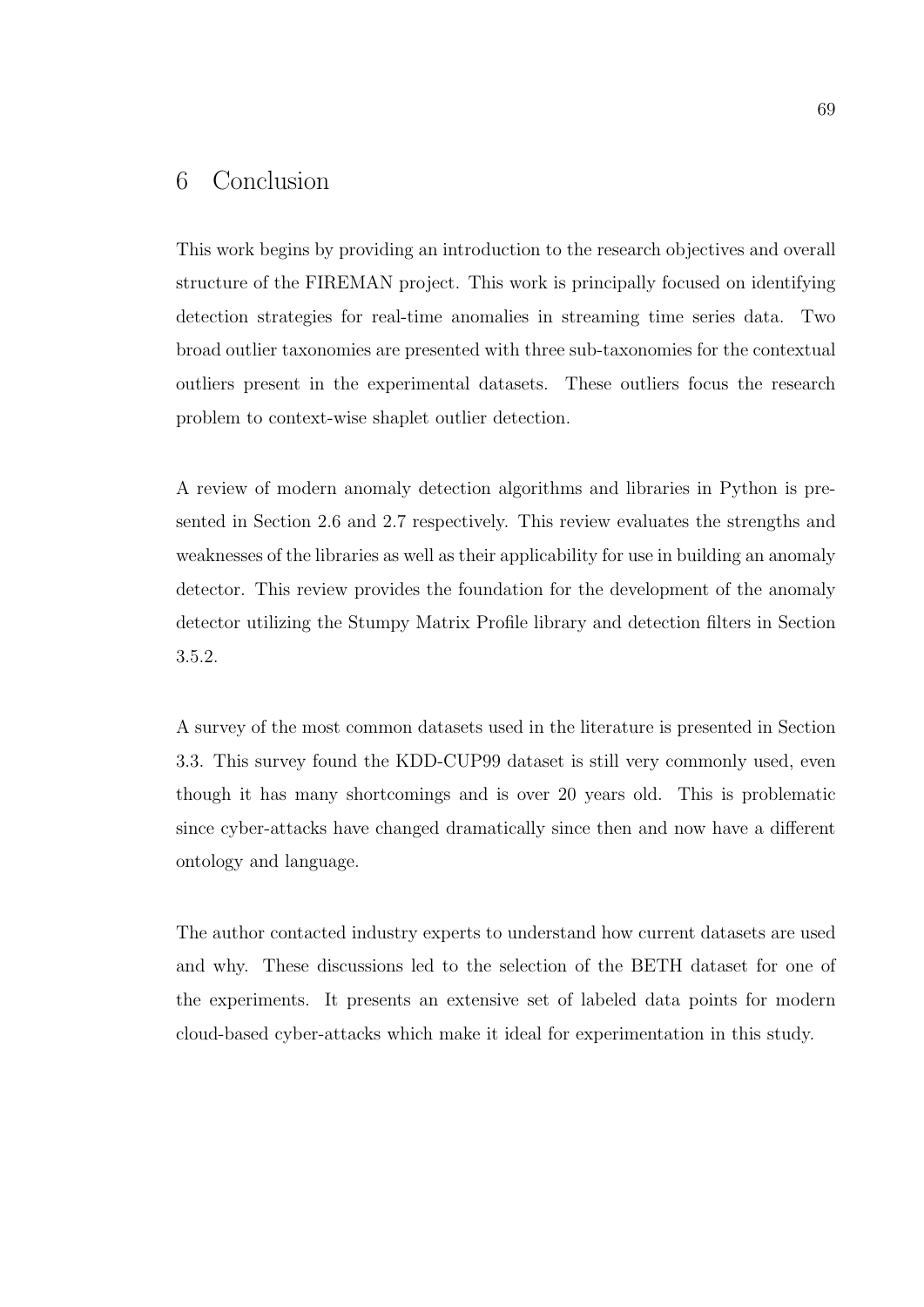Three datasets are tested and examined in Section 4. The first dataset is a mechatronic simulation of a boom arm. In this experiment, the control signal is modified to modulate the position of the end effector of the boom arm. The pressure and force signals of the hydraulics in the experiment are examined and used to demonstrate the detector is robust to changes in scale.

The second dataset is a Power Electronic Converter (PEC) dataset where different fault conditions are introduced during normal operation. The goal of this experiment is to detect anomalies that fall outside the normal operating conditions or pattern of the converter. The faults in this experiment have significantly different characteristics and scale which demonstrate the detectors versatility.

The third dataset is a cyber-security dataset where attacks are identified in a target system following normal system operation. The goal of this experiment is to detect cyber-attacks and intrusions in computer infrastructure. This dataset is the largest and most complex presented in the study and the detector performs well on it.

Section 5 presents an analysis of the experimental datasets. Additionally the shortcomings of existing datasets and open research questions are discussed. The developed anomaly detector performed well on the three experimental datasets. The system accurately detected each change points in the small scale mechatronic simulation test. The detector identified 100% of the start and ends of the 4 faults in the PEC dataset. In the BETH dataset, the detector had some false positive defections but was able to identify 100% of the intrusions classified as dangerous.

Overall the proposed detection methodology provided a high rate of accuracy and precision in the experimental test cases. The detector can be further developed and improved to provide improved detection in increasingly challenging circumstances.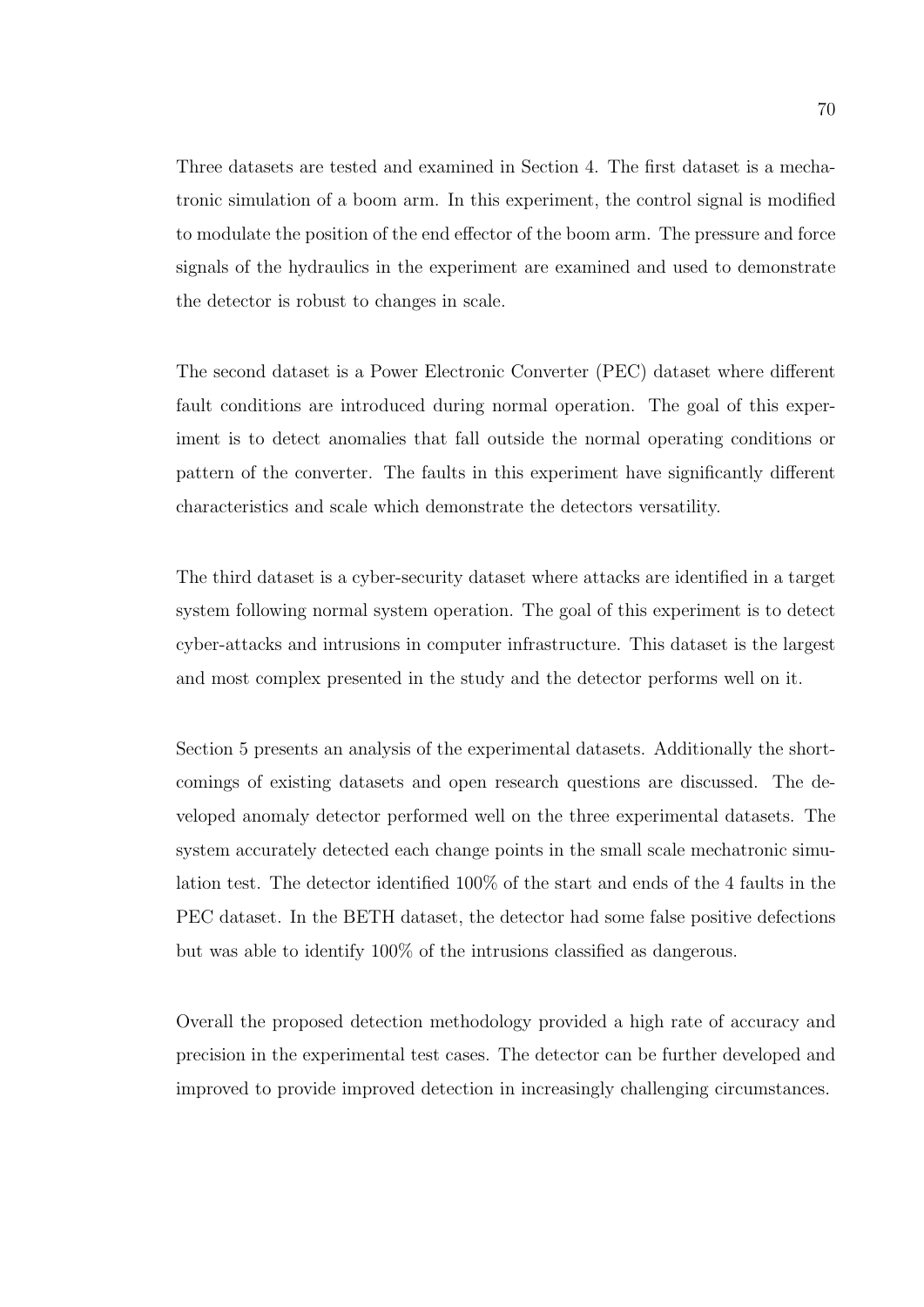This work presents preliminary results demonstrating the applicability and performance of the proposed anomaly detection system. In the future, the detector can be developed further and incorporated into a production system for real-time monitoring and decision making to improve outcomes in a variety of interdisciplinary applications.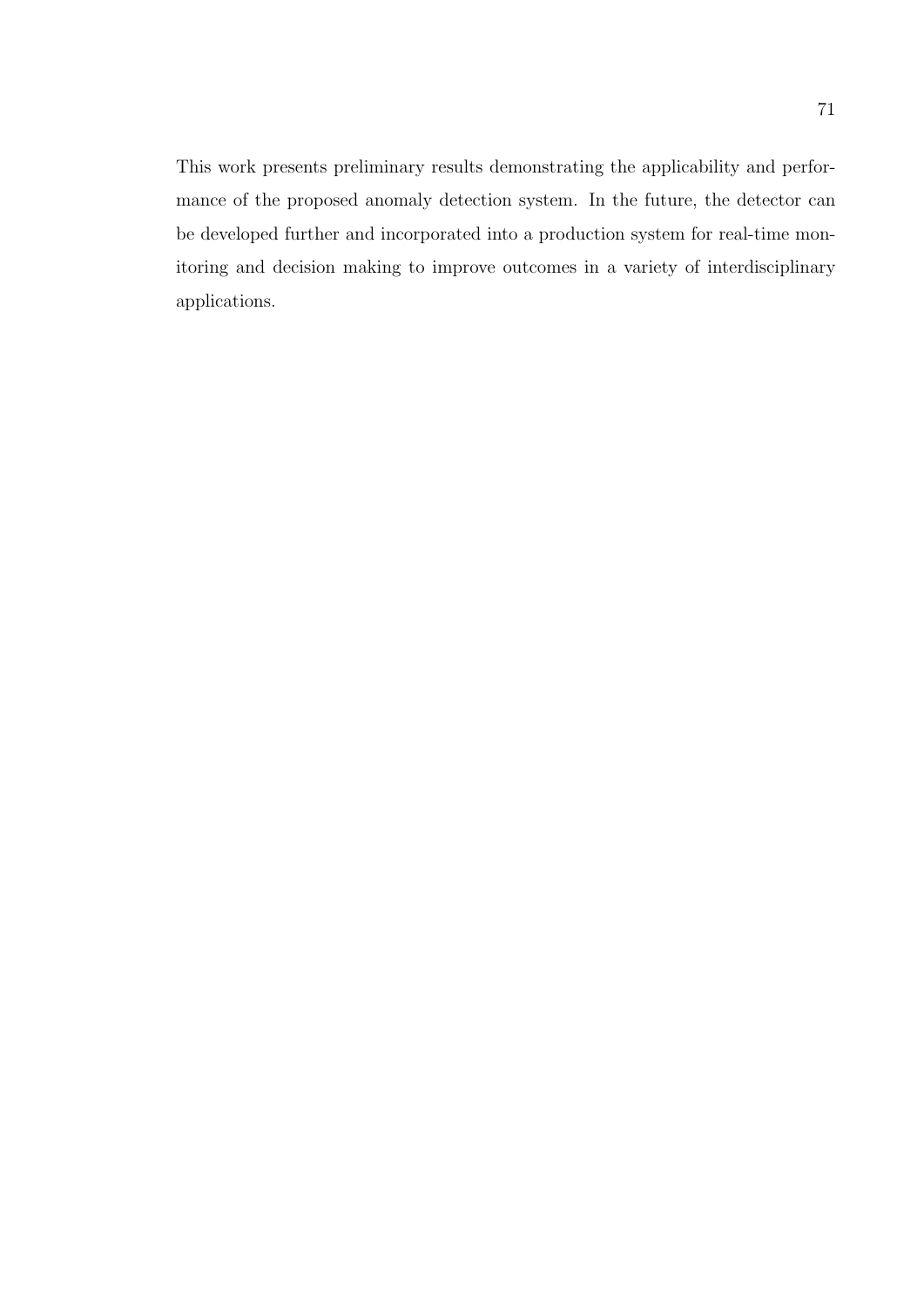# References

- Alves, H., Sant'Ana, J., Rojas, D.G., Nardelli, P., and Pavol Mulinka, C.K., 2022. Demonstration descriptions. Framework for the identification of rare events via machine learning and iot networks [Online]. Available from: https://firemanproject.eu/attachments/article/25/FIREMAN\_Deliverable\_D6\_3.pdf.
- Andersson, H., Mariegaard, J.S., and Falk, A.K., 2021. Tsod: anomaly detection for time series data (v.0.1.3). Available from: https://github.com/DHI/tsod [Accessed November 7, 2021].
- Beattie, A., 2021. Adding local outlier factor (lof) algorithms. GitHub. Available from: https://github.com/online-ml/river/discussions/706.
- Beattie, A., 2022. Master's thesis. GitHub. Available from: https://github.com/ alexbeattie42/masters-thesis.
- Bhatnagar, A., Kassianik, P., Liu, C., Lan, T., Yang, W., Cassius, R., Sahoo, D., Arpit, D., Subramanian, S., Woo, G., Saha, A., Jagota, A.K., Gopalakrishnan, G., Singh, M., Krithika, K.C., Maddineni, S., Cho, D., Zong, B., Zhou, Y., Xiong, C., Savarese, S., Hoi, S., and Wang, H., 2021. Merlion: a machine learning library for time series. arXiv: 2109.09265 [cs.LG].
- Blundell, C., Cornebise, J., Kavukcuoglu, K., and Wierstra, D., 2015. Weight uncertainty in neural networks [Online]. arXiv. Available from: https://doi.org/ 10.48550/ARXIV.1505.05424.
- Castro Tomé, M.d., Gutierrez-Rojas, D., Nardelli, P.H.J., Kalalas, C., Silva, L.C.P.d., and Pouttu, A., 2022. Event-driven data acquisition for electricity metering: a tutorial. Ieee sensors journal [Online], 22(6), pp.5495–5503. Available from: https: //doi.org/10.1109/JSEN.2022.3147016.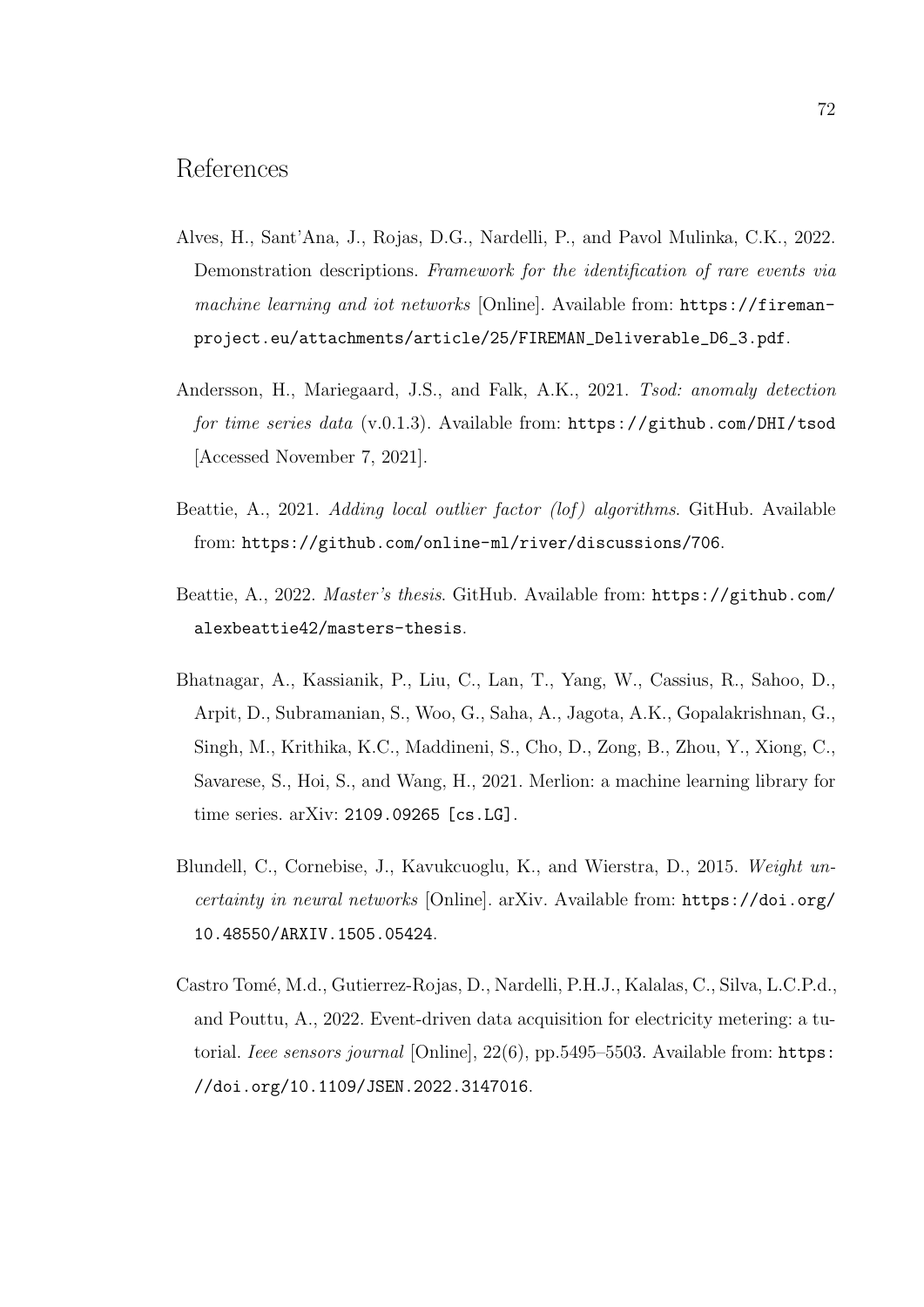- Chakraborty, S., Shah, S., Soltani, K., Swigart, A., Yang, L., and Buckingham, K., 2020. Building an automated and self-aware anomaly detection system. Corr [Online], abs/2011.05047. arXiv: 2011.05047. Available from: https://arxiv. org/abs/2011.05047.
- Christou, I.T., Gutierrez-Rojas, D., Nardelli, P., Mulinka, P., Dzaferagic, M., and Macaluso, I., 2020. Initial results on detection and predicition techniques. Framework for the identification of rare events via machine learning and iot networks [Online]. Available from: https://fireman-project.eu/attachments/article/ 24/FIREMAN\_Deliverable\_D5\_1\_\_Copy\_.pdf.
- Dawy, Z., Saad, W., Ghosh, A., Andrews, J.G., and Yaacoub, E., 2017. Toward massive machine type cellular communications. Ieee wireless communications [Online], 24(1), pp.120–128. Available from: https://doi.org/10.1109/MWC.2016. 1500284WC.
- Fireman Project EU, 2021. Fireman homepage [Online]. Available from: https: //fireman-project.eu [Accessed March 3, 2021].
- Gal, Y. and Ghahramani, Z., 2016. Dropout as a bayesian approximation: representing model uncertainty in deep learning. Proceedings of the 33rd international conference on international conference on machine learning - volume 48, ICML'16. New York, NY, USA: JMLR.org, pp.1050–1059.
- Gharghabi, S., Ding, Y., Yeh, C.-C.M., Kamgar, K., Ulanova, L., and Keogh, E., 2017. Matrix profile viii: domain agnostic online semantic segmentation at superhuman performance levels. 2017 ieee international conference on data mining ( $icdm$ ) [Online], pp.117-126. Available from:  $https://doi.org/10.1109/ICDM$ . 2017.21.
- Goodfellow, I.J., Shlens, J., and Szegedy, C., 2014. Explaining and harnessing adversarial examples [Online]. arXiv. Available from: https://doi.org/10.48550/ ARXIV.1412.6572.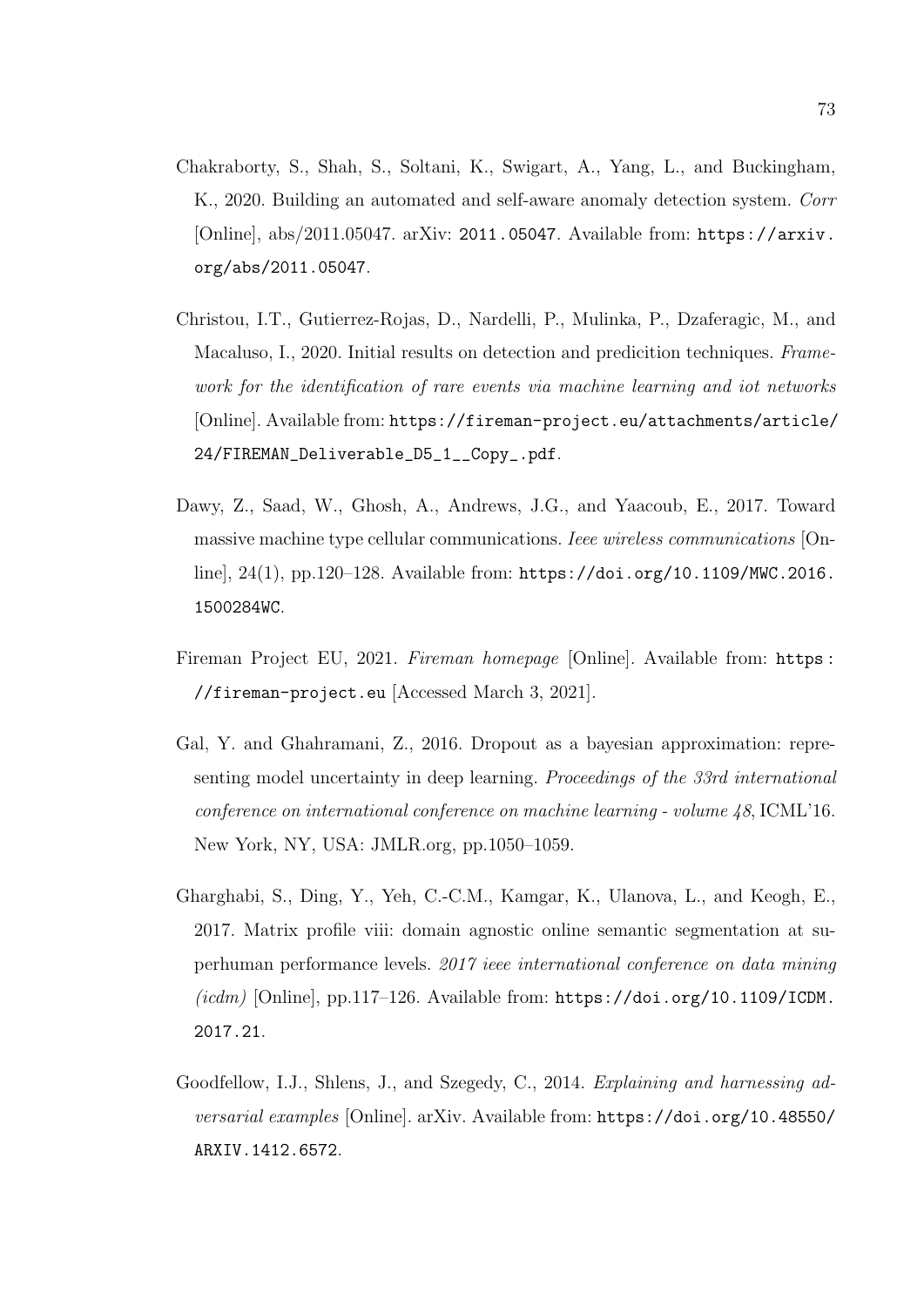- Gutierrez-Rojas, D., Christou, I.T., Dantas, D., Narayanan, A., Nardelli, P.H.J., and Yang, Y., 2022. Performance evaluation of machine learning for fault selection in power transmission lines. Knowledge and information systems [Online], 64(3), pp.859–883. Available from: https://doi.org/10.1007/s10115-022-01657-w.
- Herzen, J., Lässig, F., Piazzetta, S.G., Neuer, T., Tafti, L., Raille, G., Pottelbergh, T.V., Pasieka, M., Skrodzki, A., Huguenin, N., Dumonal, M., Kościsz, J., Bader, D., Gusset, F., Benheddi, M., Williamson, C., Kosinski, M., Petrik, M., and Grosch, G., 2021. Darts: user-friendly modern machine learning for time series [Online]. arXiv: 2110.03224 [cs.LG].
- Highnam, K., Arulkumaran, K., Hanif, Z., and Jennings, N., 2021. Beth dataset: real cybersecurity data for anomaly detection research [Online]. Unpublished. Available from: http://www.gatsby.ucl.ac.uk/~balaji/udl2021/accepted-papers/ UDL2021-paper-033.pdf.
- Kim, T. and Park, C.H., 2020. Anomaly pattern detection for streaming data. Expert systems with applications [Online], 149, p.113252. Available from: https://doi. org/https://doi.org/10.1016/j.eswa.2020.113252.
- Lai, K.-H., Zha, D., Wang, G., Xu, J., Zhao, Y., Kumar, D., Chen, Y., Zumkhawaka, P., Wan, M., Martinez, D., and Hu, X., 2021a. Tods: an automated time series outlier detection system. Proceedings of the aaai conference on artificial intelligence, 35(18), pp.16060–16062.
- Lai, K.-H., Zha, D., Xu, J., Zhao, Y., Wang, G., and Hu, X., 2021b. Revisiting time series outlier detection: definitions and benchmarks. Thirty-fifth conference on neural information processing systems datasets and benchmarks track (round 1) [Online]. Available from: https://openreview.net/forum?id=r8IvOsnHchr.
- Law, S.M., 2019. STUMPY: A Powerful and Scalable Python Library for Time Series Data Mining. The Journal of Open Source Software, 4(39), p.1504.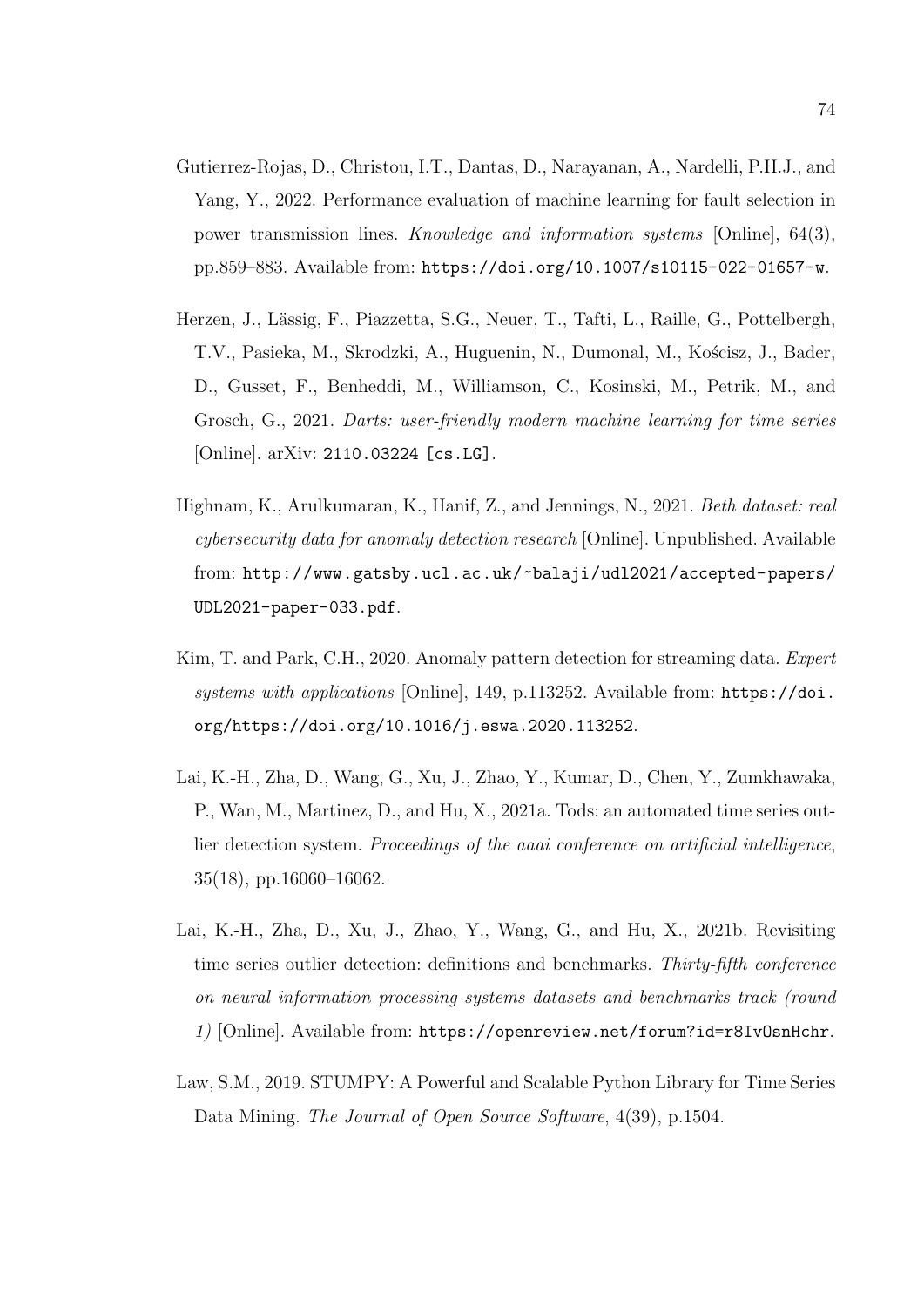- Li, S., Xu, L.D., and Wang, X., 2013. Compressed sensing signal and data acquisition in wireless sensor networks and internet of things. Ieee transactions on industrial  $informatics$  [Online], 9(4), pp.2177–2186. Available from: https://doi.org/10. 1109/TII.2012.2189222.
- Lundberg, S. and Lee, S.-I., 2017. A unified approach to interpreting model predictions [Online]. arXiv. Available from: https://doi.org/10.48550/ARXIV.1705. 07874.
- Marrs, T., 2019. Introduction to matrix profiles [Online]. Available from: https:// towardsdatascience.com/introduction-to-matrix-profiles-5568f3375d90 [Accessed March 4, 2022].
- Medico, R., 2020. Rob-med/awesome-ts-anomaly-detection [Online]. Available from: https://doi.org/10.5281/zenodo.3972944.
- Montiel, J., Halford, M., Mastelini, S.M., Bolmier, G., Sourty, R., Vaysse, R., Zouitine, A., Gomes, H.M., Read, J., Abdessalem, T., and Bifet, A., 2020. River: machine learning for streaming data in python [Online]. arXiv: 2012.04740 [cs.LG].
- Na, G.S., Kim, D., and Yu, H., 2018. Dilof: effective and memory efficient local outlier detection in data streams. Proceedings of the 24th acm sigkdd international conference on knowledge discovery  $\mathcal C$  data mining [Online], KDD '18. London, United Kingdom: Association for Computing Machinery, pp.1993–2002. Available from: https://doi.org/10.1145/3219819.3220022.
- Rojas, D.G., Nardelli, P., Kalalas, C., Christou, I., and Papadias, C., 2020a. Design and functional architecture for data acquisition. Framework for the identification of rare events via machine learning and iot networks [Online]. Available from: https : / / fireman - project . eu / attachments / article / 18 / FIREMAN \_ Deliverable\_D3\_2%20(4).pdf.
- Rojas, D.G., Nardelli, P., Kalalas, C., and Papadias, C., 2020b. Report on physical process data modeling. Framework for the identification of rare events via machine learning and iot networks [Online]. Available from: https://fireman-project. eu/attachments/article/18/FIREMAN\_Deliverable\_D3\_1%20(5).pdf.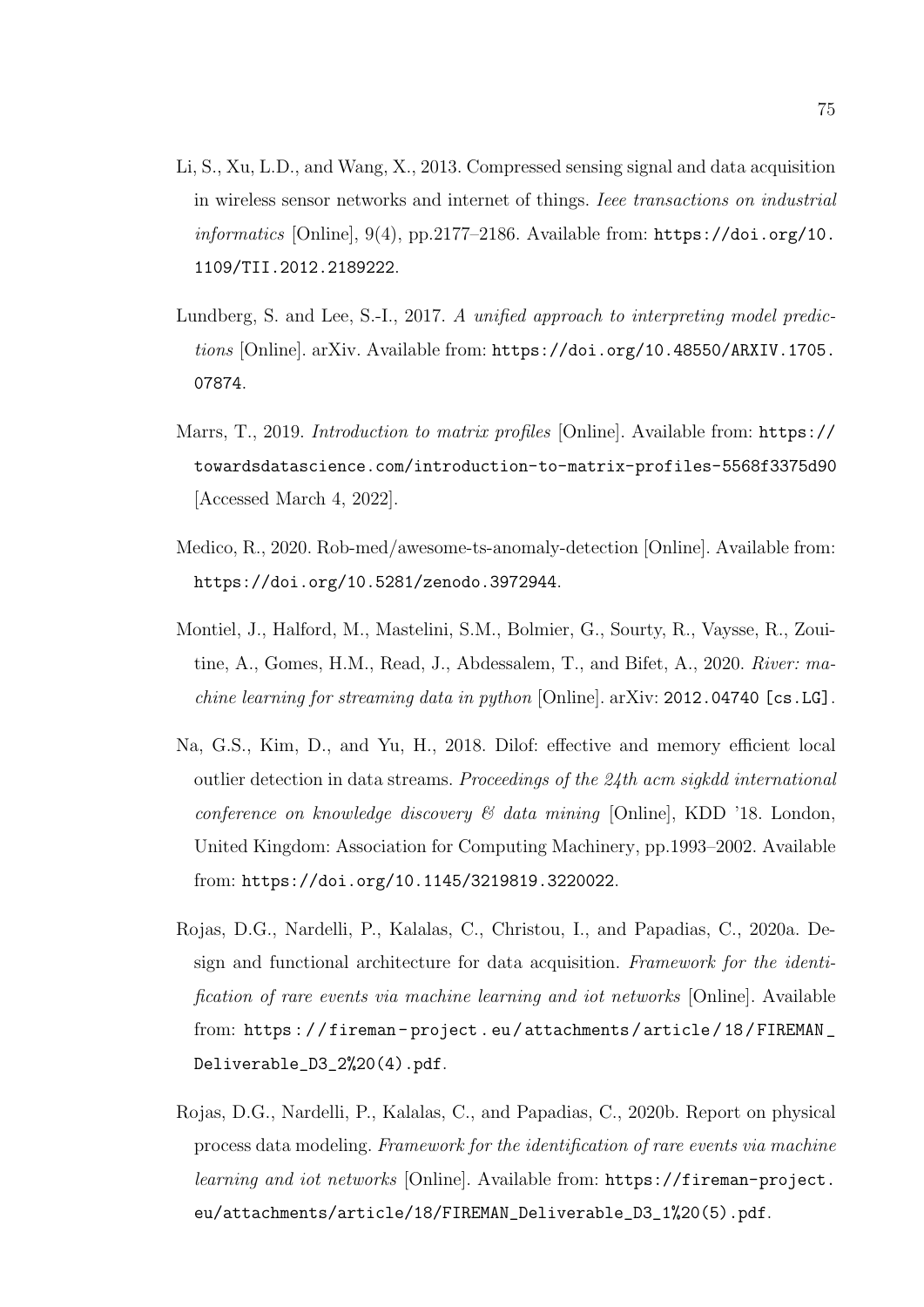- Rokrok, E., Qoria, T., Bruyere, A., Francois, B., and Guillaud, X., 2022. Transient stability assessment and enhancement of grid-forming converters embedding current reference saturation as current limiting strategy. Ieee transactions on power systems [Online],  $37(2)$ , pp.1519–1531. Available from: https://doi.org/10. 1109/TPWRS.2021.3107959.
- Sahoo, S., Wang, H., and Blaabjerg, F., 2021. On the explainability of black box data-driven controllers for power electronic converters. 2021 ieee energy conversion congress and exposition (ecce) [Online], pp.1366–1372. Available from: https : //doi.org/10.1109/ECCE47101.2021.9595231.
- Salehi, M., Leckie, C., Bezdek, J.C., Vaithianathan, T., and Zhang, X., 2017. Fast memory efficient local outlier detection in data streams (extended abstract). 2017 ieee 33rd international conference on data engineering (icde) [Online], pp.51–52. Available from: https://doi.org/10.1109/ICDE.2017.32.
- Senin, P., Lin, J., Wang, X., Oates, T., Gandhi, S., Boedihardjo, A.P., Chen, C., and Frankenstein, S., 2018. Grammarviz 3.0: interactive discovery of variable-length time series patterns. Acm trans. knowl. discov. data [Online], 12(1), 10:1–10:28. Available from: https://doi.org/10.1145/3051126.
- Souza Sant'Ana, J.M. de, Rodriguez, N.M., Eldeeb, E., Alves, H., Ullah, M., Nardelli, P.J., Kalalas, C., and Dzaferagic, M., 2020. Initial results on heterogeneous big data aggregation. Framework for the identification of rare events via machine learning and iot networks [Online]. Available from: https://fireman-project. eu/attachments/article/23/FIREMAN\_Deliverable\_D4\_1%20(1).pdf.
- Souza Sant'Ana, J.M. de, Eldeeb, E., Alves, H., Mulinka, P., Kalalas, C., Gutierrez-Rojas, D., and Nardelli, P.J., 2021. Plan the demonstrations and targets. Framework for the identification of rare events via machine learning and iot networks [Online]. Available from: https://fireman-project.eu/attachments/article/ 9/FIREMAN\_Deliverable\_D6\_1.pdf.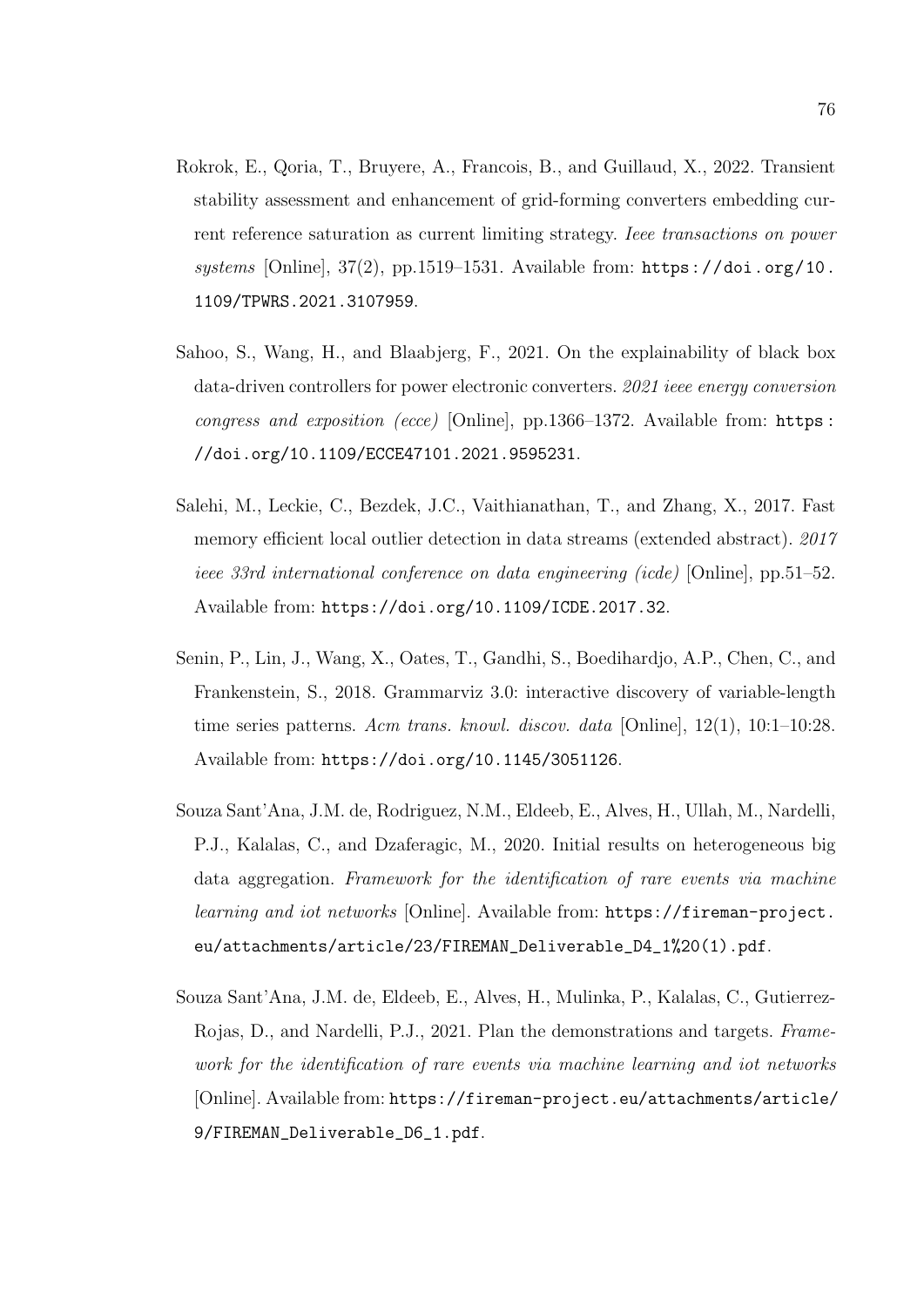- Tan, S.C., Ting, K.M., and Liu, T.F., 2011. Fast anomaly detection for streaming data. Proceedings of the twenty-second international joint conference on artificial intelligence - volume two, IJCAI'11. Barcelona, Catalonia, Spain: AAAI Press, pp.1511–1516.
- Togbe, M.U., Chabchoub, Y., Boly, A., Barry, M., Chiky, R., and Bahri, M., 2021. Anomalies detection using isolation in concept-drifting data streams. Computers [Online], 10(1). Available from: https://doi.org/10.3390/computers10010013.
- Tsuruta, H. and Feng, G., 2021. Banpei (v.0.1.2). Available from: https://github. com/tsurubee/banpei.
- UCI Machine Learning Repository, 1998a. Covertype data set [Online]. Available from: https://archive.ics.uci.edu/ml/datasets/covertype.
- UCI Machine Learning Repository, 1998b. Pen-based recognition of handwritten digits data set [Online]. Available from: https : / / archive . ics . uci . edu / ml / datasets/Pen-Based+Recognition+of+Handwritten+Digits.
- UCI Machine Learning Repository, n.d.(a). Japanese vowels data set [Online]. Available from: https://archive.ics.uci.edu/ml/datasets/Japanese+Vowels.
- UCI Machine Learning Repository, n.d.(b). Statlog (shuttle) data set [Online]. Available from: https://archive.ics.uci.edu/ml/datasets/Statlog+(Shuttle).
- Ullah, M., Nardelli, P.H.J., Wolff, A., and Smolander, K., 2020. Twenty-one key factors to choose an iot platform: theoretical framework and its applications. *Ieee* internet of things journal [Online], 7(10), pp.10111-10119. Available from: https: //doi.org/10.1109/JIOT.2020.3000056.
- University of California, Irvine, 1999. Kdd cup 1999 data [Online]. Available from: http://kdd.ics.uci.edu/databases/kddcup99/kddcup99.html.
- Van Looveren, A., Vacanti, G., Klaise, J., Coca, A., and Cobb, O., 2019. Alibi detect: algorithms for outlier, adversarial and drift detection (v.0.7.3). Available from: https://github.com/SeldonIO/alibi-detect [Accessed October 29, 2021].